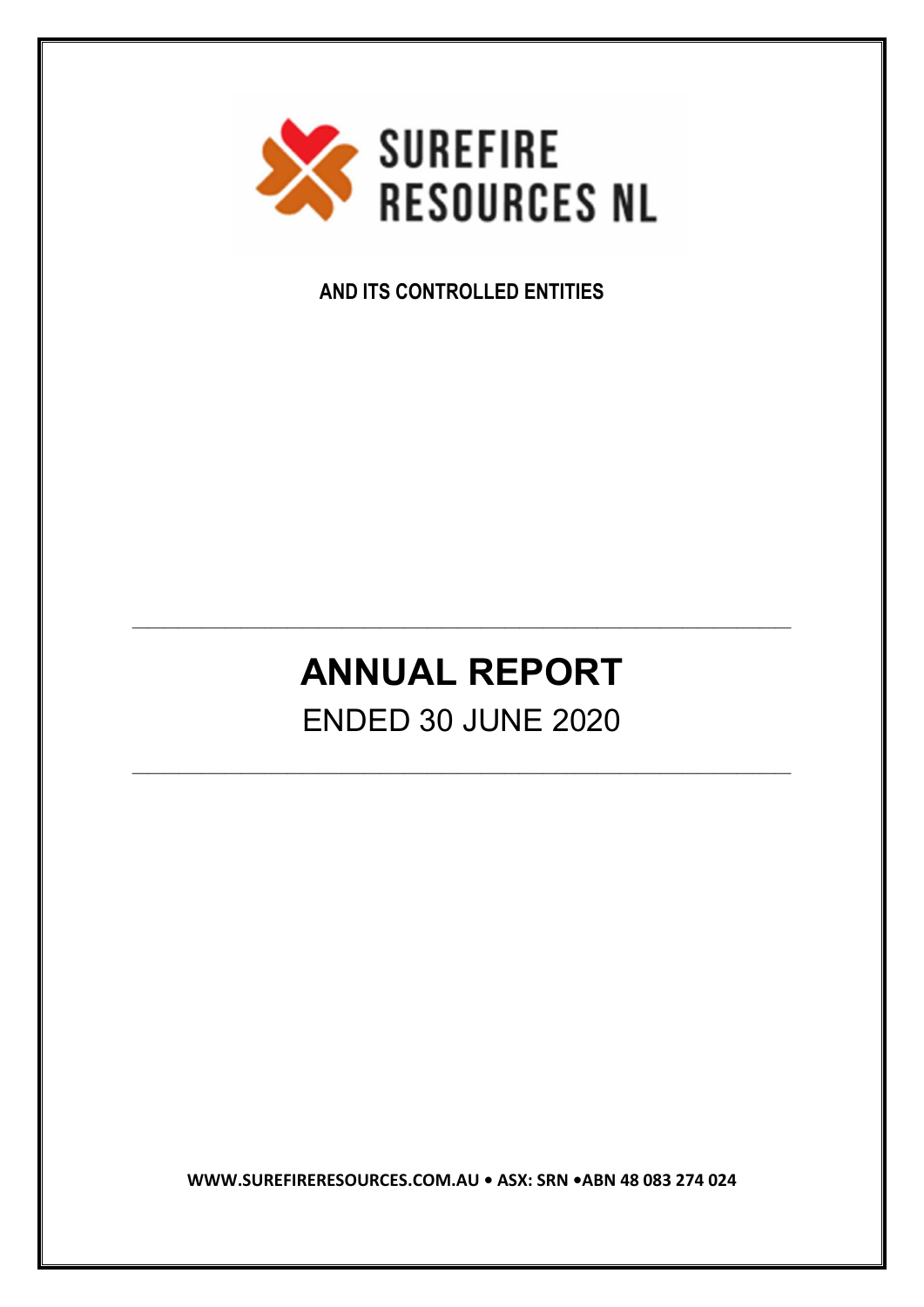

# **AND ITS CONTROLLED ENTITIES**

# **CONTENTS**

**Page No.**

| <b>Corporate Directory</b>                                         | 3  |
|--------------------------------------------------------------------|----|
| Review of Operations                                               | 4  |
| Directors' Report                                                  | 5  |
| Auditor's Independence Declaration                                 | 12 |
| <b>Corporate Governance Statement</b>                              | 13 |
| <b>Consolidated Statement of Financial Performance</b>             | 14 |
| <b>Consolidated Statement of Financial Position</b>                | 15 |
| Consolidated Statement of Changes in Equity                        | 16 |
| <b>Consolidated Statement of Cash Flows</b>                        | 17 |
| Notes to and forming part of the Consolidated Financial Statements | 18 |
| Directors' Declaration                                             | 32 |
| Independent Auditor's Report                                       | 33 |
| <b>Tenement Details</b>                                            | 37 |
| Other Information                                                  | 38 |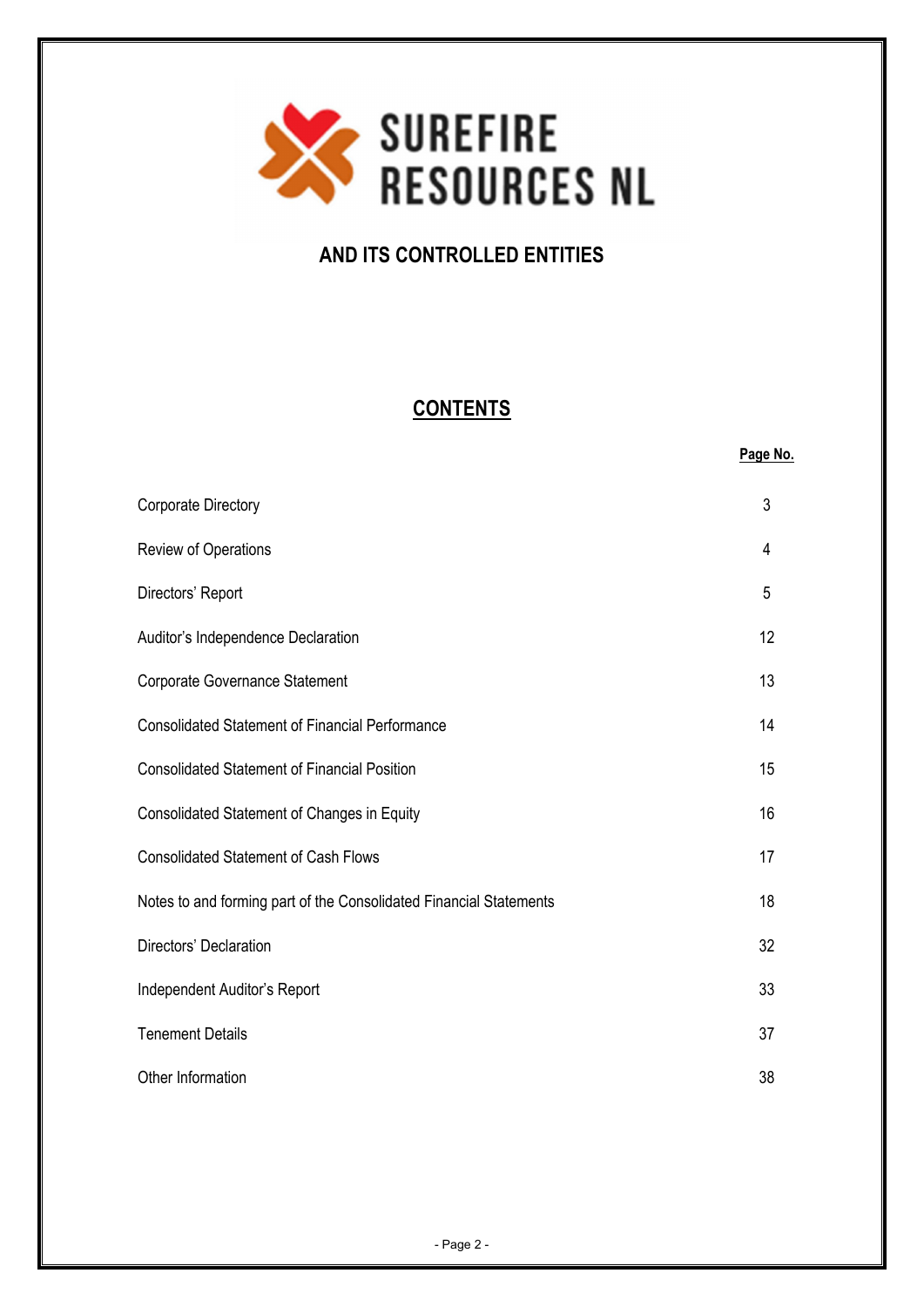# **CORPORATE DIRECTORY**



# **DIRECTORS**

VLADIMIR NIKOLAENKO Executive Chairman and Managing Director

MICHAEL POVEY Non-Executive Technical Director

ROGER SMITH Non-Executive Director

**COMPANY SECRETARY** Neville Bassett

**REGISTERED OFFICE** Ground Floor 45 Ventnor Avenue, West Perth WA 6005 Telephone (08) 9429 8846 Facsimile (08) 9429 8800

**WEBSITE** www.surefireresources.com.au

# **FOR SHAREHOLDER INFORMATION CONTACT**

**SHARE REGISTRY** Advanced Share Registry Limited 110 Stirling Highway, Nedlands WA 6009 Telephone (08) 9389 8033 Facsimile (08) 9262 3723

# **FOR INFORMATION ON THE COMPANY CONTACT**

**PRINCIPAL & REGISTERED OFFICE** Ground Floor 45 Ventnor Avenue, West Perth WA 6005 Telephone (08) 9429 8846 Facsimile (08) 9429 4400

**BANKERS** National Australia Bank Limited 226 Main Street, Osborne Park WA 6017

**AUDITORS** Elderton Audit Pty Ltd Chartered Accountants Level 2, 267 St George's Terrace, Perth WA 6000

**STOCK EXCHANGE** Australian Securities Exchange (ASX)

# **ASX COMPANY CODES**

SRN (Fully paid shares) SRNOC (Options to acquire fully paid shares)

# **ISSUED CAPITAL**

708,153,640 fully paid ordinary shares

300,252,600 partly-paid ordinary shares

55,000,000 options to acquire fully paid shares exercisable at \$0.018 by 25 May 2021

354,076,820 options to acquire fully paid shares exercisable at \$0.006 by 30 June 2022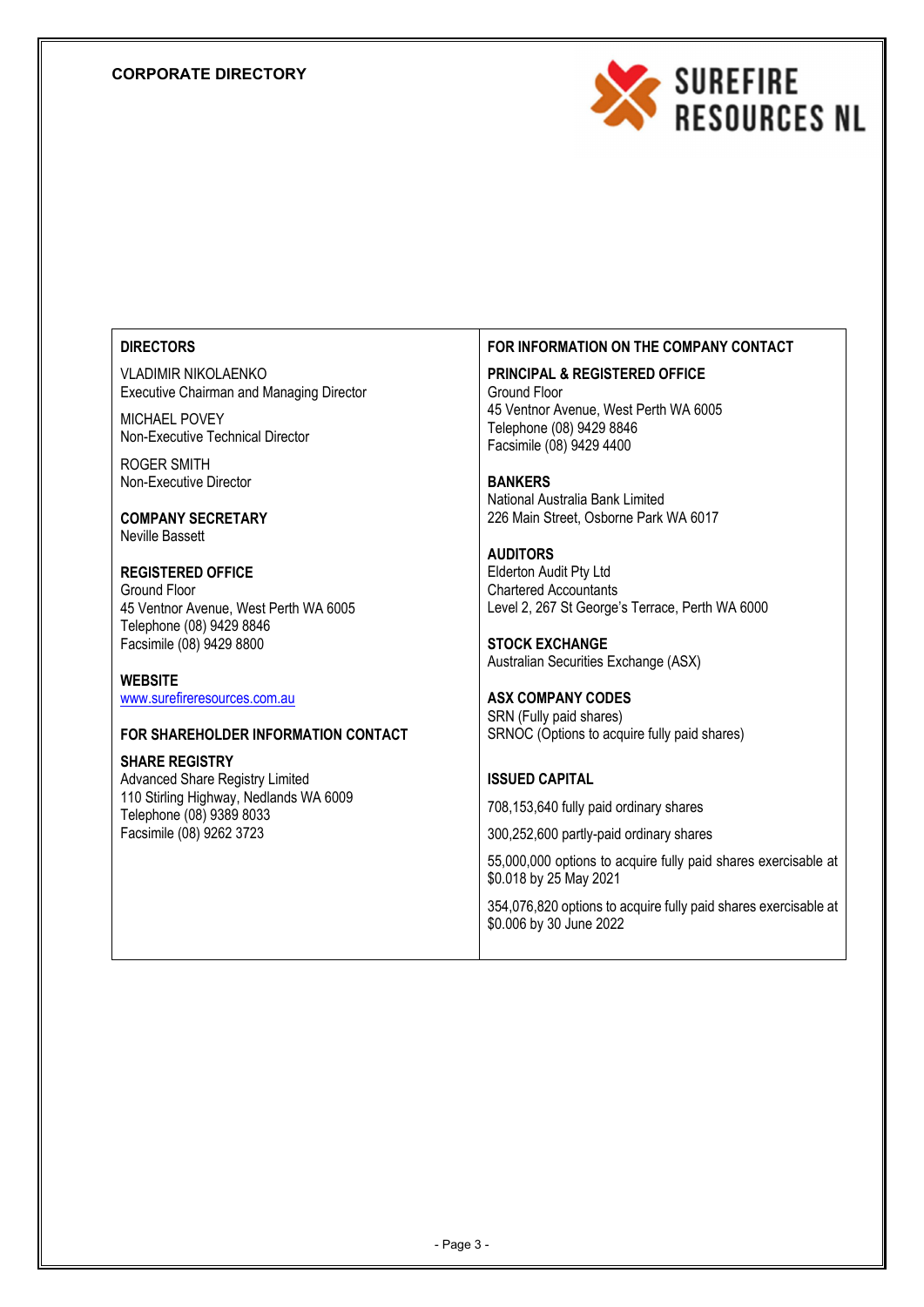# **REVIEW OF OPERATIONS**



#### **General**

Exploration field activities were severely curtailed due to the Covid-19 pandemic. During this difficult time, the Company spent considerable time reinterpreting data from its current projects and reviewing and appraising numerous new project opportunities across several target commodities.

The Company will continue these efforts as many new projects and opportunities become available to Surefire.

Shareholders are encouraged to review the Quarterly Reports which are lodged with ASX each quarter as these reports contain detailed information in relation to the Company's ongoing exploration activities.

#### **Kooline – Ashburton (WA)**

During the financial year, Surefire continued to evaluate the high priority lead-silver targets at the Kooline Project. The Kooline Project, situated in the Ashburton Province, is host to the Kooline Lead Field where historic production mounted to over 2,679 tonnes of lead and 26,533 ounces of silver.

Within the 386 km² project area, historic high grade rockchip samples has included:

 $\geq$  Silver 580g/t Ag<br> $\geq$  Lead 79.3% Pb  $\geq$  Lead 79.3% Pb Copper 3.78% Cu Gold 1.6 g/t Au

The Kooline Lead field hosts over 50 mapped historic excavations where the DSO grade material was mined in the post WW2 period of 1947 to 1959. The most significant mines include Bilrose, The Gift, June Audrey, with each of these operations supporting their own processing facilities. These mines provide excellent targets for exploration drilling testing the down-dip and strike extent of the mineralisation. Further, during the year Southern Geoscience were commissioned to re-evaluate several of the historic IP and EM surveys that were carried out by previous explorers and test for anomalies that may provide further targets for drilling.

#### **Victory Bore – Murchison (WA)**

During the year. Surefire planned and executed a program of exploration drilling targeting gold intersections from historic drilling. A total of 29 reverse circulation (RC) holes were drilled for a total of 2,256m. Results included some highly anomalous gold grades within shallow zones which covered 3.5km of strike. While the grades fell short of the high grades from historic drilling, further work is required to develop understanding of the structural controls of the gold mineralisation.

At a magnetic target in the north of the Victory Bore tenement, a 155 sample geochemical soil sampling program was carried out which produced low level gold anomalist up to 5 times background gold levels.

#### **Unaly Hill – Murchison (WA)**

During the year, work progressed toward assessment of the High Purity Alumina potential of the alumina contained within the Vanadiferous titanomagnetite resource. Dr Greg Power was appointed as the companies well credentialled HPA consultant to explore the projects potential. NAGROM were engaged to commence further metallurgical testing of Unaly Hill diamond core drilled during the 2018 campaign. Within the vanadiumtitanium-iron orebody the average Al⋅O⋅ grades are around 17%. The Company is interested in examining the potential for further refining of the ore to yield a High Purity Alumina ("HPA") product. For this purpose, a 50kg sample was submitted to NAGROM for beneficiation and hydrometallurgical testwork to produce High Purity Alumina from the ore. The material currently being leach tested has an Al<sub>2</sub>O<sub>3</sub> grade of 20.4% and has been taken from material within the ore-zone of the Unaly Hill Mineral Resource. A 2019 metallurgical study, carried out by METS Engineering, showed that after a phase of magnetic separation the grade of the Al₂O₃ in the non-magnetic fraction is **93.2%**.

#### **Mt Magnet Gold Project (WA)**

Towards the end of the year, the Company applied for an exploration licence (E58/559) covering approximately 15km<sup>2</sup> in close proximity to the Mt Magnet townsite and gold mining operations that extend northwards along the greenstone belt.

The Mt Magnet gold mining town, some 500km north of Perth, has been producing gold since discovery in 1891. It is situated within the Murchison Goldfields of the Yilgarn Craton in WA. Historically Mt Magnet produced over 6 million ounces of gold and has significant potential to host new discoveries. The Hill 50 Gold Mine commenced in 1936 and produced intermittently for many years. From 1955 and 1961 it was Australia's most profitable gold mine and over its life produced more than 2 million ounces until closure in 2007 at a depth of 1,500m below the surface.

The Mt Magnet project is located within the north-south striking Meekatharra-Mt Magnet greenstone belt. The greenstone belt lithologies comprise a succession of steeply dipping and intensely deformed mafic and ultramafic extrusive and intrusive rocks, felsic volcanics and banded iron formations (BIF). Granitic rocks intrude the greenstone belt stratigraphy. The BIF is the dominant host rock for gold mineralisation in the area. Gold mineralisation is typically associated the pyrite & pyrrhotite replacement of magnetite in the banded iron. High-grade ore shoots are developed along the intersection of the BIF and a swarm of northeast trending faults.

#### *Competent Person Statement*

*The information in this announcement that relates to the historical Exploration Results (unless otherwise referenced) is based on and fairly represents information compiled by Mr Michael Povey who is a Member of the Australian Institute of Mining and Metallurgy. Mr Povey has sufficient experience relevant to the style of mineralisation and type of deposit under consideration, and to the activity which he has undertaken, to qualify as a Competent Person as defined in the 2012 Edition of the Joint Ore Reserve Committee (JORC) Australasian Code for Reporting of Exploration Results, Mineral Resources and Ore Reserves. Mr Povey consents to the inclusion in this report of the matters based on this information in the form and context in which it appears.*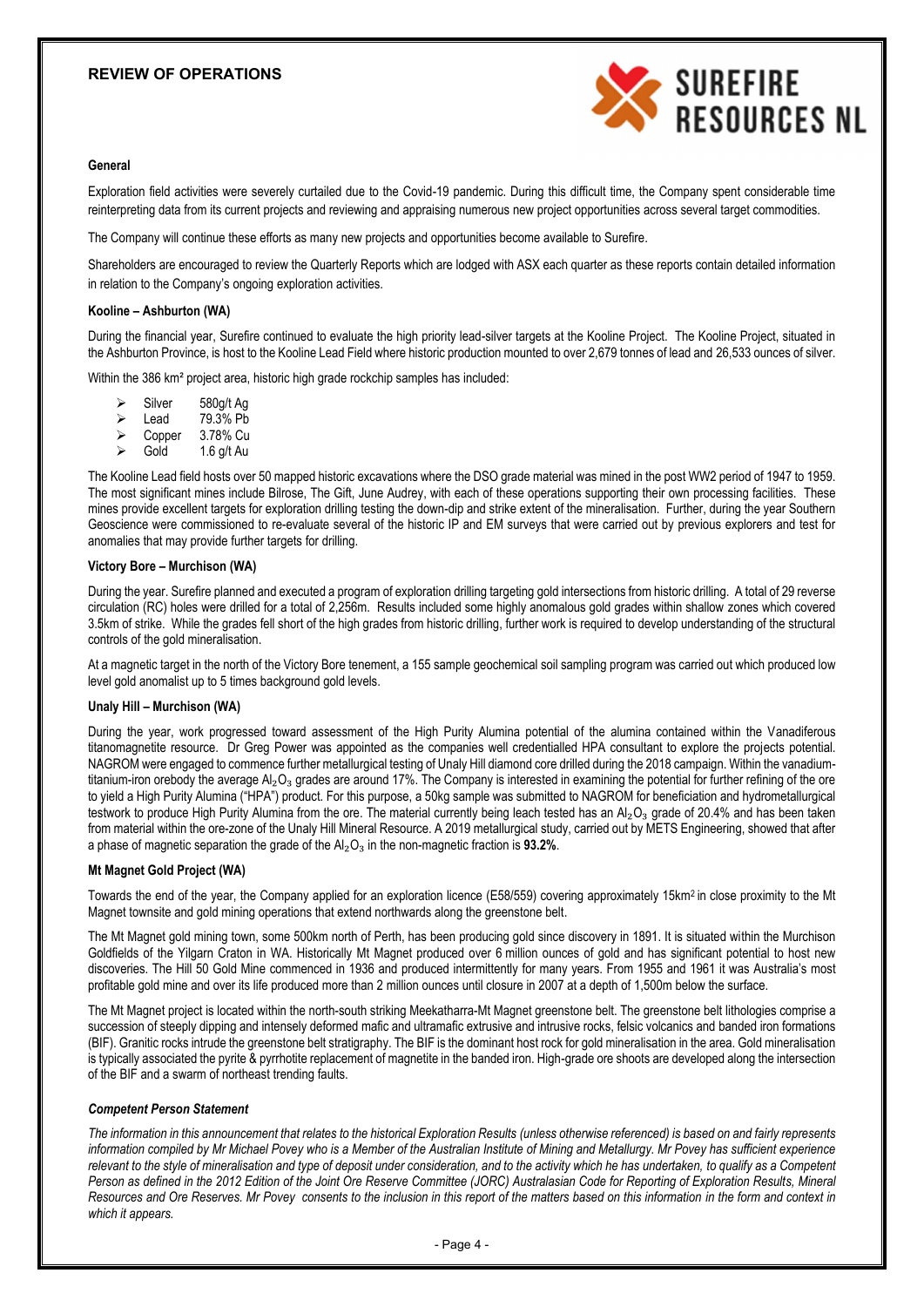

Your directors submit the financial report of Surefire Resources NL (the "**Group**" or "**Surefire**") and its controlled entities (the "**Consolidated Entity**" or "**Group**" – refer Note 17 for additional details) for the year 30 June 2020.

#### **DIRECTORS**

The following persons were directors of the Group during the year and up to the date of this report:

- Mr Vladimir Nikolaenko
- Mr Michael Povey
- Mr Roger Smith

#### **PRINCIPAL ACTIVITIES**

The principal activities of the Group during the year were to explore and/or review mineral tenement holdings in Western Australia.

#### **RESULTS FROM OPERATIONS**

During the year, the Group recorded an operating loss of \$1,111,291 (2019: Loss \$2,475,208).

The operating loss recorded during the previous year ended 30 June 2019 included an amount of \$1,375,240 incurred in respect of the acquisition of the Victory Bore tenement.

#### **DIVIDENDS**

No amounts have been paid or declared by way of dividend by the Group since the end of the previous financial year and the Directors do not recommend the payment of any dividend.

#### **REVIEW OF OPERATIONS**

A review of operations is covered elsewhere in this Annual Report.

#### **EARNINGS PER SHARE**

Basic and diluted loss per share for the financial period was 0.186 cents (2019: Loss 0.556 cents).

#### **FINANCIAL POSITION**

The Group's cash position as at 30 June 2020 was \$193,990, an increase from the 30 June 2019 cash balance which was \$135,800.

# **SIGNIFICANT CHANGES IN STATE OF AFFAIRS**

During the year, the Company:

- issued 125,000,000 fully paid ordinary shares to professional and sophisticated investors, resulting in the receipt of \$1.15 million (before costs);
- undertook a sale of small share parcels in accordance with its Constitution; and
- issued 55,000,000 options to acquire fully paid ordinary shares to the Company's brokers, each option being exercisable at \$0.018 on or before 25 May 2021.

Other than as noted above or in the Review of Operations, there were no significant changes in the state of affairs of the Group during the financial period.

#### **MATTERS SUBSEQUENT TO THE END OF THE FINANCIAL YEAR**

Subsequent to the end of the financial year, the Company announced on 6 August 2020 that it had acquired high-grade gold tenements in the Yidby and Perenjori project areas, Western Australia. The Yidby Project includes 112.77km² of prospective greenstone terrain within the bountiful Yalgoo-Singleton Greenstone Belt. The Perenjori Gold Project includes 311.42km² of tenure situated 65km to the west of the Yidby Project within the Koolanooka Greenstone Belt. Both projects contain well mineralised shear zones, banded iron formations, and many untested target areas.

On 24 August 2020, the Company advised that pursuant to the non-renounceable rights issue announced 20 July 2020, the Company had received applications for 208,629,560 New Options from shareholders who had accepted and paid for their entitlement under a Prospectus lodged on 21 July 2020. Each New Option entitled the holder to subscribe for one fully paid ordinary share in SRN, exercisable upon payment of a further \$0.006 on or before 30 June 2022. The remaining shortfall amounted to \$105,447 (105,447,260 New Options) and was fully underwritten by CPS Capital Group Pty Ltd

The Company announced on 18 September 2020 that it had received firm commitments from existing and new professional and sophisticated investors to raise up to \$1.28 million, before costs. The placement resulted in the issue of 80,000,000 fully paid ordinary shares at \$0.016 each, together with 40,000,000 free attaching options on a one for two entitlement basis (issued on the same terms and conditions as those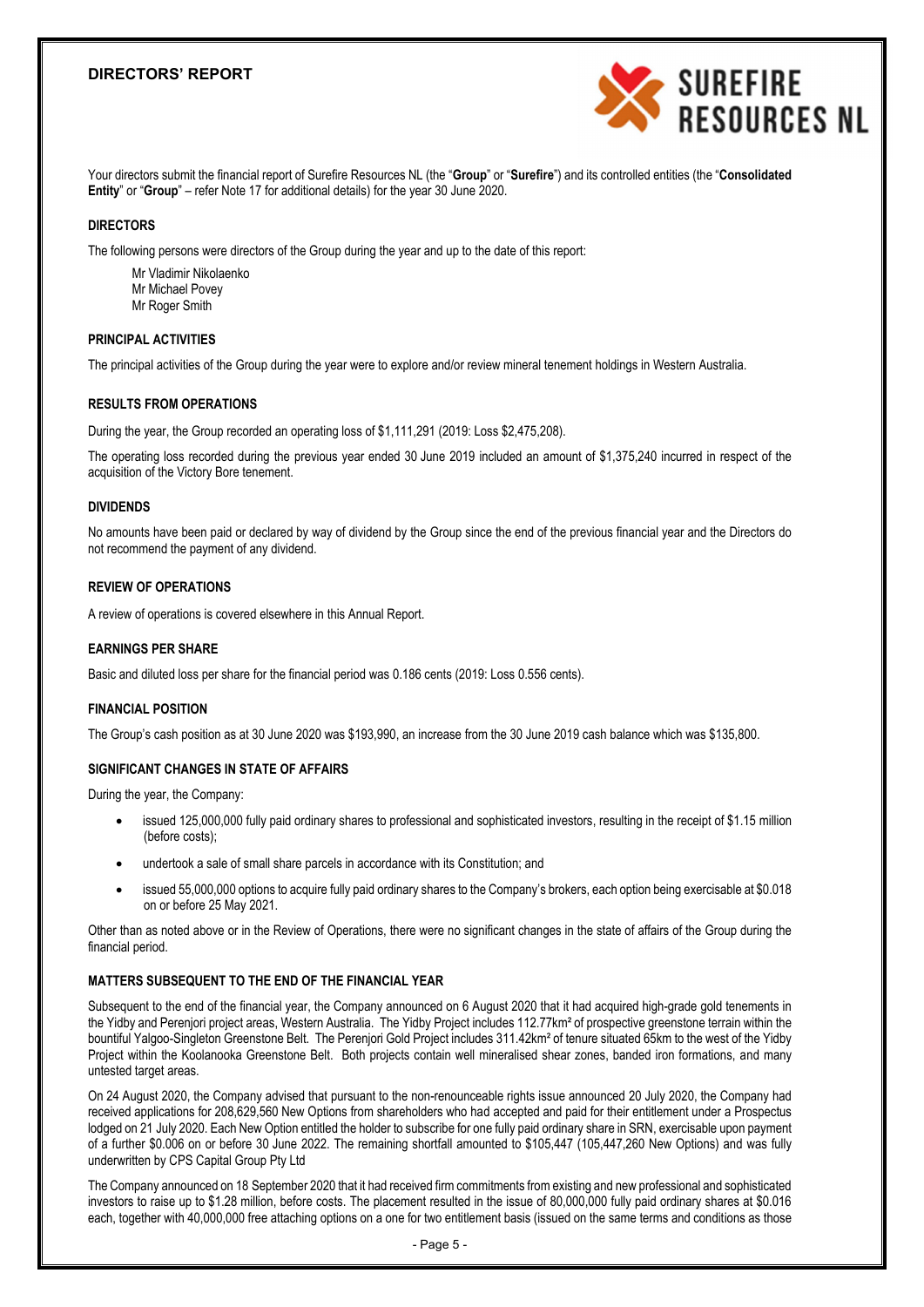

currently quoted on ASX, that is, exercisable at \$0.006 each and exercisable on or before 30 June 2022). The placement was made within the Company's existing Listing Rule 7.1 placement capacity of 17,184,636 Shares, within Listing Rule 7.1A placement capacity of 62,815,364 shares and within Listing Rule 7.1 placement capacity of 40,000,000 options. The issue price of the shares represented a 10% premium to the 10-day VWAP. Both the shares and the options rank pari-passu with existing SRN shares and SRNOC options quoted on the ASX. The receipt of funds was completed on 24 September 2020.

#### **LIKELY DEVELOPMENTS AND EXPECTED RESULTS OF OPERATIONS**

Likely developments in the operations of the Group and the expected results of those operations in future financial years have not been included in this report as the directors believe, on reasonable grounds, that the inclusion of such information would be likely to result in unreasonable prejudice to the Group.

Full current details of the Group's operations can be located on its website, www.surefireresources.com.au

#### **ENVIRONMENTAL ISSUES**

The Group carries out exploration operations in Australia which are subject to environmental regulations under both Commonwealth and State legislation. The Group's exploration manager is responsible for ensuring compliance with those regulations. During or since the financial period there have been no known significant breaches of these regulations.

# **INFORMATION ON DIRECTORS AND COMPANY SECRETARIES**

#### **Vladimir Nikolaenko**

Executive Chairman and Managing Director

Mr Nikolaenko has over 30 years of commercial experience in exploration, project evaluation, development and operations, predominantly focused in the base metals, gold and diamond sectors. He has a depth of management and corporate expertise in the operation of public companies and has held the position of managing director of four public companies over a period of more than 20 years involved in exploration and production, property development and technology.

He has held no directorships in public companies in the past 3 years.

Mr Nikolaenko has a relevant interest in 121,953,917 ordinary fully paid shares, 67,188,767 partly-paid ordinary shares and 60,726,959 options to acquire fully paid shares. Mr Nikolaenko is not considered to be an independent director but possesses appropriate skill sets to be a suitably qualified key board member whose interests are aligned with those of the shareholders.

#### **Michael Povey**

Non-Executive Technical Director

Mr Povey is a mining engineer with over 35 years worldwide experience in the resource sector. This experience has encompassed a wide range of commodities and included senior management positions in mining operation and the explosives industry in Africa, North America and Australia. During this time, he has been responsible for general and mine management, mine production, project evaluation, mine feasibility studies and commercial contract negotiations.

Mr Povey has a relevant interest in 1,797,945 ordinary fully paid shares and 1,797,945 partly-paid ordinary shares. Mr Povey is considered to be an independent director.

#### **Roger Smith**

Non-Executive Director

Mr Smith has served on a number of boards of listed companies as both a Non-Executive Chairman and Non-Executive Director as well as having held a number of proprietary company directorships. Mr Smith has been successful in the operation of wholesale/retail businesses, property development and the hotel industry.

Mr Smith has a relevant interest in 12,822,851 ordinary fully paid shares, 1,469,178 partly-paid ordinary shares and 5,190,071 options to acquire fully paid shares. Mr Smith is considered to be an independent director.

#### **Neville Bassett**

Group Secretary

#### **AUDIT COMMITTEE**

At the date of this report the Group does not have a separately constituted Audit Committee as all matters normally considered by an audit committee are dealt with by the full Board.

#### **REMUNERATION COMMITTEE**

At the date of this report, the Group does not have a separately constituted Remuneration Committee and as such, no separate committee meetings were held during the year. All resolutions made in respect of remuneration matters were dealt with by the full Board.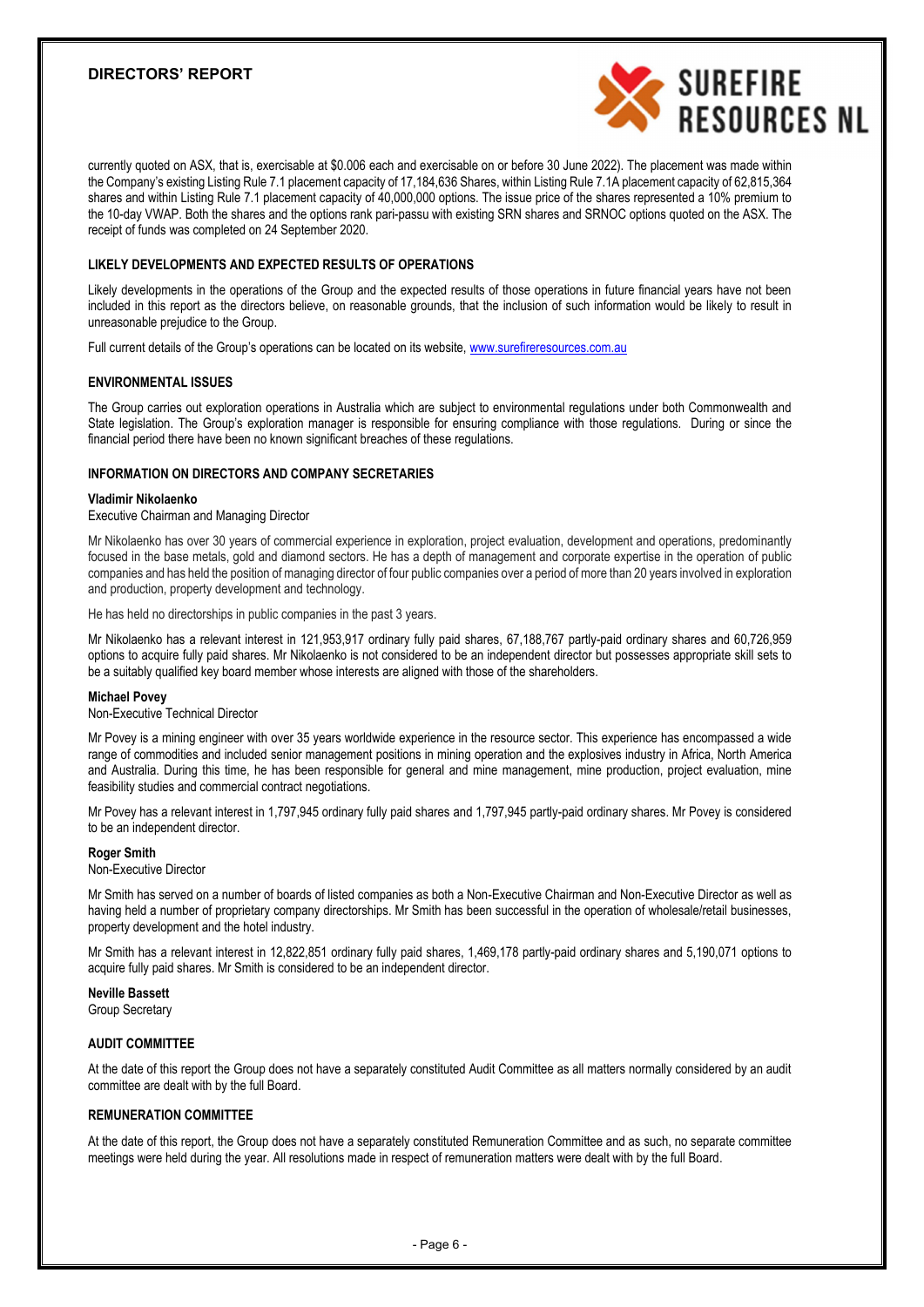

# **MEETINGS OF DIRECTORS**

During the financial year ended 30 June 2020, the following director meetings were held:

|              | <b>Eligible to Attend</b> | <b>Attended</b> |
|--------------|---------------------------|-----------------|
| V Nikolaenko |                           |                 |
| M Povey      |                           |                 |
| R Smith      |                           |                 |

#### **REMUNERATION REPORT (Audited)**

Names of and positions held by key management personnel (defined by the Australian Accounting Standards as being "*those people having authority and responsibility for planning, directing, and controlling the activities of an entity, either directly or indirectly. This includes an entity's directors*") in office at any time during the financial year are:

| <b>Key Management Person</b> | <b>Position</b>           |
|------------------------------|---------------------------|
| Vladimir Nikolaenko          | <b>Executive Director</b> |
| Michael Povey                | Non-Executive Director    |
| Roger Smith                  | Non-Executive Director    |
| Neville Bassett              | Group Secretary           |

The Group's policy for determining the nature and amounts of emoluments of key management personnel is set out below:

# **Key Management Personnel Remuneration and Incentive Policies**

At the date of this report, the Group does not have a separately constituted Remuneration Committee ("**Committee**") as all matters normally considered by such a Committee are dealt with by the full Board. When constituted, its mandate will be to make recommendations to the Board with respect to appropriate and competitive remuneration and incentive policies (including basis for paying and the quantum of any bonuses), for key management personnel and others as considered appropriate to be singled out for special attention, which:

- motivates them to contribute to the growth and success of the Group within an appropriate control framework;
- aligns the interests of key leadership with the interests of the Group's shareholders;
- are paid within any limits imposed by the Constitution and make recommendations to the Board with respect to the need for increases to any such amount at the Group's annual general meeting; and
- in the case of directors, only permits participation in equity-based remuneration schemes after appropriate disclosure to, due consideration by and with the approval of the Group's shareholders.

#### **Non-Executive Directors**

- Non-executive directors are not provided with retirement benefits other than statutory superannuation entitlements, where applicable.
- To the extent that the Group adopts a remuneration structure for its non-executive directors other than in the form of cash and superannuation, disclosure shall be made to stakeholders and approvals obtained as required by law and the ASX listing rules.

#### **Incentive Plans and Benefits Programs**

The Board, acting in its capacity as a Remuneration Committee, is to:

- review and make recommendations concerning long-term incentive compensation plans, including the use of equity-based plans, administer equity-based and employee benefit plans and discharge any responsibilities under those plans, including making and authorising grants, in accordance with the terms of those plans;
- ensure that, where practicable, incentive plans are designed around appropriate and realistic performance targets that measure relative performance and provide remuneration when they are achieved; and
- review and, if necessary, improve any existing benefit programs established for employees.

#### **Retirement and Superannuation Payments**

No prescribed benefits were provided by the Group to directors by way of superannuation contributions during the year.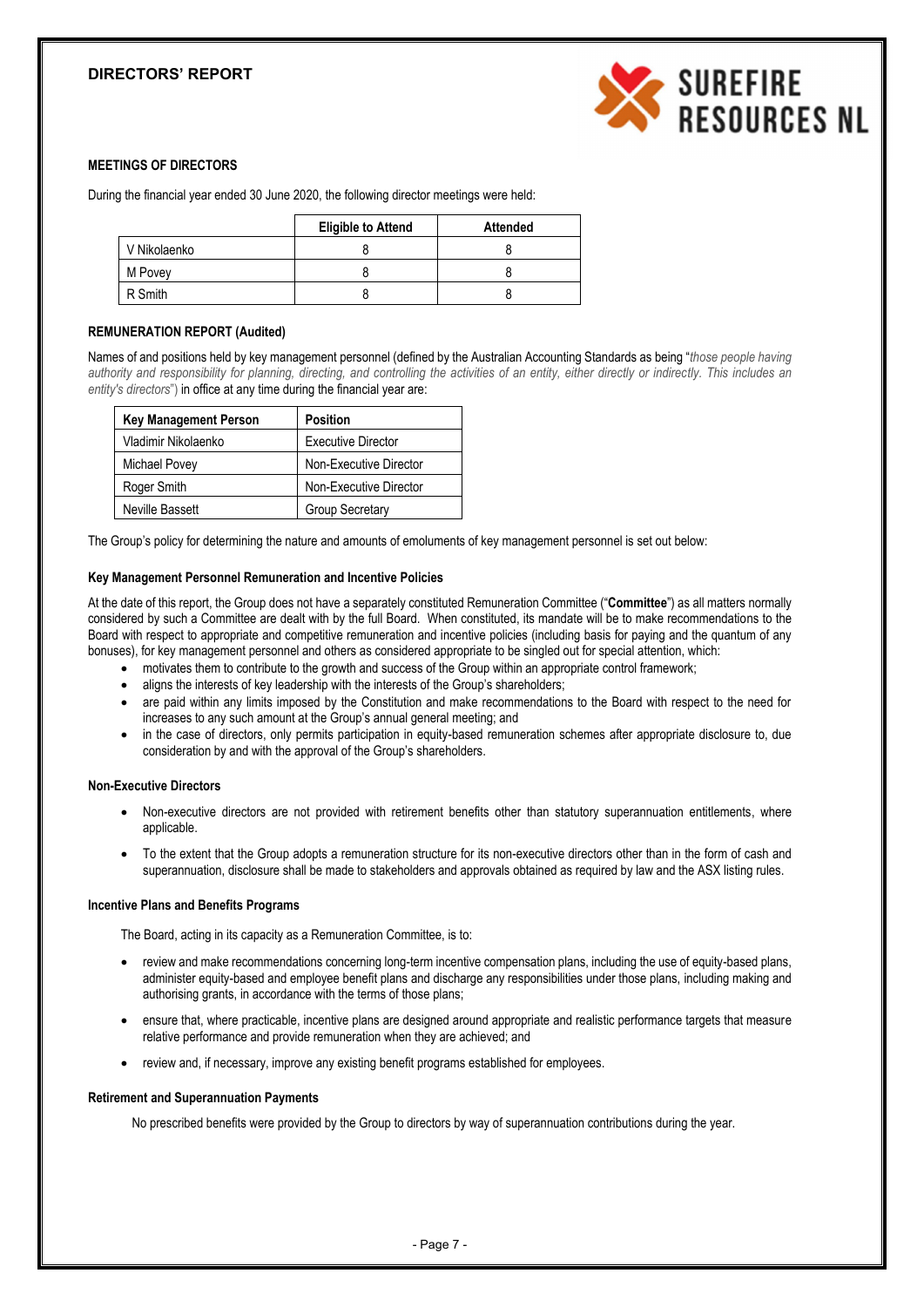

# **Non-Executive Director and Executive Remuneration**

The remuneration of non-executive directors may not exceed in aggregate in any financial year the amount fixed by the Group. The Board has previously agreed to set remuneration for non-executive directors at \$3,500 per month and the Chairman at \$5,000 per month once working capital and cashflow of the Group allowed.

During the year ended 30 June 2020, the non-executive directors received a maximum of an annualised base director's fee of \$42,000.

#### **Relationship between Group Performance and Remuneration**

There is no relationship between the financial performance of the Group for the current or previous financial year and the remuneration of the key management personnel.

Remuneration is set having regard to market conditions and encourage the continued services of key management personnel.

#### **Use of Remuneration Consultants**

The Group did not employ the services of any remuneration consultant during the financial year ended 30 June 2020.

#### **Consultant Agreements**

The current directors and company secretary do not have employment contracts with the Group save to the extent that the Group's constating documents comprise the same.

# **Key Management Personnel Remuneration**

| Year ended 30 June 2020      |                                                                        |                                                          |               |  |
|------------------------------|------------------------------------------------------------------------|----------------------------------------------------------|---------------|--|
| <b>Key Management Person</b> | Short-term<br>benefits<br>Fees &<br>contractual<br>payments<br>$($ \$) | Total cash and<br>cash<br>equivalent<br>benefits<br>(\$) | Total<br>(\$) |  |
| Vladimir Nikolaenko          | 300.000                                                                | 300.000                                                  | 300.000       |  |
| Michael Povey                | 123,350                                                                | 123,350                                                  | 123,350       |  |
| Roger Smith                  | 42.000                                                                 | 42.000                                                   | 42.000        |  |
| Total                        | 465,350                                                                | 465,350                                                  | 465.350       |  |

| Year ended 30 June 2019                    |                                                                     |                                                          |                  |  |
|--------------------------------------------|---------------------------------------------------------------------|----------------------------------------------------------|------------------|--|
| <b>Key Management Person</b>               | Short-term<br>benefits<br>Fees &<br>contractual<br>payments<br>(\$) | Total cash and<br>cash<br>equivalent<br>benefits<br>(\$) | Total<br>$($ \$) |  |
| Vladimir Nikolaenko<br>Appointed 27.7.2017 | 300.000                                                             | 300.000                                                  | 300,000          |  |
| Michael Povey<br>Appointed 12.10.2017      | 112,550                                                             | 112,550                                                  | 112,550          |  |
| Roger Smith<br>Appointed 29.11.2017        | 42.000                                                              | 42,000                                                   | 42,000           |  |
| Total                                      | 454.550                                                             | 454,550                                                  | 454,550          |  |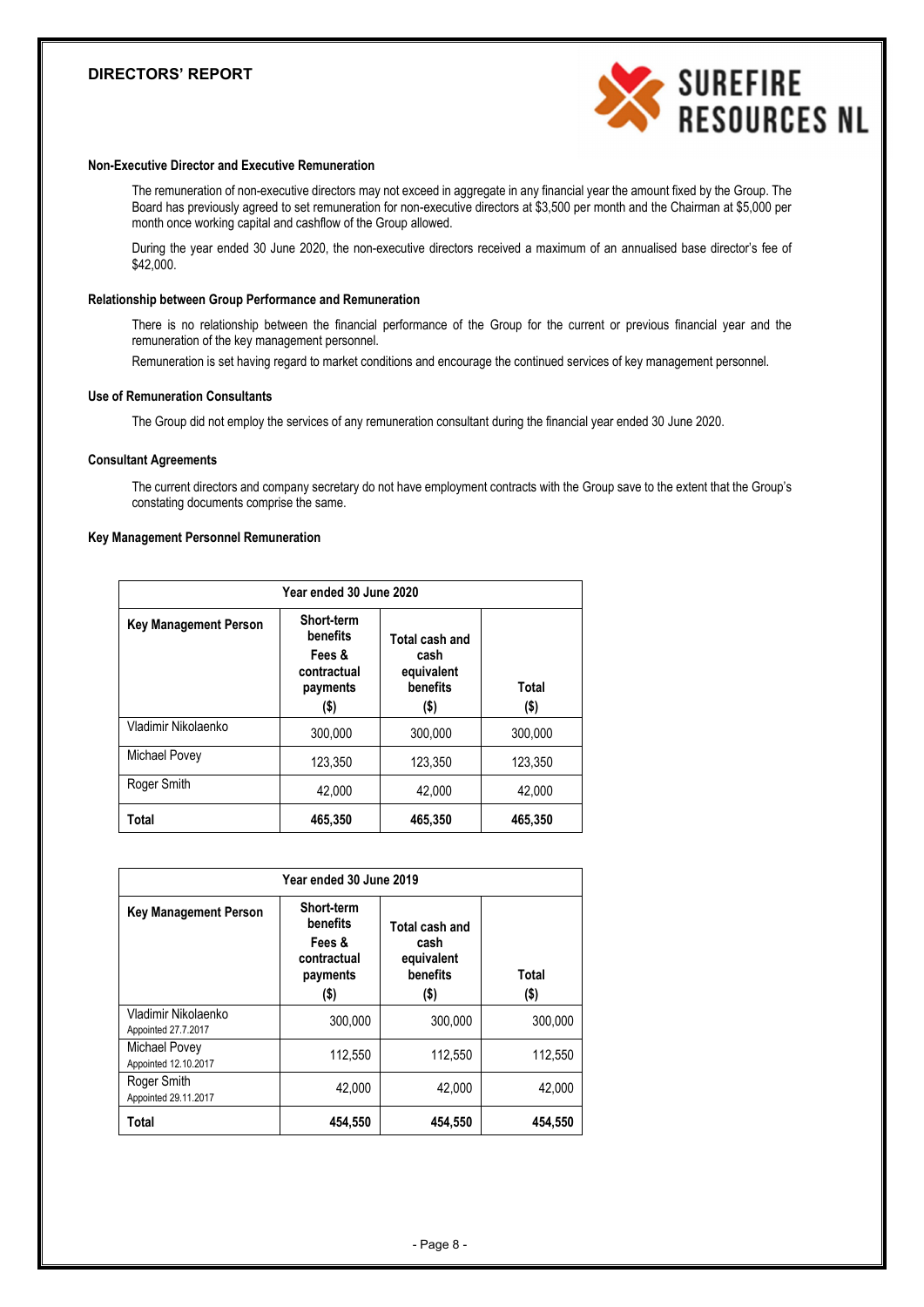

The following amounts payable to Key Management Personnel (including GST where applicable) are included in Trade and Other Payables as at 30 June 2020 in respect of costs accrued up to 30 June 2020:

| V Nikolaenko (Corporate Admin Services Pty Ltd) | 110,000   |
|-------------------------------------------------|-----------|
| M Povey (Minman Pty Ltd)                        | 78.300    |
| R Smith (Halith Pty Ltd)                        | 52.500    |
| Total                                           | \$240.800 |

#### **INTERESTS HELD BY DIRECTORS, OTHER KEY MANAGEMENT PERSONNEL and RELATED PARTIES**

The number of shares and partly-paid contributing shares in the Group held at the beginning and end of the year and net movements **during the financial year** by directors, other key management personnel and/or their related entities are set out below:

# **30 June 2020:**

| Name                                  | <b>Balance at the</b><br>start of the year | <b>Movements during</b><br>the year | Balance at the end<br>of the year |
|---------------------------------------|--------------------------------------------|-------------------------------------|-----------------------------------|
|                                       |                                            |                                     |                                   |
| Vladimir Nikolaenko                   |                                            |                                     |                                   |
| Fully paid ordinary shares            | 92,687,141                                 | 19,530,000                          | 112,217,141                       |
| Partly paid ordinary shares           | 67,188,767                                 |                                     | 67,188,767                        |
| Michael Povey                         |                                            |                                     |                                   |
| Fully paid ordinary shares            | 1,797,945                                  |                                     | 1,797,945                         |
| Partly paid ordinary shares           | 1,797,945                                  |                                     | 1,797,945                         |
| Roger Smith                           |                                            |                                     |                                   |
| Fully paid ordinary shares            | 6,664,155                                  | (284,000)                           | 6,380,155                         |
| Partly paid ordinary shares           | 1,469,178                                  |                                     | 1,469,178                         |
| Neville Bassett                       |                                            |                                     |                                   |
| <b>Total ordinary shares</b>          | 101,149,241                                | 19,246,000                          | 120,395,241                       |
| Total partly paid contributing shares | 70,455,890                                 |                                     | 70,455,890                        |

#### **30 June 2019:**

| Name                                  | <b>Balance at the</b> | <b>Movements during</b> | <b>Balance at the end</b> |
|---------------------------------------|-----------------------|-------------------------|---------------------------|
|                                       | start of the year     | the year                | of the year               |
|                                       |                       |                         |                           |
| Vladimir Nikolaenko                   |                       |                         |                           |
| Fully paid ordinary shares            | 92.687.141            |                         | 92,687,141                |
| Partly paid ordinary shares           | 67,188,767            |                         | 67,188,767                |
| Michael Povey                         |                       |                         |                           |
| Fully paid ordinary shares            | 1,797,945             |                         | 1,797,945                 |
| Partly paid ordinary shares           | 1.797.945             |                         | 1.797.945                 |
| Roger Smith                           |                       |                         |                           |
| Fully paid ordinary shares            | 6,664,155             |                         | 6,664,155                 |
| Partly paid ordinary shares           | 1,469,178             |                         | 1,469,178                 |
| Neville Bassett                       |                       |                         |                           |
| <b>Total ordinary shares</b>          | 101,149,241           |                         | 101,149,241               |
| Total partly paid contributing shares | 70,455,890            |                         | 70,455,890                |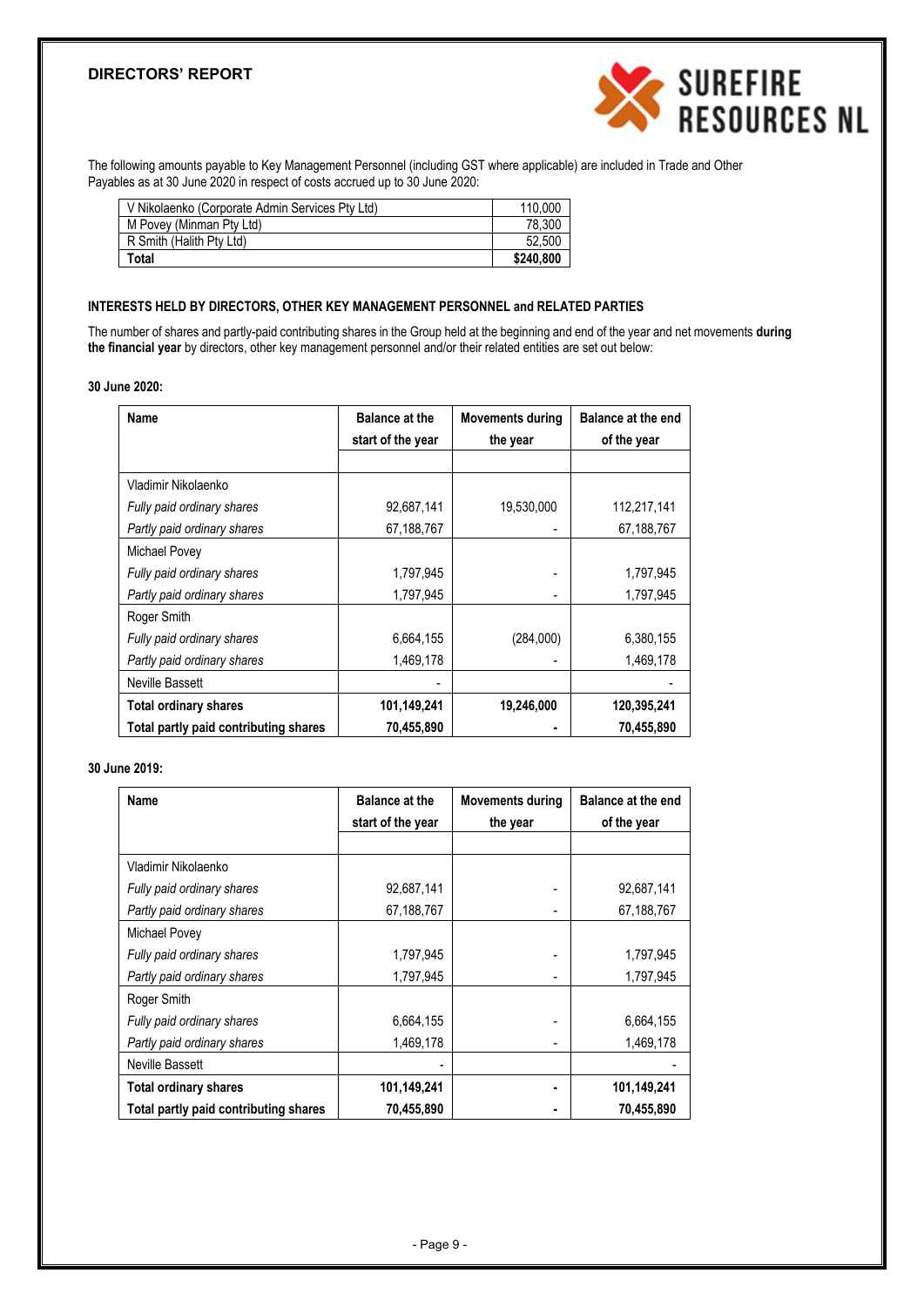

#### **INTERESTS HELD BY DIRECTORS, OTHER KEY MANAGEMENT PERSONNEL and RELATED PARTIES (Continued)**

#### **Options held by Directors, Other Key Management Personnel and Related Parties**

The number of options over fully paid ordinary shares in the Group held at the beginning and end of the year and net movements **during the financial year** by key management personnel and/or their related entities are set out below:

#### **30 June 2020:**

| Name                | <b>Balance at the</b><br>start of the<br>year or date of<br>appointment | Lapsed during<br>the year | <b>Balance at the</b><br>end of the year<br>or date of<br>appointment | Vested &<br>exercisable at<br>the end of the<br>year |
|---------------------|-------------------------------------------------------------------------|---------------------------|-----------------------------------------------------------------------|------------------------------------------------------|
| Vladimir Nikolaenko | 102,188,767                                                             | (102,188,767)             |                                                                       |                                                      |
| Michael Povey       | 19,797,945                                                              | (19,797,945)              | -                                                                     |                                                      |
| Roger Smith         | 4,469,178                                                               | (4,469,178)               |                                                                       |                                                      |
| Total               | 126,455,890                                                             | (126,455,890)             | ٠                                                                     |                                                      |

#### **30 June 2019:**

| Name                | <b>Balance at the</b><br>start of the<br>year or date of<br>appointment | <b>Balance at the</b><br>end of the year<br>or date of<br>appointment | <b>Vested &amp;</b><br>exercisable at<br>the end of the<br>vear |
|---------------------|-------------------------------------------------------------------------|-----------------------------------------------------------------------|-----------------------------------------------------------------|
| Vladimir Nikolaenko | 102,188,767                                                             | 102,188,767                                                           | 102,188,767                                                     |
| Michael Povey       | 19,797,945                                                              | 19,797,945                                                            | 19,797,945                                                      |
| Roger Smith         | 4,469,178                                                               | 4,469,178                                                             | 4,469,178                                                       |
| Total               | 126,455,890                                                             | 126,455,890                                                           | 126,455,890                                                     |

#### **Options held by Directors, Other Key Management Personnel and Related Parties**

At the end of the financial year and at the date of this report, no director or other KMP held any options in the Company.**General**

There were no other transactions conducted between the Group and KMP or their related parties apart from those disclosed above relating to equity and loans, that were conducted other than in accordance with normal employee, customer or supplier relationships on terms no more favourable than those reasonably expected under the arm's length dealings with unrelated parties.

#### *End of Remuneration Report.*

#### **EMPLOYEES**

On 30 June 2020, aside from directors, the Group has no other employees. The same position prevailed at 30 June 2019.

#### **CORPORATE STRUCTURE**

Surefire is a no liability company incorporated and domiciled in Australia.

# **ACCESS TO INDEPENDENT ADVICE**

Each director has the right, so long as he is acting reasonably in the interests of the Group and in the discharge of his duties as a director, to seek independent professional advice and recover the reasonable costs thereof from the Group.

The advice shall only be sought after consultation about the matter with the chairman (where it is reasonable that the chairman be consulted) or, if it is the chairman that wishes to seek the advice or it is unreasonable that he be consulted, another direc tor (if that be reasonable).

The advice is to be made immediately available to all Board members other than to a director against whom privilege is claimed.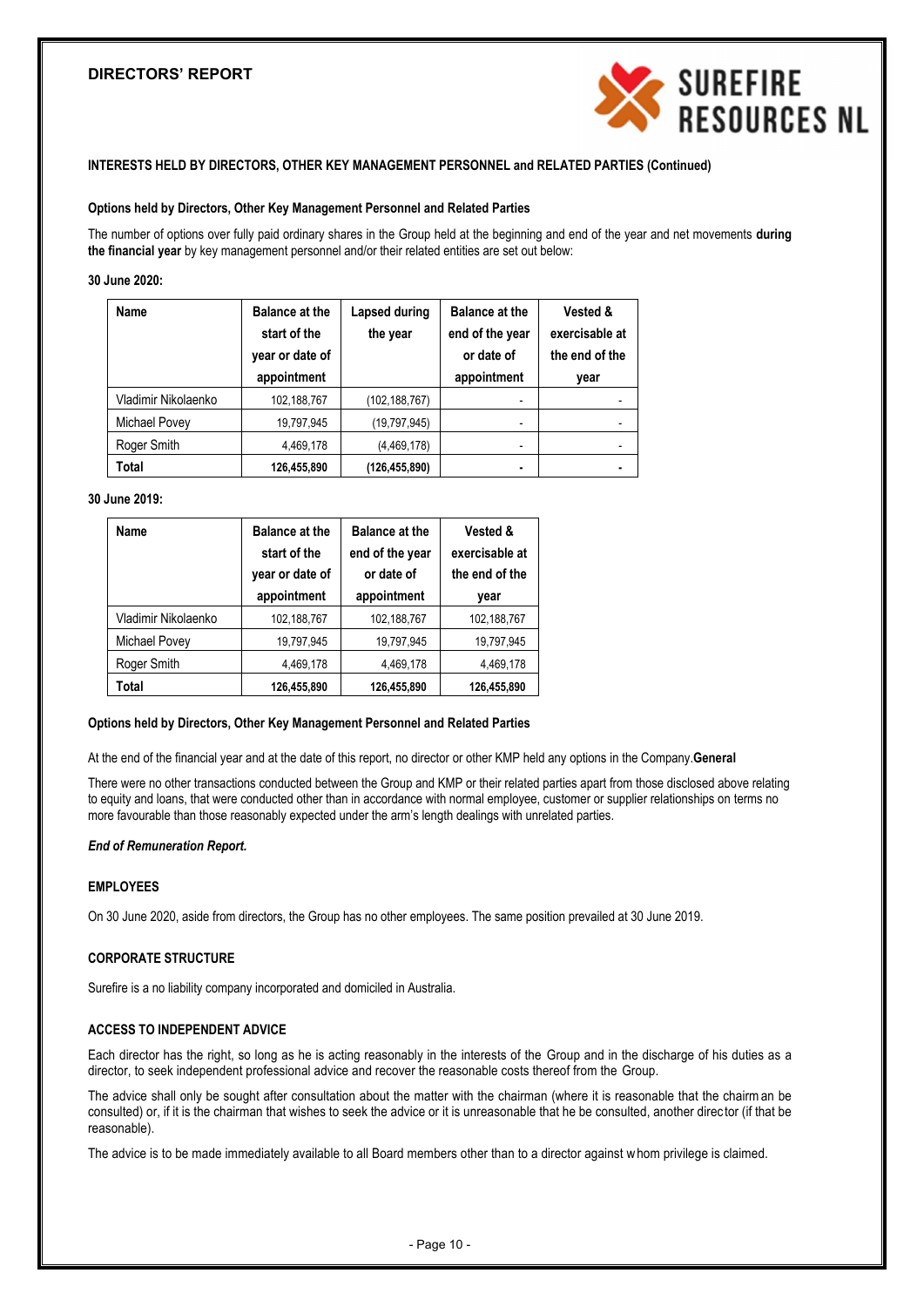

### **INDEMNIFICATION AND INSURANCE OF DIRECTORS AND OFFICERS**

The Group has entered into agreements indemnifying, to the extent permitted by law, all the directors and officers of the Group against all losses or liabilities incurred by each director and officer in their capacity as directors and officers of the Group. During the year, no amount was incurred as insurance premiums for this purpose.

#### **OPTIONS**

As at the date of this report there are 55,000,000 unquoted options over unissued ordinary shares in the Group. Option holders do not have any rights to participate in any issues of shares or other interest of the Group. For details of options issued to directors and other key management personnel (if any), refer to the Remuneration Report above.

# **PROCEEDINGS ON BEHALF OF THE COMPANY**

No person has applied to the Court under section 237 of the *Corporations Act 2001* for leave to bring proceedings on behalf of the Group, or to intervene in any proceedings to which the Group is a party, for the purpose of taking responsibility on behalf of the Group for all or part of those proceedings.

# **AUDITOR'S INDEPENDENCE DECLARATION**

A copy of the auditor's independence declaration as required under section 307C of the *Corporations Act 2001* is set out in this annual report.

This report has been signed in accordance with a resolution of directors.

For and on behalf of the Directors

*Signature of Vladimir Nikolaenko noted as having been affixed with approval*

#### **Mr Vladimir Nikolaenko**

Managing Director

30 September 2020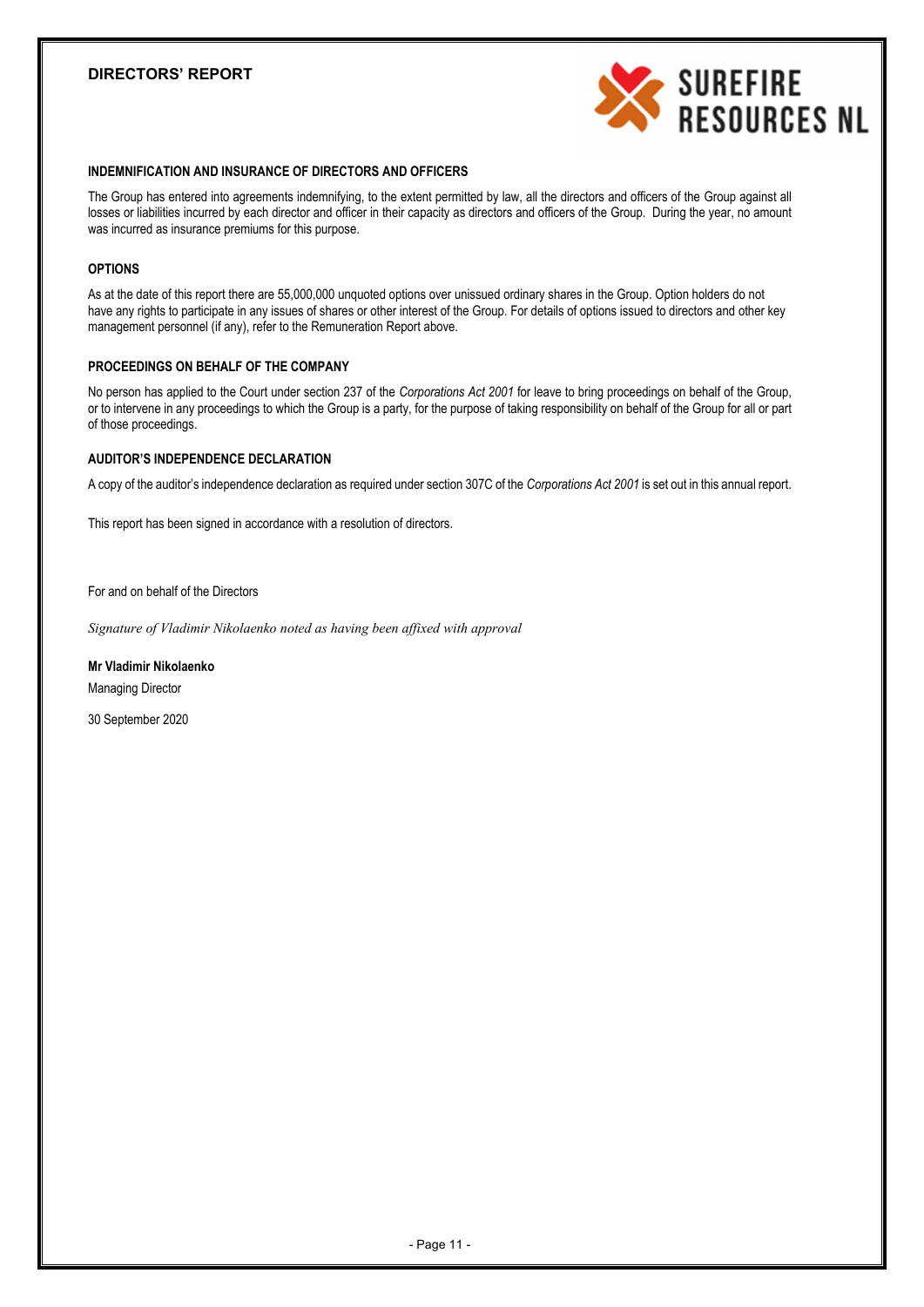

# **Auditor's Independence Declaration**

To those charged with the governance of Surefire Resources NL

As auditor for the audit of Surefire Resources NL for the year ended 30 June 2020, I declare that, to the best of my knowledge and belief, there have been:

- (i) no contraventions of the independence requirements of the *Corporations Act 2001* in relation to the audit; and
- (ii) no contraventions of any applicable code of professional conduct in relation to the audit.

*Signature of Elderton Audit Pty Ltd noted as having been affixed with approval*

# **Elderton Audit Pty Ltd**

*Signature of Rafay Nabeel noted as having been affixed with approval*

**Rafay Nabeel** Audit Director

30 September 2020 Perth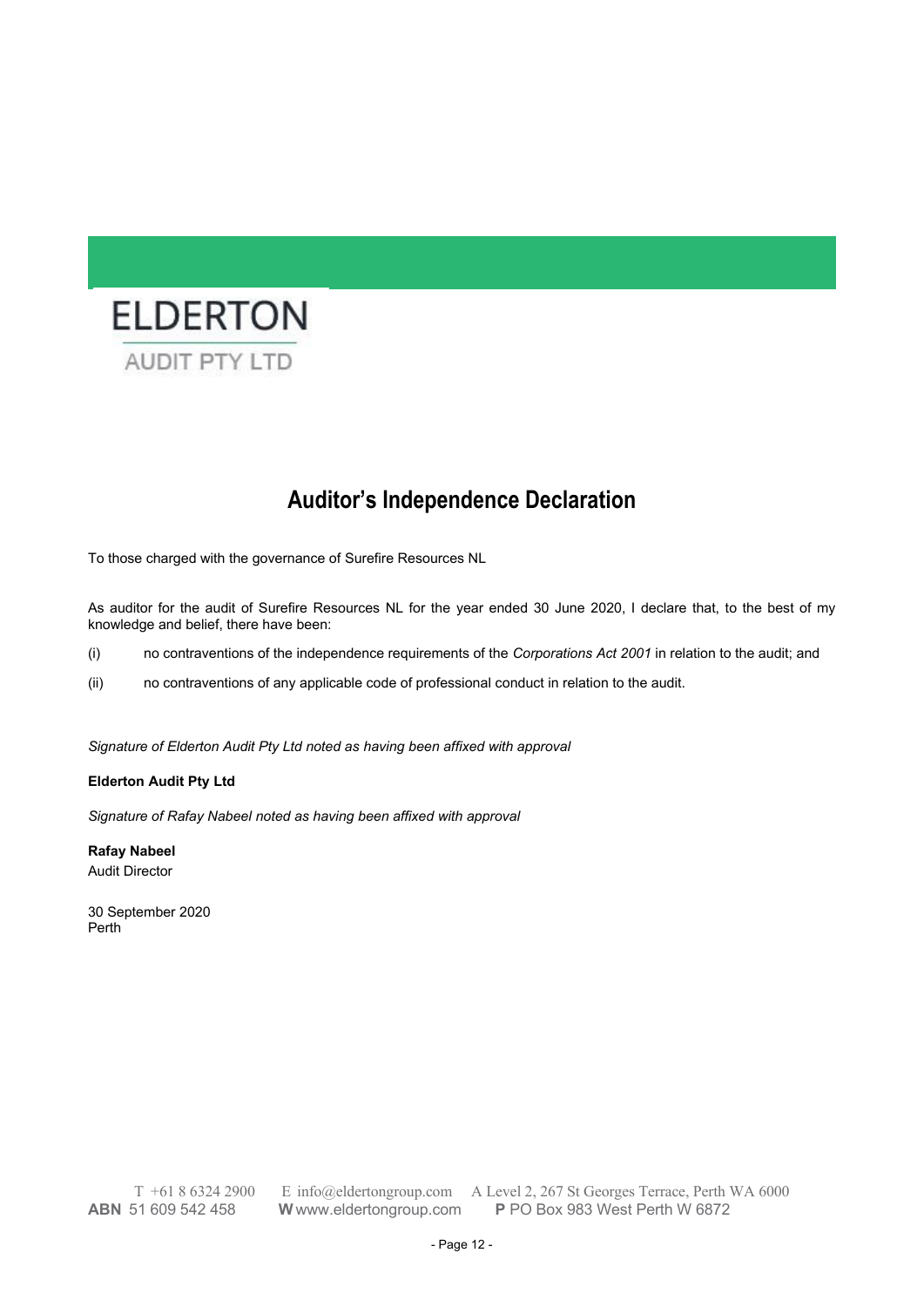# **CORPORATE GOVERNANCE STATEMENT**



This statement is provided in compliance with the ASX Corporate Governance Council's (the **Council**) Corporate Governance Principles and Recommendations Third Edition ("**Principles and Recommendations**").

The Group has resolved that for so long as it is admitted to the official lists of the ASX, it shall abide by the Principles and Recommendations, subject however to instances where the Board of Directors that a Council recommendation is not appropriate to its particular circumstances.

The Board encourages all key management personnel, other employees, contractors and other stakeholders to monitor compliance with this Corporate Governance manual and periodically, by liaising with the Board, management and staff, especially in relation to observable departures from the intent of these policies and with any ideas or suggestions for improvement. Suggestions for improvements or amendments can be made at any time by providing a written note to the chairman.

#### **Website Disclosures**

In order to streamline the content of this Annual Report and pursuant to the disclosure options mandated by the Council, the Group has elected to publish its Corporate Governance Statement in compliance with ASX Listing Rule 4.10.3 on its website at www.surefireresources.com.au under the "**Corporate Governance**" tab.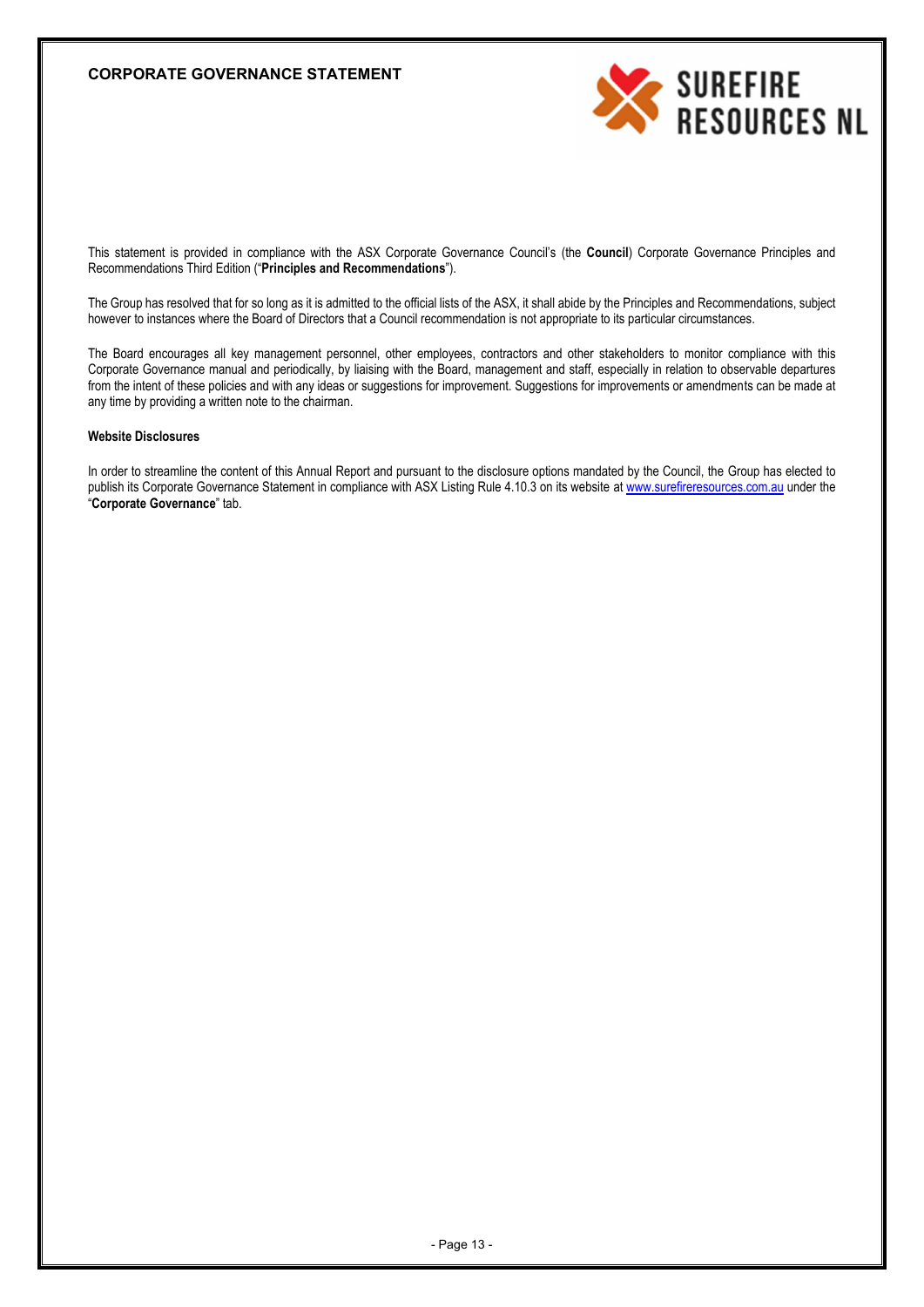# **CONSOLIDATED STATEMENT OF FINANCIAL PERFORMANCE FOR THE YEAR ENDED 30 JUNE 2020**



|                                                                               |              | <b>Year Ended</b><br>30 Jun 2020<br>$($ \$) | <b>Year Ended</b><br>30 Jun 2019<br>$($ \$) |
|-------------------------------------------------------------------------------|--------------|---------------------------------------------|---------------------------------------------|
|                                                                               | <b>Notes</b> |                                             |                                             |
| Revenue:                                                                      |              |                                             |                                             |
| <b>Expenses:</b>                                                              |              |                                             |                                             |
| Administrative expenses                                                       | 3            | (238, 577)                                  | (272, 346)                                  |
| Director fees and consulting charges                                          |              | (465, 350)                                  | (454, 550)                                  |
| <b>Exploration expenses</b>                                                   |              | (400, 717)                                  | (373, 072)                                  |
| Tenement acquisition costs written off                                        |              |                                             | (1,375,240)                                 |
| Interest expense                                                              |              | (6,647)                                     |                                             |
| Loss before income tax expense                                                |              | (1, 111, 291)                               | (2,475,208)                                 |
| Income tax expense                                                            | 4            |                                             |                                             |
| Loss from continuing operations                                               |              | (1, 111, 291)                               | (2,475,208)                                 |
| Other comprehensive income for the year                                       |              |                                             |                                             |
|                                                                               |              |                                             |                                             |
| Total Comprehensive loss for the year attributable to members of the<br>Group |              | (1, 111, 291)                               | (2,475,208)                                 |
| Basic (loss) per share (cents per share)                                      | 6            | (0.186)                                     | (0.556)                                     |
| Diluted (loss) per share (cents per share)                                    | 6            | (0.186)                                     | (0.556)                                     |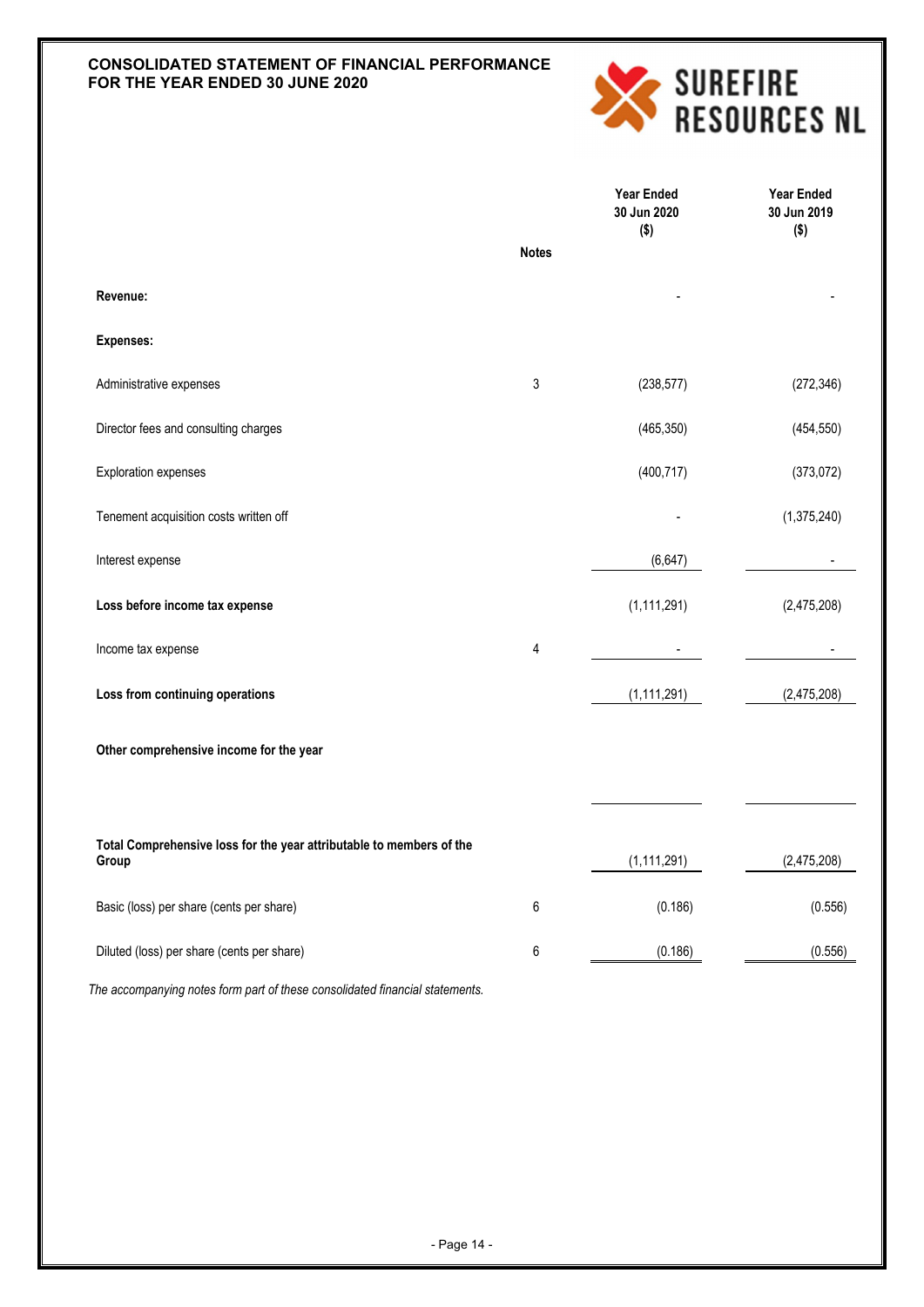# **CONSOLIDATED STATEMENT OF FINANCIAL POSITION AS AT 30 JUNE 2020**



|                                  | <b>Notes</b>   | 30 Jun 2020<br>$($ \$) | 30 June 2019<br>$($ \$) |
|----------------------------------|----------------|------------------------|-------------------------|
| <b>Current Assets</b>            |                |                        |                         |
| Cash and cash equivalents        | $\overline{7}$ | 193,990                | 135,800                 |
| Other receivables                | 8              | 76,167                 | 25,501                  |
| <b>Total Current Assets</b>      |                | 270,157                | 161,301                 |
| <b>TOTAL ASSETS</b>              |                | 270,157                | 161,301                 |
| <b>Current Liabilities</b>       |                |                        |                         |
| Trade and Other payables         | 9              | 775,910                | 560,039                 |
| Interest-bearing liabilities     | $10$           | 60,000                 | 135,000                 |
| <b>Total Current Liabilities</b> |                | 835,910                | 695,039                 |
| <b>TOTAL LIABILITIES</b>         |                | 835,910                | 695,039                 |
| <b>NET ASSETS/(LIABILITIES)</b>  |                | (565, 753)             | (533, 738)              |
| <b>Equity</b>                    |                |                        |                         |
| Contributed equity               | 11             | 28,336,435             | 27,262,659              |
| Reserves                         | 11             | 5,500                  | 375,200                 |
| Accumulated losses               |                | (28, 907, 688)         | (28, 171, 597)          |
| <b>TOTAL EQUITY</b>              |                | (565, 753)             | (533, 738)              |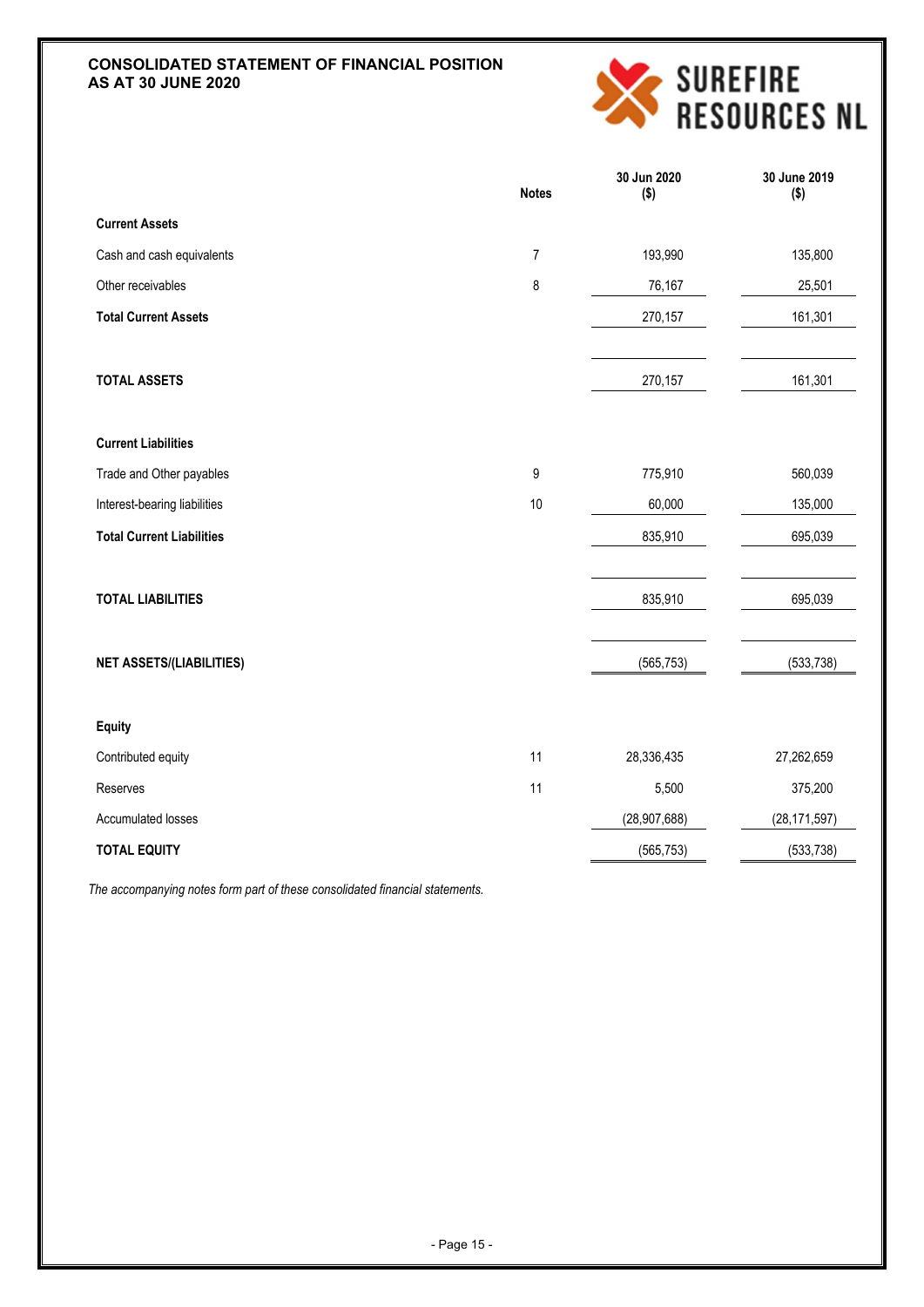# **CONSOLIDATED STATEMENT OF CHANGES IN EQUITY FOR THE YEAR ENDED 30 JUNE 2020**



|                                                                              | <b>Contributed</b><br><b>Equity</b><br>(Net of costs) | <b>Reserves</b> | Accumulated<br>Losses | <b>Total</b> |
|------------------------------------------------------------------------------|-------------------------------------------------------|-----------------|-----------------------|--------------|
|                                                                              | $($ \$)                                               | $($ \$)         | $($ \$)               | $($ \$)      |
|                                                                              |                                                       |                 |                       |              |
| <b>Balance at 1.7.2018</b>                                                   | 26,507,259                                            | 375,200         | (25,696,389)          | 1,186,070    |
| <b>Comprehensive Income</b>                                                  |                                                       |                 |                       |              |
| Operating (loss) for the year                                                | ۰                                                     |                 | (2,475,208)           | (2,475,208)  |
| Total comprehensive income for the year                                      | ٠                                                     |                 | (2,475,208)           | (2,475,208)  |
| Transactions with owners, in their capacity as owner, and<br>other transfers |                                                       |                 |                       |              |
| Shares issued during the period as part payment for tenement<br>acquisition  | 750,000                                               |                 |                       | 750,000      |
| Shares issued during the period pursuant to exercise of Options              | 5,400                                                 | ۰               |                       | 5,400        |
| Total transactions with owners and other transfers                           | 755,400                                               |                 |                       | 755,400      |
| <b>Balance at 30.6.2019</b>                                                  | 27,262,659                                            | 375,200         | (28, 171, 597)        | (533, 738)   |

| <b>Balance at 1.7.2019</b>                                                   | 27,262,659     | 375,200    | (28, 171, 597) | (533, 738)    |
|------------------------------------------------------------------------------|----------------|------------|----------------|---------------|
| <b>Comprehensive Income</b>                                                  |                |            |                |               |
| Operating (loss) for the year                                                | -              |            | (1, 111, 291)  | (1, 111, 291) |
| Total comprehensive income for the year                                      | $\blacksquare$ | ۰          | (1, 111, 291)  | (1, 111, 291) |
| Transactions with owners, in their capacity as owner, and<br>other transfers |                |            |                |               |
| Shares issued during the period                                              | 1,150,000      | -          |                | 1,150,000     |
| Share issue costs                                                            | (76, 224)      | ۰          |                | (76, 224)     |
| Reversal of unexercised expired options                                      | ۰              | (375, 200) | 375,200        |               |
| Share based payments – share issue costs                                     |                | 5,500      |                | 5,500         |
| Total transactions with owners and other transfers                           | 1,073,776      | 5,500      | 375,200        | 1,079,276-    |
| <b>Balance at 30.6.2020</b>                                                  | 28,336,435     | 5,500      | (28, 907, 688) | (565,753)     |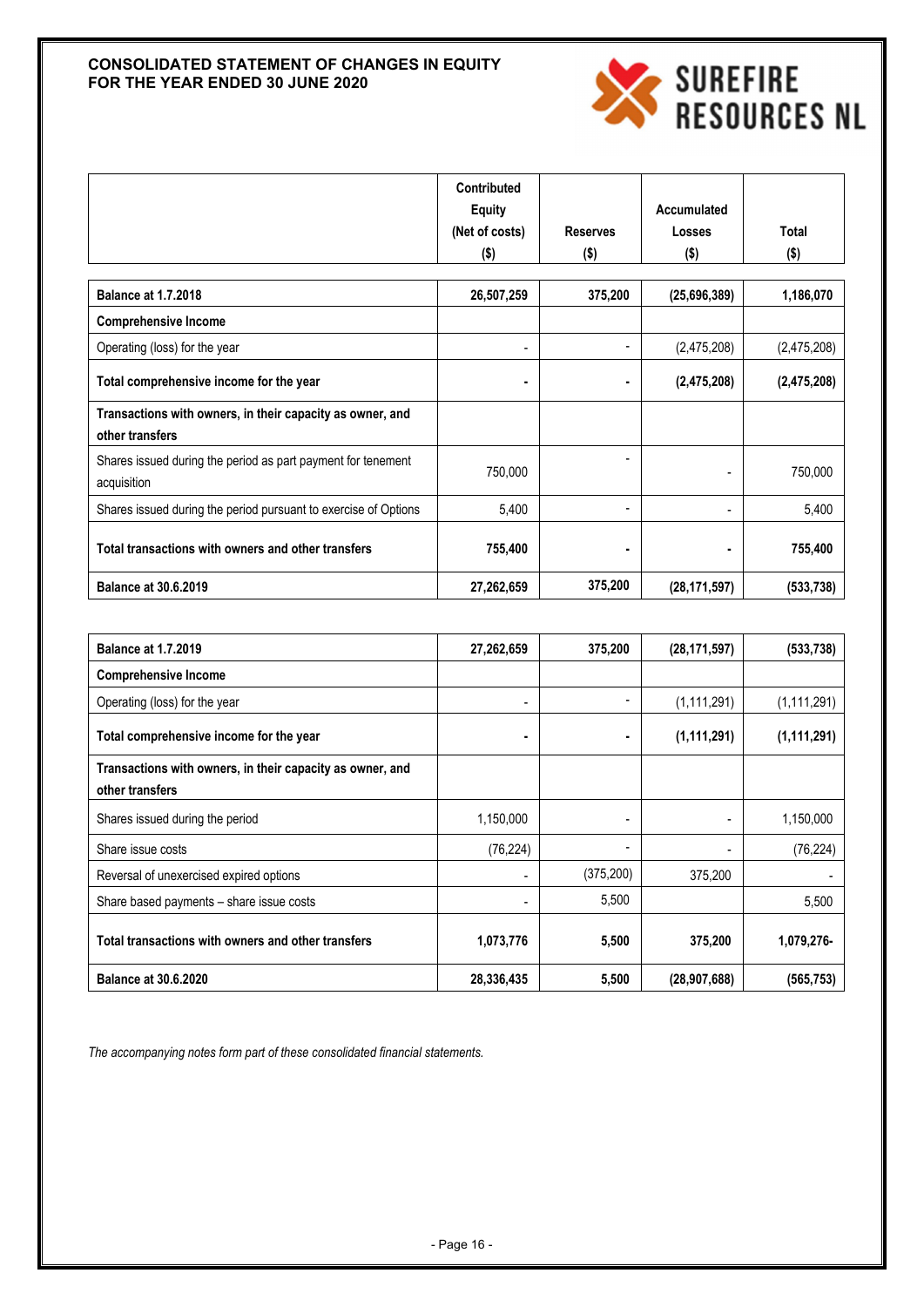# **CONSOLIDATED STATEMENT OF CASH FLOWS FOR THE YEAR ENDED 30 JUNE 2020**



|                                                                    |    | Year<br><b>Ended</b><br>30 Jun 2020<br>$($ \$) | Year<br><b>Ended</b><br>30 Jun 2019<br>$($ \$) |
|--------------------------------------------------------------------|----|------------------------------------------------|------------------------------------------------|
| <b>CASH FLOWS FROM OPERATING ACTIVITIES</b>                        |    |                                                |                                                |
| Payments to suppliers and employees                                | 12 | (592, 641)                                     | (841, 178)                                     |
| Net cash (used in) operating activities                            |    | (592, 641)                                     | (841, 178)                                     |
| <b>CASH FLOWS FROM INVESTING ACTIVITIES</b>                        |    |                                                |                                                |
| Payments for new tenement prospects                                |    | (4,670)                                        | (508, 507)                                     |
| Exploration and evaluation expenditure incurred                    |    | (348, 774)                                     | (515, 612)                                     |
| Net cash from (used in) investing activities                       |    | (353, 444)                                     | (1,024,119)                                    |
| <b>CASH FLOWS FROM FINANCING ACTIVITIES</b>                        |    |                                                |                                                |
| Proceeds from issue of shares                                      |    | 1,150,000                                      | 5,400                                          |
| Share issue costs                                                  |    | (70, 725)                                      |                                                |
| Loan advances                                                      |    |                                                | 135,000                                        |
| Loan repayments                                                    |    | (75,000)                                       |                                                |
| Net cash from financing activities                                 |    | 1,004,275                                      | 140,400                                        |
| Net increase (decrease) in cash held                               |    | 58,190                                         | (1,724,897)                                    |
| Cash and cash equivalents at the beginning of the financial period |    | 135,800                                        | 1,860,697                                      |
| Cash and cash equivalents at the end of the financial period       |    | 193,990                                        | 135,800                                        |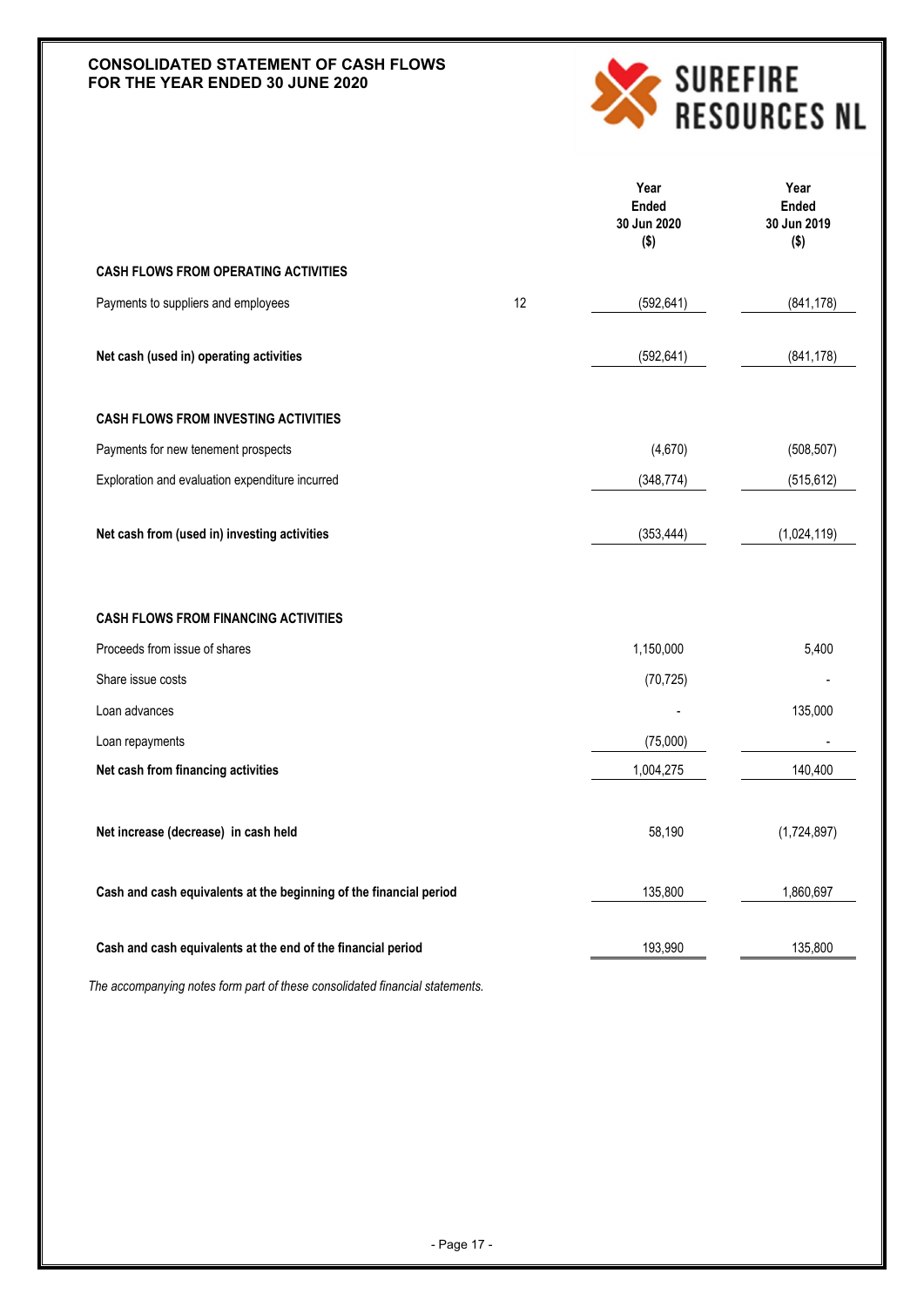

#### **NOTE 1 STATEMENT OF SIGNIFICANT ACCOUNTING POLICIES**

The principal accounting policies adopted in the preparation of the financial statements are set out below. The financial statements are for the consolidated entity consisting of Emu NL and its subsidiaries. The financial statements are presented in the Australian currency. Emu NL is a no liability company, domiciled and incorporated in Australia. The financial statements were authorised for issue by the directors on 30 September 2020. The directors have the power to amend and reissue the financial statements.

#### **(a) Basis of preparation**

These general-purpose financial statements have been prepared in accordance with Australian Accounting Standards and Interpretations issued by the Australian Accounting Standards Board and the *Corporations Act 2001*. Surefire Resources NL is a for-profit entity for the purpose of preparing the financial statements.

#### **Going concern**

The financial statements have been prepared on the going concern basis, which contemplates the continuity of normal business activities and the realisation of assets and settlement of liabilities in the normal course of business.

As disclosed in the financial statements, the Group incurred a loss of \$1,111,291 and had net operating cash outflows of \$591,642. These conditions indicate a material uncertainty that may cast significant doubt about the Group's ability to continue as a going concern.

The ability of the entity to continue as a going concern is dependent on securing additional capital raising activities and/or loan funding to continue its operational and exploration activities. During the year, the Company entered into loan arrangements with Vargas Holdings Pty Ltd, a company associated with Mr Vladimir Nikolaenko, whereby it was agreed that loan funding would be made available as and when required up to an initial \$200,000 with a further increased facility being made available if required to an overall total amount of \$400,000.

Should the entity not be able to continue as a going concern, it may be required to realise its assets and discharge its liabilities other than in the ordinary course of business, and at amounts that differ from those stated in the financial statements and that the financial report does not include any adjustments relating to the recoverability and classification of recorded asset amounts or liabilities that might be necessary should the entity not continue as a going concern.

#### **Compliance with IFRS**

The consolidated financial statements of the Surefire Resources NL Group also comply with International Financial Reporting Standards (IFRS) as issued by the International Accounting Standards Board (IASB).

#### **Adoption of new and revised accounting standards**

The consolidated entity has adopted all of the new or amended Accounting Standards and Interpretations issued by the Australian Accounting Standards Board ('AASB') that are mandatory for the current reporting period.

Any new or amended Accounting Standards or Interpretations that are not yet mandatory have not been early adopted.

#### **New standards and interpretations not yet adopted**

The AASB has issued new and amended Accounting Standards and Interpretations that have mandatory application date or future reporting periods and which the Company has decided not to early adopt. A discussion of those future requirements and their impact on the Company is as follows:

#### *AASB 16 Leases*

The standard replaces AASB 117 'Leases" and for lessees will eliminate the classifications of operating leases and finance leases, and require, subject to certain exemptions, the recognition of a 'right-of-use asset' and a corresponding lease liability, and the subsequent depreciation of the 'right-of-use' asset. For lessor accounting, the standard does not substantially change how a lessor accounts for leases.

The Company is currently not party to any material operating or finance lease arrangements.

#### **Historical cost convention and going concern basis**

These financial statements have been prepared under the historical cost convention, as modified by the revaluation of selected non-current assets, financial assets and financial liabilities for which the fair value basis of accounting has been applied. These financial statements have been prepared on the going concern basis.

#### **(b) Principles of consolidation**

#### *(i) Subsidiaries*

Subsidiaries are all entities (including structured entities) over which the Group has control. The Group controls an entity when the Group is exposed to, or has rights to, variable returns from its involvement with the entity and has the ability to affect those returns through its power to direct the activities of the entity. Subsidiaries are fully consolidated from the date on which control is transferred to the Group. They are de-consolidated from the date that control ceases.

The acquisition method of accounting is used to account for business combinations by the Group.

Intercompany transactions, balances and unrealised gains on transactions between Group companies are eliminated. Unrealised losses are also eliminated unless the transaction provides evidence of the impairment of the transferred asset. Accounting policies of subsidiaries have been changed where necessary to ensure consistency with the policies adopted by the Group.

Non-controlling interests in the results and equity of subsidiaries are shown separately in the consolidated statement of profit or loss and other comprehensive income, statement of changes in equity and statement of financial position respectively.

#### *(ii) Changes in ownership interests*

The Group treats transactions with non-controlling interests that do not result in a loss of control as transactions with equity owners of the Group. A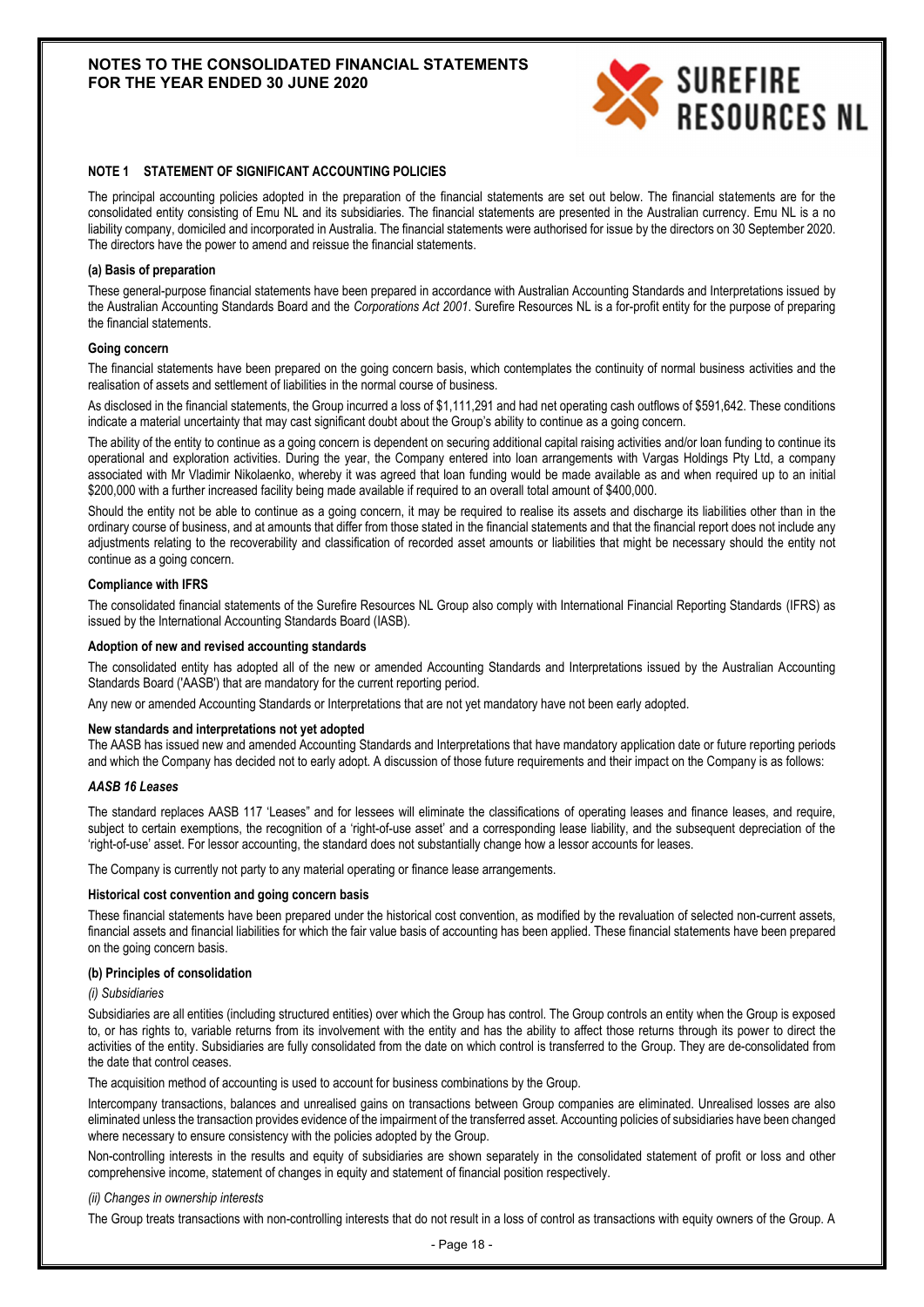

change in ownership interest results in an adjustment between the carrying amounts of the controlling and non-controlling interests to reflect their relative interests in the subsidiary. Any difference between the amount of the adjustment to non-controlling interests and any consideration paid or received is recognised in a separate reserve within equity attributable to owners of Surefire Resources NL.

When the Group ceases to have control, any retained interest in the entity is remeasured to its fair value with the change in carrying amount recognised in profit or loss. The fair value is the initial carrying amount for the purposes of subsequently accounting for the retained interest as an associate. jointly controlled entity or financial asset. In addition, any amounts previously recognised in other comprehensive income in respect of that entity are accounted for as if the group had directly disposed of the related assets or liabilities. This may mean that amounts previously recognised in other comprehensive income are reclassified to profit or loss.

If the ownership interest in a jointly controlled entity or associate is reduced but joint control or significant influence is retained, only a proportionate share of the amounts previously recognised in other comprehensive income are reclassified to profit or loss where appropriate.

#### **(c) Segment reporting**

Operating segments are reported in a manner consistent with the internal reporting provided to the chief operating decision maker. The chief operating decision maker, who is responsible for allocating resources and assessing performance of the operating segments, has been identified as the full board of Directors.

#### **(d) Foreign currency translation**

#### *(i) Functional and presentation currency*

Items included in the financial statements of each of the Group's entities are measured using the currency of the primary economic environment in which the entity operates ('the functional currency'). The consolidated financial statements are presented in Australian dollars, which is Surefire Resources NL's functional and presentation currency.

#### *(ii) Transactions and balances*

Foreign currency transactions are translated into the functional currency using the exchange rates prevailing at the dates of the transactions. Foreign exchange gains and losses resulting from the settlement of such transactions and from the translation at year end exchange rates of monetary assets and liabilities denominated in foreign currencies are recognised in profit or loss. They are deferred in equity if they are attributable to part of the net investment in a foreign operation.

#### *(iii) Group companies*

The results and financial position of all the Group entities (none of which has the currency of a hyperinflationary economy) that have a functional currency different from the presentation currency are translated into the presentation currency as follows:

- assets and liabilities for each statement of financial position presented are translated at the closing rate at the date of that statement of financial position;
- income and expenses for each statement of profit and loss and other comprehensive income are translated at average exchange rates (unless that is not a reasonable approximation of the cumulative effect of the rates prevailing on the transaction dates, in which case income and expenses are translated at the dates of the transactions); and
- all resulting exchange differences are recognised in other comprehensive income.

On consolidation, exchange differences arising from the translation of any net investment in foreign entities, and of borrowings and other financial instruments designated as hedges of such investments, are recognised in other comprehensive income. When a foreign operation is sold or any borrowings forming part of the net investment are repaid, the associated exchange differences are reclassified to profit or loss, as part of the gain or loss on sale.

#### **(e) Revenue recognition**

Interest revenue is recognised on a time proportionate basis that takes into account the effective yield on the financial assets.

#### **(f) Income tax**

The income tax expense or revenue for the year is the tax payable on the current year's taxable income based on the applicable income tax rate for each jurisdiction adjusted by changes in deferred tax assets and liabilities attributable to temporary differences and to unused tax losses.

The current income tax charge is calculated on the basis of the tax laws enacted or substantively enacted at the end of the reporting period in the countries where the Company's subsidiaries and associated operate and generate taxable income. Management periodically evaluates positions taken in tax returns with respect to situations in which applicable tax regulation is subject to interpretation. It establishes provisions where appropriate on the basis of amounts expected to be paid to the tax authorities.

Deferred income tax is provided in full, using the liability method, on temporary differences arising between the tax bases of assets and liabilities and their carrying amounts in the consolidated financial statements. However, the deferred income tax is not accounted for if it arises from initial recognition of an asset or liability in a transaction other than a business combination that at the time of the transaction affects neither accounting nor taxable profit or loss. Deferred income tax is determined using tax rates (and laws) that have been enacted or substantially enacted by the reporting date and are expected to apply when the related deferred income tax asset is realised or the deferred income tax liability is settled.

Deferred tax assets are recognised for deductible temporary differences and unused tax losses only if it is probable that future taxable amounts will be available to utilise those temporary differences and losses.

Deferred tax liabilities and assets are not recognised for temporary differences between the carrying amount and tax bases of investments in controlled entities where the parent entity is able to control the timing of the reversal of the temporary differences and it is probable that the differences will not reverse in the foreseeable future.

Deferred tax assets and liabilities are offset when there is a legally enforceable right to offset current tax assets and liabilities and when the deferred tax balances relate to the same taxation authority. Current tax assets and tax liabilities are offset where the entity has a legally enforceable right to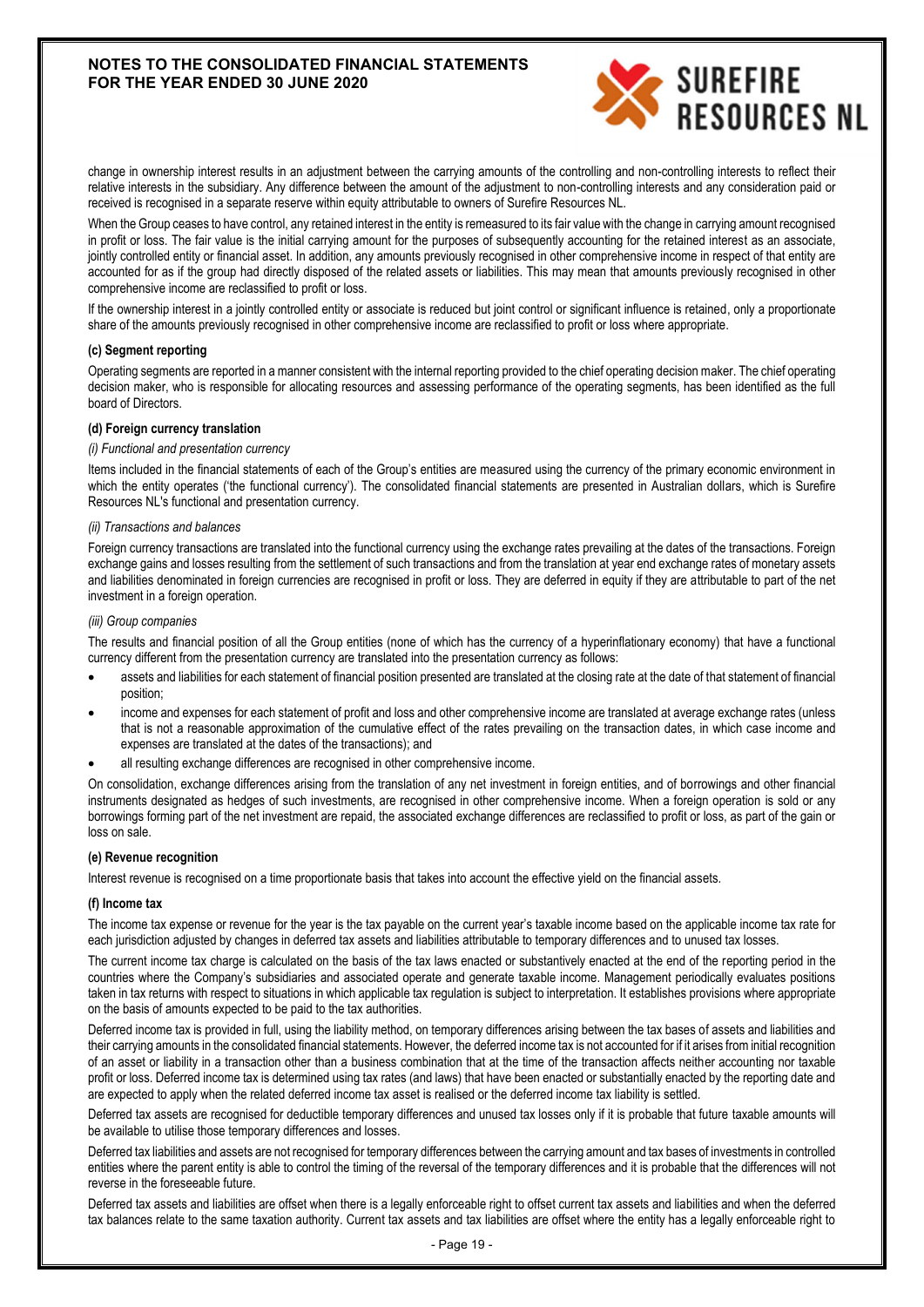

offset and intends either to settle on a net basis, or to realise the asset and settle the liability simultaneously.

Current and deferred tax is recognised in profit or loss, except to the extent that it relates to items recognised in other comprehensive income or directly in equity. In this case, the tax is also recognised in other comprehensive income or directly in equity, respectively.

#### **(g) Leases**

Leases where a significant portion of the risks and rewards of ownership are not transferred to the Group as lessee are classified as operating leases. Payments made under operating leases (net of any incentives received from the lessor) are charged to profit or loss on a straight-line basis over the period of the lease.

#### **(h) Impairment of assets**

Goodwill and intangible assets that have an indefinite useful life are not subject to amortisation and are tested annually for impairment, or more frequently if events or changes in circumstances indicate that they might be impaired. Other assets are reviewed for impairment whenever events or changes in circumstances indicate that the carrying amount may not be recoverable. An impairment loss is recognised for the amount by which the asset's carrying amount exceeds its recoverable amount. The recoverable amount is the higher of an asset's fair value less costs to sell and value in use. For the purposes of assessing impairment, assets are grouped at the lowest levels for which there are separately identifiable cash inflows which are largely independent of the cash inflows from other assets or groups of assets (cash-generating units). Non-financial assets that suffered an impairment are reviewed for possible reversal of the impairment at the end of each reporting period. Note that exploration and evaluation expenditures are expensed as incurred – see note 1(l).

# **(i) Cash and cash equivalents**

For statement of cash flows presentation purposes, cash and cash equivalents includes cash on hand, deposits held at call with financial institutions, other short-term highly liquid investments with original maturities of three months or less that are readily convertible to known amounts of cash and which are subject to insignificant risk of changes in value.

# **(j) Financial instruments**

#### *Initial recognition and measurement*

Financial assets and financial liabilities are recognised when the Group becomes a party to the contractual provisions to the instrument. For financial assets, this is the date that the Group commits itself to either the purchase or sale of the asset (i.e. trade date accounting is adopted).

Financial instruments (except for trade receivables) are initially measured at fair value plus transaction costs, except where the instrument is classified "at fair value through profit or loss", in which case transaction costs are expensed to profit or loss immediately. Where available, quoted prices in an active market are used to determine fair value. In other circumstances, valuation techniques are adopted.

Trade receivables are initially measured at the transaction price if the trade receivables do not contain significant financing component or if the practical expedient was applied as specified in AASB 15.63.

#### *Classification and subsequent measurement*

# *Financial assets*

Financial assets are subsequently measured at:

- amortised cost;
- fair value through other comprehensive income; or
- fair value through profit or loss

On the basis of the two primary criteria:

- the contractual cash flow characteristics of the financial asset; and
- the business model for managing the financial assets

A financial asset is subsequently measured at amortised cost when it meets the following conditions:

- the financial asset is managed solely to collect contractual cash flows; and
- the contractual terms within the financial asset give rise to cash flows that are solely payments of principal and interest on the principal amount outstanding on specified dates.

A financial asset is subsequently measured at fair value through other comprehensive income when it meets the following conditions:

- the contractual terms within the financial asset give rise to cash flows that are solely payments of principal and interest on the principal amount outstanding on specified dates; and
- the business model for managing the financial asset comprises both contractual cash flows collection and the selling of the financial asset.

By default, all other financial assets that do not meet the measurement conditions of amortised cost and fair value through other comprehensive income are subsequently measured at fair value through profit or loss.

*Financial liabilities*

- Financial liabilities are subsequently measured at:
	- amortised cost; or
	- fair value through profit or loss
- A financial liability is measured at fair value through profit and loss if the financial liability is:
	- a contingent consideration of an acquirer in a business combination to which AASB 3 applies
		- held for trading; or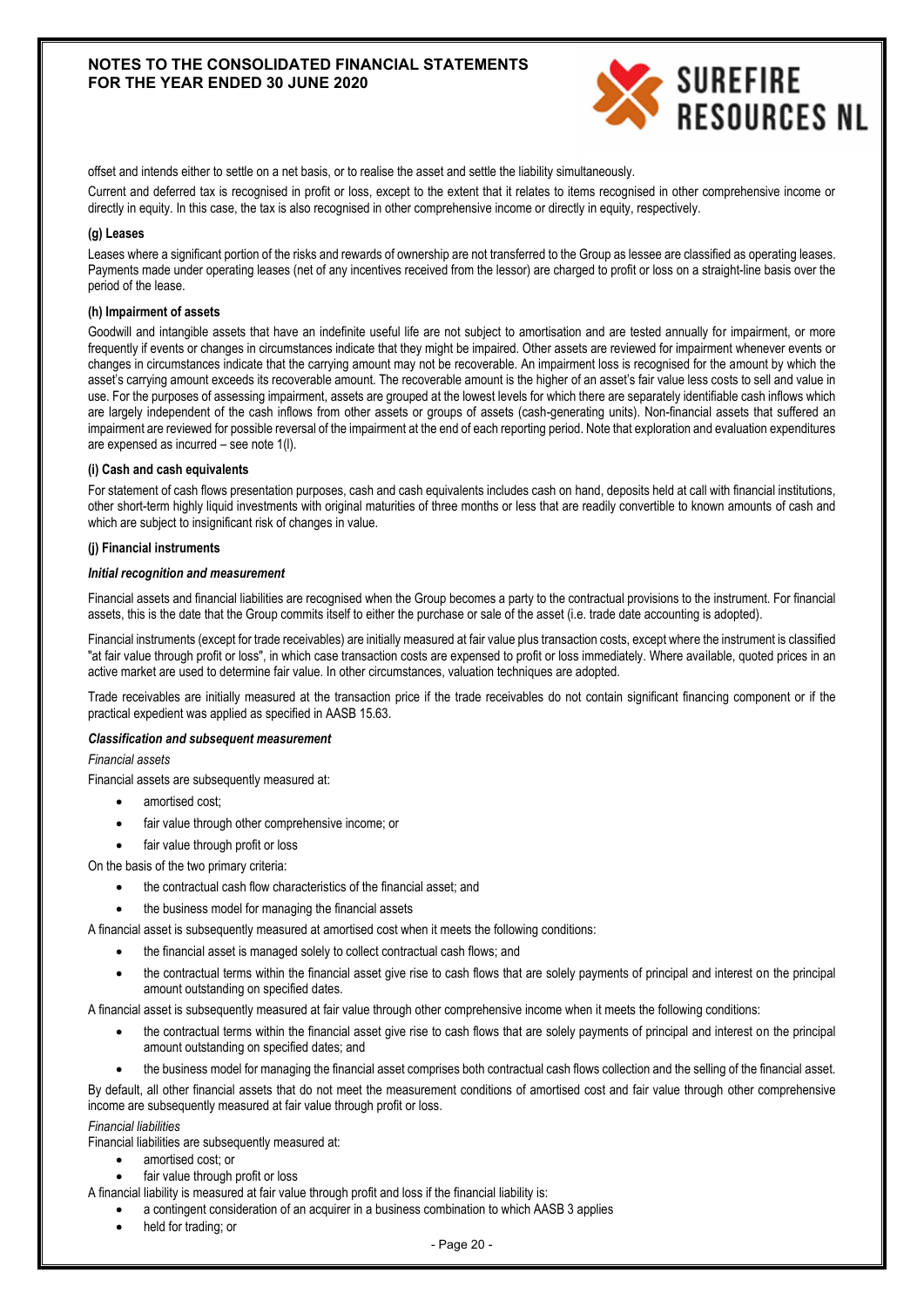

initially designated as at fair value through profit or loss

All other financial liabilities are subsequently measured at amortised cost using the effective interest method.

The effective interest method is a method of calculating the amortised cost of a debt instrument and of allocating interest expense over in profit or loss over the relevant period.

The effective interest rate is the internal rate of return of the financial asset or liability. That is, it is the rate that exactly discounts the estimated future cash flows through the expected life of the instrument to the net carrying amount at initial recognition.

A financial liability is held for trading if it is:

- incurred for the purpose of repurchasing or repaying in the near term;
- part of a portfolio where there is an actual pattern of short-term profit taking; or
- a derivative financial instrument (except for a derivative that is in a financial guarantee contract or a derivative that is in an effective hedging relationship)

Any gains or losses arising on changes in fair value are recognised in profit or loss to the extent that they are not part of a designated hedging relationship.

#### *Ordinary shares*

Ordinary shares are classified as equity. Incremental costs directly attributable to the issue of ordinary shares are recognised as a deduction from equity, net of any tax effects.

#### *Derecognition*

Derecognition refers to the removal of a previously recognised financial asset or financial liability from the statement of financial position. *Derecognition of financial liabilities*

A liability is derecognised when it is extinguished (i.e. when the obligation in the contract is discharged, cancelled or expires). An exchange of an existing financial liability for a new one with substantially modified terms, or a substantial modification to the terms of a financial liability is treated as an extinguishment of the existing liability and recognition of a new financial liability.

The difference between the carrying amount of the financial liability derecognised and the consideration paid and payable, including any non-cash assets transferred or liabilities assumed, is recognised in profit or loss.

#### *Derecognition of financial assets*

A financial asset is derecognised when the holder's contractual rights to its cash flows expires, or the asset is transferred in such a way that all the risks and rewards of ownership are substantially transferred.

All the following criteria need to be satisfied for derecognition of a financial asset:

- the right to receive cash flows from the asset has been expired or been transferred;
- all risk and rewards of ownership of the asset have been substantially transferred; and
- the entity no longer controls the asset (i.e. it has no practical ability to make unilateral decisions to sell the asset to a third party).

On derecognition of a financial asset measured at amortised cost, the difference between the asset's carrying amount and the sum of the consideration received and receivable is recognised in profit or loss.

On derecognition of a debt instrument classified as at fair value through other comprehensive income, the cumulative gain or loss previously accumulated in the investment revaluation reserve is reclassified to profit or loss.

On derecognition of an investment in equity which was elected to be classified under fair value through other comprehensive income, the cumulative gain or loss previously accumulated in the investments revaluation reserve is not reclassified to profit or loss, but is transferred to retained earnings.

#### *Impairment of financial assets*

An impairment loss is recognised for the expected credit losses on financial assets when there is an increased probability that the counterparty will be unable to settle an instrument's contractual cash flows on the contractual due dates, a reduction in the amounts expected to be recovered, or both. The probability of default and expected amounts recoverable are assessed using reasonable and supportable past and forward-looking information that is available without undue cost or effort. The expected credit loss is a probability-weighted amount determined from a range of outcomes and takes into account the time value of money.

For trade receivables, material expected credit losses are measured by applying an expected loss rate to the gross carrying amount. The expected loss rate comprises the risk of a default occurring and the expected cash flows on default based on the aging of the receivable. The *r*isk of a default occurring always takes into consideration all possible default events over the expected life of those receivables ("the lifetime expected credit losses"). Different provision rates and periods are used based on groupings of historic credit loss experience by product type, customer type and location.

For intercompany loans that are repayable on demand, expected credit losses are based on the assumption that repayment of the loan is demanded at the reporting date. If the subsidiary does not have sufficient accessible highly liquid assets in order to repay the loan if demanded at the reporting date, an expected credit loss is calculated. This is calculated based on the expected cash flows arising from the subsidiary, and weighted for probability likelihood variations in cash flows.

#### **(k) Plant and equipment**

All plant and equipment is stated at historical cost less depreciation. Historical cost includes expenditure that is directly attributable to the acquisition of the items.

Subsequent costs are included in the asset's carrying amount or recognised as a separate asset, as appropriate, only when it is probable that future economic benefits associated with the item will flow to the Group and the cost of the item can be measured reliably. The carrying amount of any component accounted for as a separate asset is derecognised when replaced. All other repairs and maintenance are charged to the statement of profit and loss and other comprehensive income during the reporting period in which they are incurred.

Depreciation of plant and equipment is calculated using the prime cost method to allocate their cost or revalued amounts, net of their residual values, over their estimated useful lives or, in the case of leasehold improvements and certain leased plant and equipment, the shorter lease term. The rates are 20% per annum.

The assets' residual values and useful lives are reviewed, and adjusted if appropriate, at each reporting date.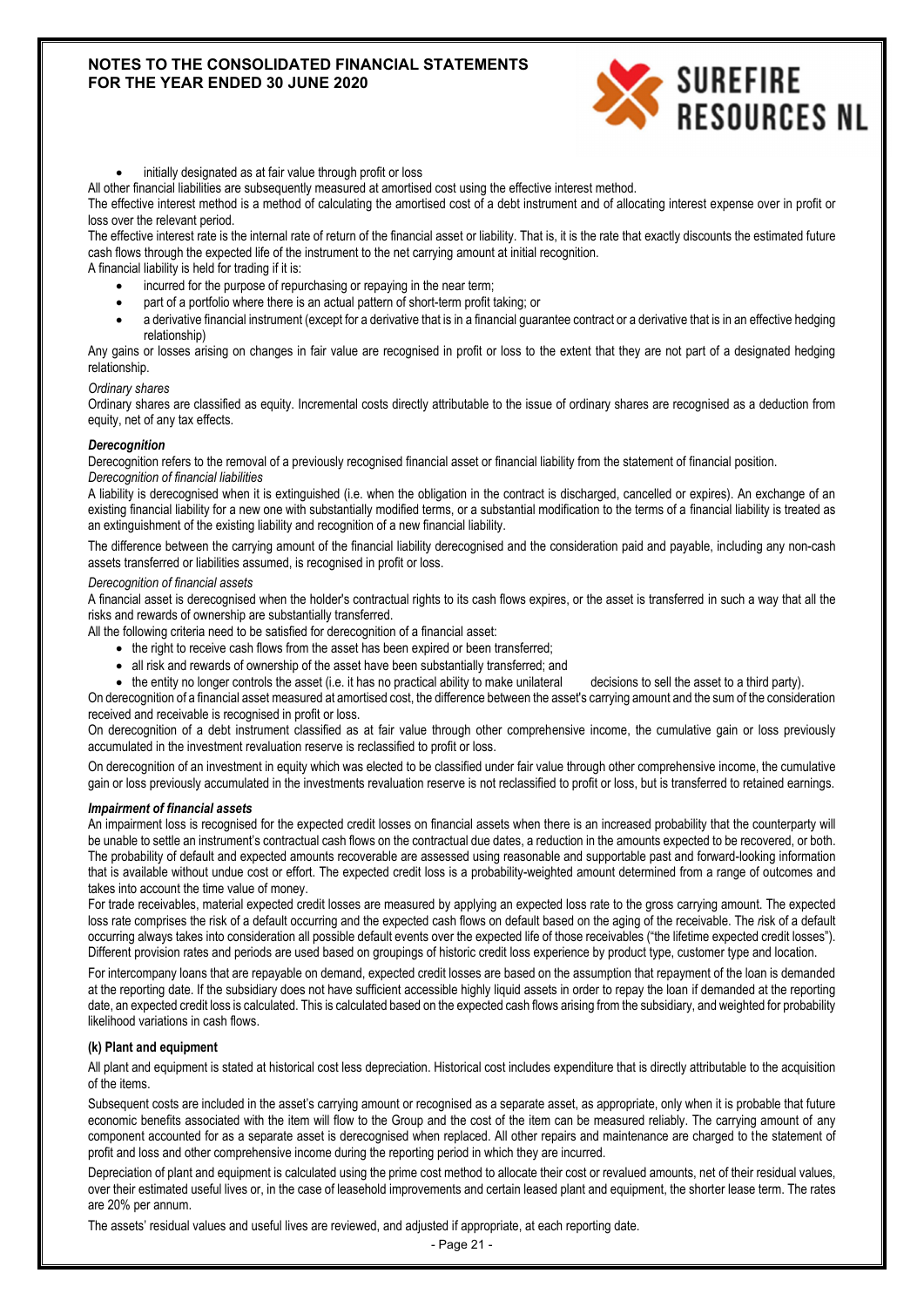

An asset's carrying amount is written down immediately to its recoverable amount if the asset's carrying amount is greater than its estimated recoverable amount (note 1(h)).

Gains and losses on disposals are determined by comparing proceeds with carrying amount. These are included in the statement of profit and loss and other comprehensive income.

#### **(l) Exploration and evaluation costs**

All exploration and evaluation expenditure is expensed to the statement of profit and loss and other comprehensive income as incurred. That the carrying value of mineral assets, as a result of the operation of this policy, is zero does not necessarily reflect the board's view as to the market value of those assets.

#### **(m) Trade and other payables**

These amounts represent liabilities for goods and services provided to the Group prior to the end of the financial year which are unpaid. The amounts are unsecured, non-interest bearing and are paid on normal commercial terms.

#### **(n) Employee benefits**

#### *Wages and salaries and annual leave*

Liabilities for wages and salaries, including non-monetary benefits, and annual leave expected to be settled within 12 months of the reporting date are recognised in other payables in respect of employees' services up to the reporting date and are measured at the amounts expected to be paid when the liabilities are settled.

#### **(o) Share-based payments**

The Group may provide benefits to employees (including directors) of the Group, and to vendors and suppliers, in the form of equity-based payment transactions, whereby employees render services, or where vendors sell assets to the Group, in exchange for shares or rights over shares ('equitysettled transactions').

The cost of equity-settled transactions with employees is measured by reference to the "fair value", not market value. The "fair value" is determined in accordance with Australian Accounting Standards. The Directors do not consider the resultant value as determined in accordance with Australian Accounting Standards (such as by the application of the Black-Scholes European Option Pricing Model) represents market value. In the case of share options issued, in the absence of a reliable measure, AASB 2 *Share Based Payments* prescribes the approach to be taken to determining the fair value. Other models may be used.

The cost of equity-settled transactions is recognised, together with a corresponding increase in equity, over the period in which the performance conditions are fulfilled, ending on the date on which the relevant employees become fully entitled to the award ('vesting date').

The cumulative expense recognised for equity-settled transactions at each reporting date until vesting date reflects (i) the extent to which the vesting period has expired and (ii) the number of options that, in the opinion of the directors of the Group, will ultimately vest. This opinion is formed based on the best available information at balance date. No adjustment is made for the likelihood of market performance conditions being met as the effect of these conditions is included in the determination of fair value at grant date.

No expense is recognised for options that do not ultimately vest, except for options where vesting is conditional upon a market condition.

Where an option is cancelled, it is treated as if it had vested on the date of cancellation, and any expense not yet recognised for the option is recognised immediately. However, if a new option is substituted for the cancelled option, and designated as a replacement option on the date that it is granted, the cancelled and new option are treated as a modification of the original option.

#### **(p) Issued capital**

Ordinary shares are classified as equity.

Incremental costs directly attributable to the issue of new shares or options are shown in equity as a deduction, net of tax, from the proceeds.

#### **(q) Earnings per share**

#### *(i) Basic earnings per share*

Basic earnings per share is calculated by dividing the profit attributable to owners of the company, excluding any costs of servicing equity other than ordinary shares, by the weighted average number of ordinary shares outstanding during the financial year, adjusted for bonus elements in ordinary shares issued during the year.

#### *(ii) Diluted earnings per share*

Diluted earnings per share adjusts the figures used in the determination of basic earnings per share to take into account the after income tax effect of interest and other financing costs associated with dilutive potential ordinary shares and the weighted average number of shares assumed to have been issued for no consideration in relation to dilutive potential ordinary shares.

#### **(r) Goods and Services Tax (GST)**

Revenues, expenses and assets are recognised net of the amount of associated GST, unless the GST incurred is not recoverable from the taxation authority. In this case it is recognised as part of the cost of acquisition of the asset or as part of the expense.

Receivables and payables are stated inclusive of the amount of GST receivable or payable. The net amount of GST recoverable from, or payable to, the taxation authority is included with other receivables or payables in the statement of financial position.

Cash flows are presented on a gross basis. The GST components of cash flows arising from investing or financing activities which are recoverable from, or payable to the taxation authority, are presented as operating cash flows.

The preparation of the financial statements requires management to make judgements, estimates and assumptions that affect the reported amounts in the financial statements. Management continually evaluates its judgements and estimates in relation to assets, liabilities, contingent liabilities,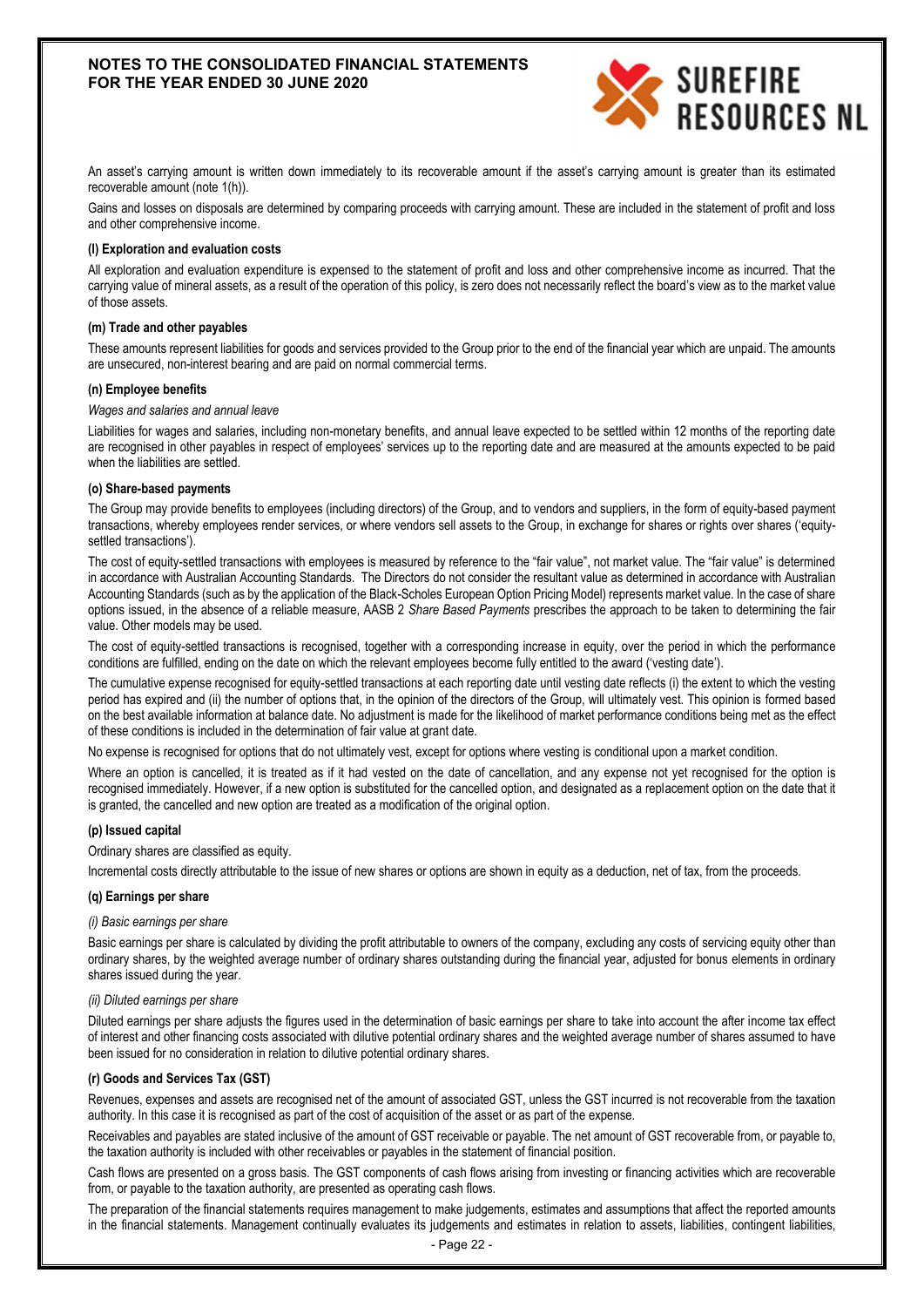

revenue and expenses. Management bases its judgements, estimates and assumptions on historical experience and on other various factors, including expectations of future events, management believes to be reasonable under the circumstances. The resulting accounting judgements and estimates will seldom equal the related actual results. The judgements, estimates and assumptions that have a significant risk of causing a material adjustment to the carrying amounts of assets and liabilities (refer to the respective notes) within the next financial year are discussed below.

### **(s) Coronavirus (COVID-19) pandemic**

Judgement has been exercised in considering the impacts that the Coronavirus (COVID-19) pandemic has had, or may have, on the consolidated entity based on known information. This consideration extends to the nature of the products and services offered, customers, supply chain, staffing and geographic regions in which the consolidated entity operates. Other than as addressed in specific notes, there does not currently appear to be either any significant impact upon the financial statements or any significant uncertainties with respect to events or conditions which may impact the consolidated entity unfavourably as at the reporting date or subsequently as a result of the Coronavirus (COVID-19) pandemic.

#### **(t) Taxation**

Balances disclosed in the financial statements and the notes thereto related to taxation are based on the best estimates of the directors. These estimates take into account both the financial performance and position of the Group as they pertain to current income taxation legislation, and the directors understanding thereof. No adjustment has been made for pending or future taxation legislation. The current income tax position represents that directors' best estimate, pending an assessment by the Australian Taxation Office.

#### **(u) Environmental issues**

Balances disclosed in the financial statements and notes thereto are not adjusted for any pending or enacted environmental legislation and the directors understanding thereof. At the current stage of the Group's development and its current environmental impact, the directors believe such treatment is reasonable and appropriate.

# **(v) Share-based payments**

Share-based payment transactions, in the form of options to acquire ordinary shares, are valued using the Black-Scholes option or other recognised pricing model. Models use assumptions and estimates as inputs.

Whilst the Directors do not consider the result derived by the application of, say, the Black-Scholes European Option Pricing Model is in anyway representative of the market value of the share options issued, in the absence of reliable measure for the same, AASB 2 *Share Based Payments* prescribes the fair value be determined by applying a generally accepted valuation methodology. Other recognised models may be used.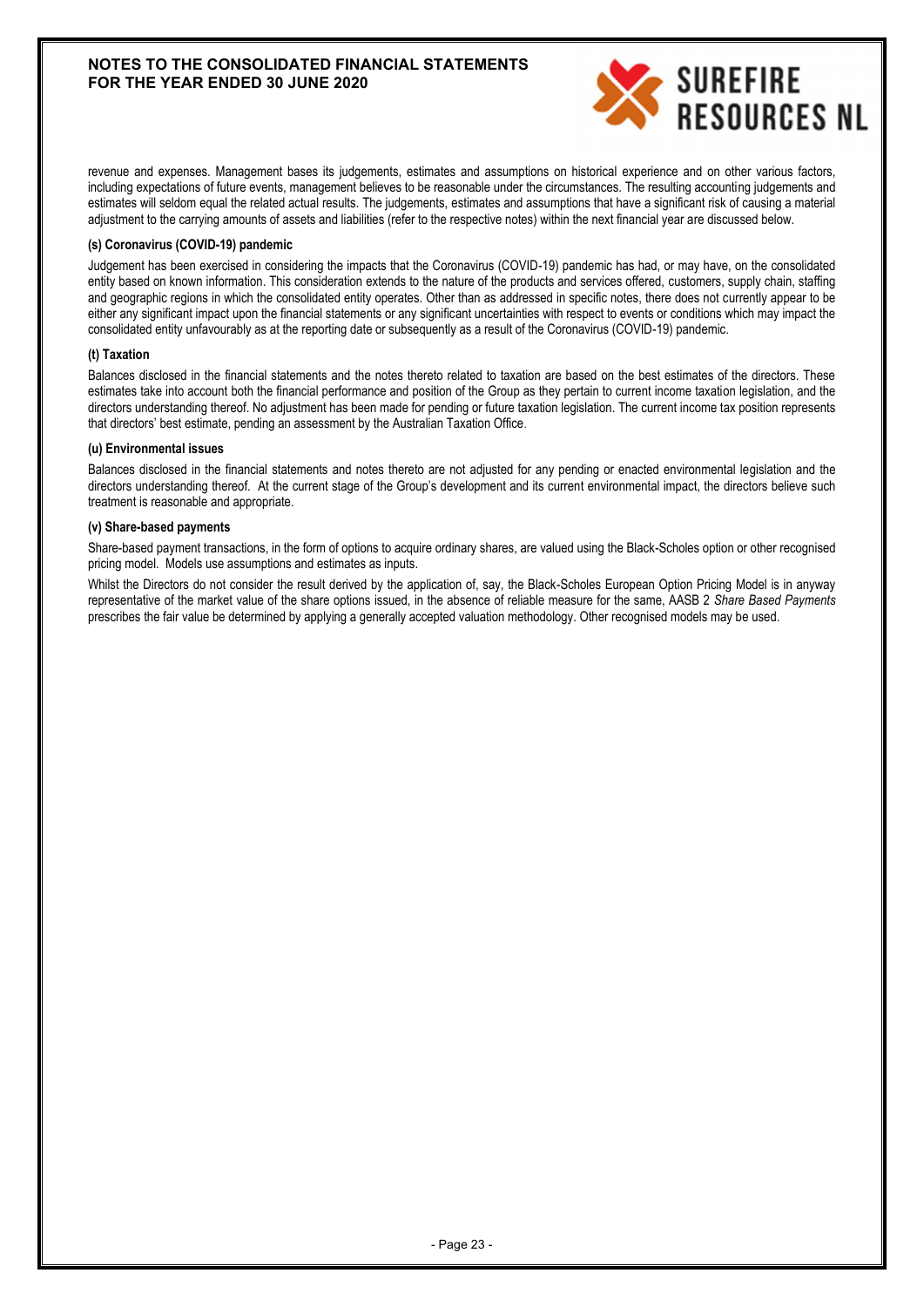

#### **NOTE 2 OPERATING SEGMENTS**

#### **Segment Information**

#### **Identification of reportable segments**

The Group has identified that it operates in only one segment based on the internal reports that are reviewed and used by the board of directors (chief operating decision makers) in assessing performance and determining the allocation of resources. The Group's principal activity is mineral exploration.

#### **Revenue and assets by geographical region**

The Group's revenue is received from sources and assets located wholly within Australia.

#### **Major customers**

Due to the nature of its current operations, the Group has not generated or provided any products and services during the year.

| <b>NOTE 3</b><br><b>ADMINISTRATIVE EXPENDITURE</b>                                                                | 2020      | 2019       |
|-------------------------------------------------------------------------------------------------------------------|-----------|------------|
|                                                                                                                   | $($ \$)   | $($ \$)    |
| <b>Other Expenses</b><br>Audit fees                                                                               |           |            |
|                                                                                                                   | 30,469    | 28,369     |
| Occupancy and serviced office costs                                                                               | 16,454    | 16,927     |
| Filing and ASX fees                                                                                               | 32,084    | 39,030     |
| Legal fees                                                                                                        | 23,401    | 67,897     |
| Other expenses from continuing operations                                                                         | 136,169   | 120,123    |
|                                                                                                                   | 238,577   | 272,346    |
|                                                                                                                   |           |            |
| <b>NOTE 4</b><br><b>INCOME TAX EXPENSE</b>                                                                        | 2020      | 2019       |
|                                                                                                                   | $($ \$)   | $($ \$)    |
| The components of tax expense comprise:                                                                           |           |            |
| Current tax                                                                                                       |           |            |
| Deferred tax asset/liability                                                                                      |           |            |
|                                                                                                                   |           |            |
| The prima facie tax on loss from ordinary activities before income tax is reconciled to<br>income tax as follows: |           |            |
| Loss from continuing operations before income tax                                                                 | 1,111,291 | 2,475,208  |
| Prima facie tax benefit attributable to loss from continuing operations before income tax                         |           |            |
| at 30%)                                                                                                           | 333,387   | 742,562    |
| Tax effect of Non-allowable items                                                                                 |           |            |
| End of year accruals                                                                                              | 57,651    | 72,972     |
| Brought forward accruals                                                                                          | (72, 972) | (55, 670)  |
| Deferred tax benefit on tax losses not brought to account                                                         | (318,066) | (759, 864) |
| Income tax attributable to operating loss                                                                         |           |            |

#### **Unrecognised deferred tax assets**

The Group has accumulated tax losses of \$21,652,759 (2019: \$20,509,972).

The potential deferred tax benefit of these losses at the current corporate tax rate (\$6,495,828) will only be recognised if:

- (i) the Group derives future assessable income of a nature and of an amount sufficient to enable the benefit from the losses and deductions to be released;
- (ii) the Group continues to comply with the conditions for deductibility imposed by the law; and

(iii) no changes in tax legislation adversely affect the Group in realising the benefit from the deductions for the losses.

| NOTE <sub>5</sub> | <b>AUDITORS REMUNERATION</b>                                             | 2020    | 2019    |
|-------------------|--------------------------------------------------------------------------|---------|---------|
|                   |                                                                          | $($ \$) | $($ \$) |
|                   | Amounts received or due and receivable by the auditors of the Group for: |         |         |
|                   | Auditing and reviewing the financial report                              | 30.469  | 28.369  |
|                   |                                                                          | 30.469  | 28.369  |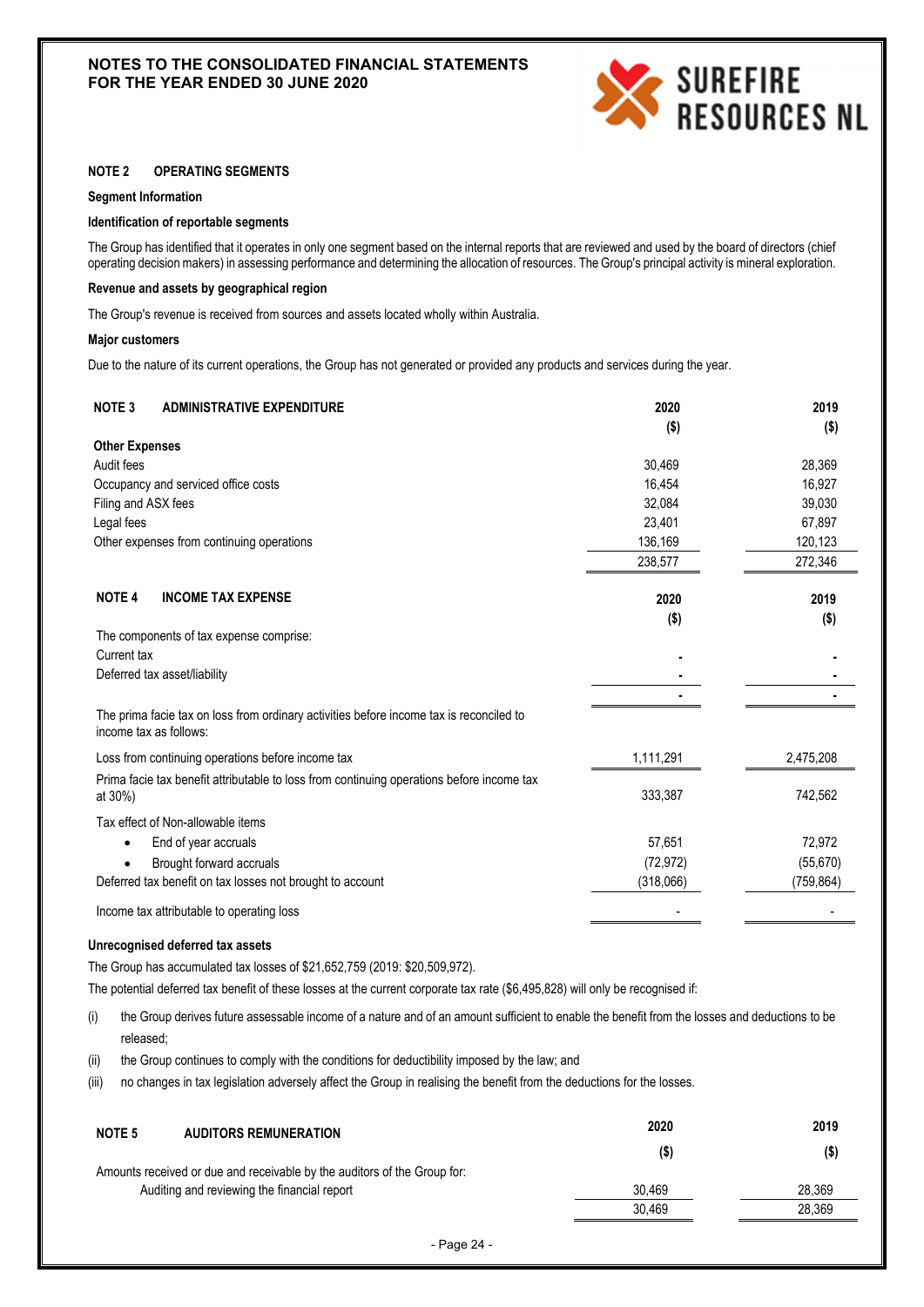

| 2020          | 2019        |
|---------------|-------------|
| $($ \$)       | $($ \$)     |
|               |             |
| (1,111,291)   | (2,475,208) |
| (1, 111, 291) | (2,475,208) |
| 595,708,285   | 445.189.256 |
|               |             |

The Group had 55,000,000 options (2019 – 419,952,600) over fully paid ordinary shares on issue at balance date. Options are considered to be potential ordinary shares. However, they are not considered to be dilutive in this period and accordingly have not been included in the determination of diluted earnings per share.

| <b>NOTE 7</b><br><b>CASH AND CASH EQUIVALENTS</b>       | 2020    | 2019    |
|---------------------------------------------------------|---------|---------|
|                                                         | $($ \$) | $($ \$) |
| Cash at bank                                            | 193,990 | 135,800 |
|                                                         | 193,990 | 135,800 |
| <b>OTHER RECEIVABLES</b><br><b>NOTE 8</b>               | 2020    | 2019    |
|                                                         | $($ \$) | $($ \$) |
| Net tax receivables                                     | 70,097  | 5,926   |
| Prepayments                                             | 6,070   | 19,575  |
|                                                         | 76,167  | 25,501  |
| <b>NOTE 9</b><br><b>TRADE AND OTHER PAYABLES *</b>      | 2020    | 2019    |
|                                                         | $($ \$) | $($ \$) |
| Trade payables                                          | 583,741 | 313,940 |
| Other payables and accrued expenses                     | 192,169 | 246,099 |
|                                                         | 775,910 | 560,039 |
| * All Trade and Other Payables are non-interest bearing |         |         |

**NOTE 10: INTEREST BEARING LIABILITIES**

| (\$)   | (\$)    |
|--------|---------|
| 60.000 | 135.000 |
| 60.000 | 135,000 |
|        |         |

(i) During the year, the Company entered into loan arrangements with Vargas Holdings Pty Ltd, a company associated with Mr Vladimir Nikolaenko, whereby it was agreed that loan funding would be made available as and when required up to an initial \$200,000 with a further increased facility being made available if required to an overall total amount of \$400,000. It was agreed that SRN would grant a security interest over its assets in respect of all amounts outstanding under the facility in favour of the lender, if requested. Interest accrues and is payable on this loan at 14% per annum, calculated on a daily basis and is repayable, together with interest, on a date that is not more than six months from the date on which the first loan advance was made, or such other date as the lender agrees.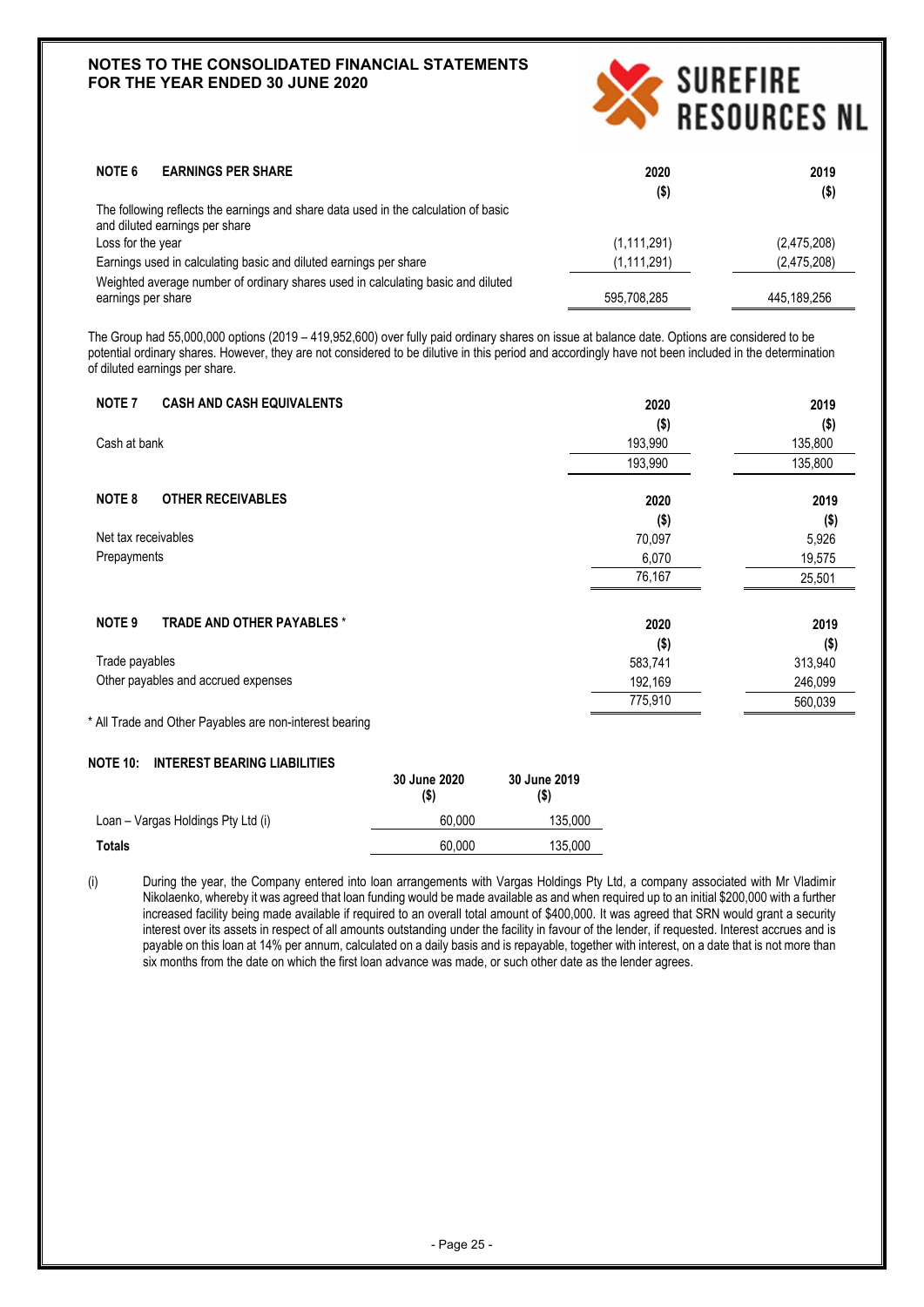

| <b>NOTE 11</b><br><b>ISSUED CAPITAL</b>                                                                                                               | 2020            |            | 2019        |            |
|-------------------------------------------------------------------------------------------------------------------------------------------------------|-----------------|------------|-------------|------------|
|                                                                                                                                                       | No.             | \$         | No.         | \$         |
| <b>Contributed Equity - Ordinary Shares</b>                                                                                                           |                 |            |             |            |
| At the beginning of the period                                                                                                                        | 503,153,640     | 27,262,659 | 420,353,640 | 26,507,259 |
| Shares issued to Acuity Capital in respect of a Controlled<br>Placement Agreement for no consideration                                                |                 |            | 20,000,000  |            |
| Shares issued as part payment for acquisition of Victory Bore<br>tenement                                                                             |                 |            | 62,500,000  | 750,000    |
| Shares issued pursuant to exercise of Options at \$0.018 each                                                                                         |                 |            | 300,000     | 5,400      |
| Share placement at \$0.0092 each                                                                                                                      | 125,000,000     | 1,150,000  |             |            |
| Share issuance costs - net of expired unexercised options                                                                                             |                 | (76, 224)  |             |            |
| Closing balance:                                                                                                                                      | 628,153,640     | 28,336,435 | 503,153,640 | 27,262,659 |
|                                                                                                                                                       |                 |            |             |            |
| <b>Contributed Equity - Contributing Shares - Partly-paid</b>                                                                                         |                 |            |             |            |
| At the beginning of the year                                                                                                                          | 300,252,600     |            | 300,252,600 |            |
| Closing balance:                                                                                                                                      | 300,252,600     |            | 300,252,600 |            |
| <b>Reserves</b>                                                                                                                                       |                 |            |             |            |
| Share-based payments reserve (i)                                                                                                                      |                 | 375,200    |             | 375,200    |
| Reversal of share based payments reserve on expiry of                                                                                                 |                 |            |             |            |
| unexercised options                                                                                                                                   |                 | (375, 200) |             |            |
| Share based payments – value of options issued to broker(ii)                                                                                          |                 | 5,500      |             |            |
| Closing balance                                                                                                                                       |                 | 5,500      |             | 375,200    |
| The reserve is used to recognise the fair value of options issued.<br>(i)                                                                             |                 |            |             |            |
| Options valued on date of grant using the Black-Scholes Option Valuation methodology.<br>(ii)                                                         |                 |            |             |            |
| <b>Options</b>                                                                                                                                        |                 |            |             |            |
| The Group had the following options over un-issued fully paid<br>ordinary shares at the end of the year:                                              |                 |            |             |            |
| Options issued to broker, exercisable at \$0.018 on or before<br>25.5.2021 to acquire fully paid ordinary shares                                      | 55,000,000      |            |             |            |
| Options exercisable at \$0.018 on or before 30.11.2019 to<br>acquire fully paid ordinary shares (300,000 Options were<br>exercised during the period) | 419,952,600     |            | 419,952,600 |            |
| Options expired as unexercised 30.11.2019                                                                                                             | (419, 952, 600) |            |             |            |
| <b>Total Options</b>                                                                                                                                  | 55,000,000      |            | 419,952,600 |            |
|                                                                                                                                                       |                 |            |             |            |

#### **Terms and condition of contributed equity**

#### *Ordinary Fully Paid Shares*

Ordinary shares have the right to receive dividends as declared and, in the event of winding up of the Group, to participate in the proceeds from the sale of all surplus assets in proportion to the number of shares held, regardless of the amount paid up thereon.

On a show of hands, every holder of fully paid ordinary shares present at a meeting in person or by proxy, is entitled to one vote and upon a poll, each member present in person or by proxy or by attorney or duly authorised representative shall have one vote for each fully paid ordinary share.

#### *Contributing Shares*

Contributing shares were issued at a price of \$0.00 with no amount paid up upon issue. A total amount of \$0.027 per share is payable as follows:

- A first call will be made on the date which is 12 months following the date on which the Contributing Shares were issued, when the amount of \$0.009 per share will become payable; and
- A second call will be made on the date which is 24 months following the date on which the Contributing Shares were issued, when the amount of \$0.009 per share will become payable; and
- A third and final call will be made on the date which is 36 months following the date on which the Contributing Shares were issued, when the amount of \$0.009 per share will become payable.

The Company has advised that it intends to provide notice of the first call to the holders of the Contributing Shares but at the date of this report, no call has yet been made.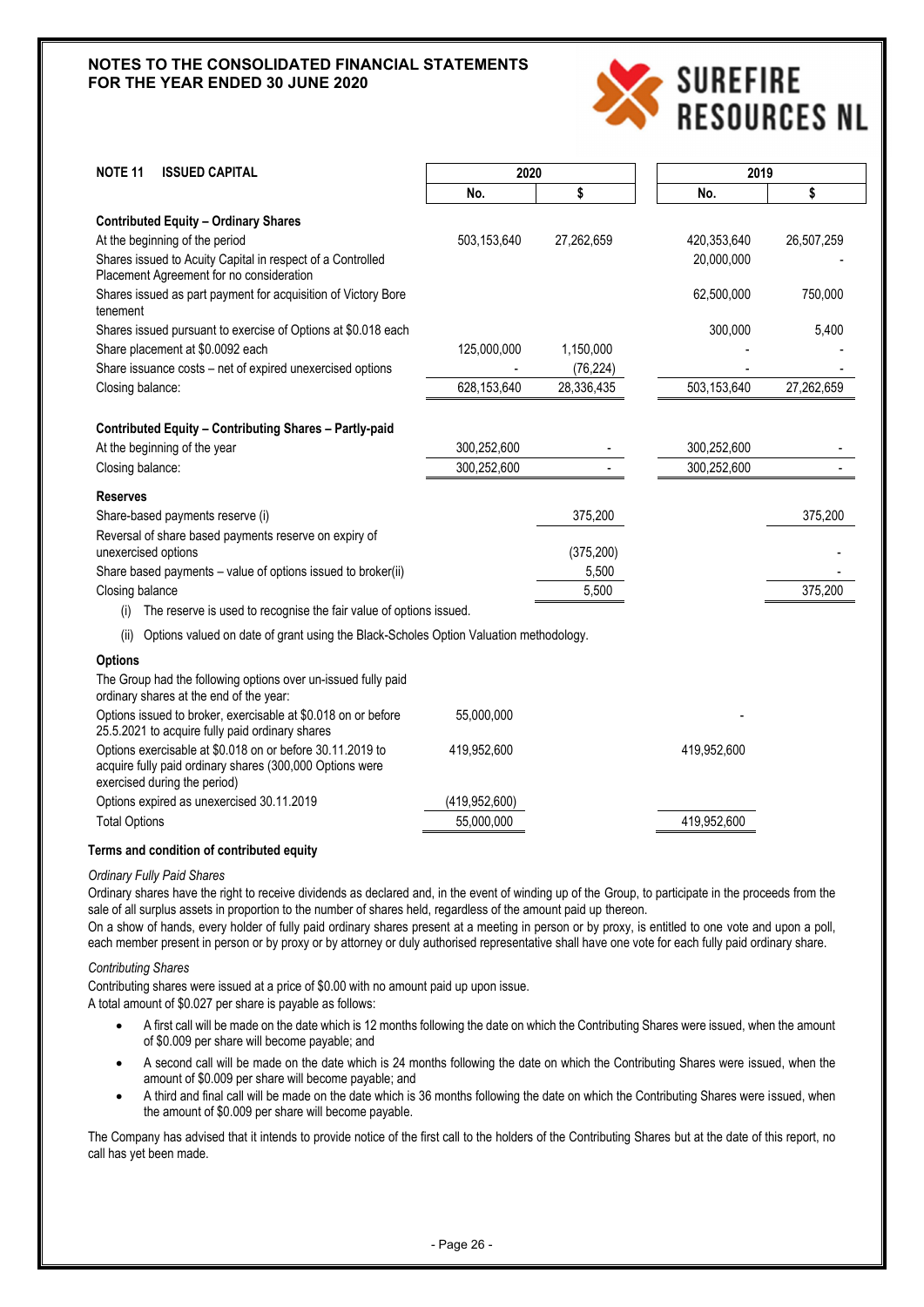

| NOTE 12<br><b>CASH FLOW INFORMATION</b>                                                    | 2020          | 2019        |
|--------------------------------------------------------------------------------------------|---------------|-------------|
| Reconciliation of operating loss after income tax with funds used in operating activities: | $($ \$)       | $($ \$)     |
| Operating (loss) after income tax                                                          | (1, 111, 291) | (2,475,208) |
| Exploration expenditure included in operating loss                                         | 353.444       | 1.024.120   |
| Share-based payments                                                                       |               | 750,000     |
| Changes in operating assets and liabilities:                                               |               |             |
| (Increase) / Decrease in trade and other receivables relating to operating activities      | (50, 866)     | 17.172      |
| Increase / (Decrease) in trade and other payables in relation to operating activities      | 216,072       | (157,262)   |
| Cash (outflow) from operations                                                             | (592, 641)    | (841, 178)  |

#### **NOTE 13 TENEMENT EXPENDITURES CONDITIONS AND OTHER COMMITTMENTS**

The Group has certain obligations to perform minimum exploration work on the tenements in which it has an interest. These obligations may in some circumstances, be varied or deferred. Tenement rentals and minimum expenditure obligations which may be varied or deferred on application are expected to be met in the normal course of business.

The minimum statutory expenditure commitments required to be spent on the granted tenements for the next twelve months amounts to \$255,000.

# **NOTE 14 TENEMENT ACCESS**

#### **Native Title and Freehold**

All or some of the tenements in which the Group has an interest are or may be affected by native title.

The Group is not in a position to assess the likely effect of any native title impacting the Group.

The existence of native title and heritage issues represent, as a general proposition, a serious threat to explorers and miners, not only in terms of delaying the grant of tenements and the progression of exploration development and mining operations, but also in terms of costs arising consequent upon dealing with aboriginal interest groups, claims for native title and the like.

As a general proposition, a tenement holder must obtain the consent of the owner of freehold before conducting operations on the freehold land. Unless it already has secured such rights, there can be no assurance that the Group will secure rights to access those portions (if any) of the Tenements encroaching freehold land but, importantly, native title is extinguished by the grant of freehold so if and whenever the Tenements encroach freehold the Group is in the position of not having to abide by the Native Title Act in respect of the area of encroachment albeit aboriginal heritage matters still be of concern.

# **NOTE 15 EVENTS SUBSEQUENT TO REPORTING DATE**

Subsequent to the end of the financial year, the Company announced on 6 August 2020 that it had acquired high-grade gold tenements in the Yidby and Pereniori project areas, Western Australia. The Yidby Project includes 112.77km<sup>2</sup> of prospective greenstone terrain within the bountiful Yalgoo-Singleton Greenstone Belt. The Perenjori Gold Project includes 311.42km<sup>2</sup> of tenure situated 65km to the west of the Yidby Project within the Koolanooka Greenstone Belt. Both projects contain well mineralised shear zones, banded iron formations, and many untested target areas.

On 24 August 2020, the Company advised that pursuant to the non-renounceable rights issue announced 20 July 2020, the Company had received applications for 208,629,560 New Options from shareholders who had accepted and paid for their entitlement under a Prospectus lodged on 21 July 2020. Each New Option entitled the holder to subscribe for one fully paid ordinary share in SRN, exercisable upon payment of a further \$0.006 on or before 30 June 2022. The remaining shortfall amounted to \$105,447 (105,447,260 New Options) and was fully underwritten by CPS Capital Group Pty Ltd

The Company announced on 18 September 2020 that it had received firm commitments from existing and new professional and sophisticated investors to raise up to \$1.28 million, before costs. The placement resulted in the issue of 80,000,000 fully paid ordinary shares at \$0.016 each, together with 40,000,000 free attaching options on a one for two entitlement basis (issued on the same terms and conditions as those currently quoted on ASX, that is, exercisable at \$0.006 each and exercisable on or before 30 June 2022). The placement was made within the Company's existing Listing Rule 7.1 placement capacity of 17,184,636 Shares, within Listing Rule 7.1A placement capacity of 62,815,364 shares and within Listing Rule 7.1 placement capacity of 40,000,000 options. The issue price of the shares represented a 10% premium to the 10-day VWAP. Both the shares and the options rank pari-passu with existing SRN shares and SRNOC options quoted on the ASX. The receipt of funds was completed on 24 September 2020.

Other than noted above or reported to ASX there have been no matters or circumstances that have arisen since 30 June 2020 which have significantly affected or may significantly affect:

- (a) the Group's operations in future years; or
- (b) the results of those operations in future years; or
- (c) the Group's state of affairs in future years.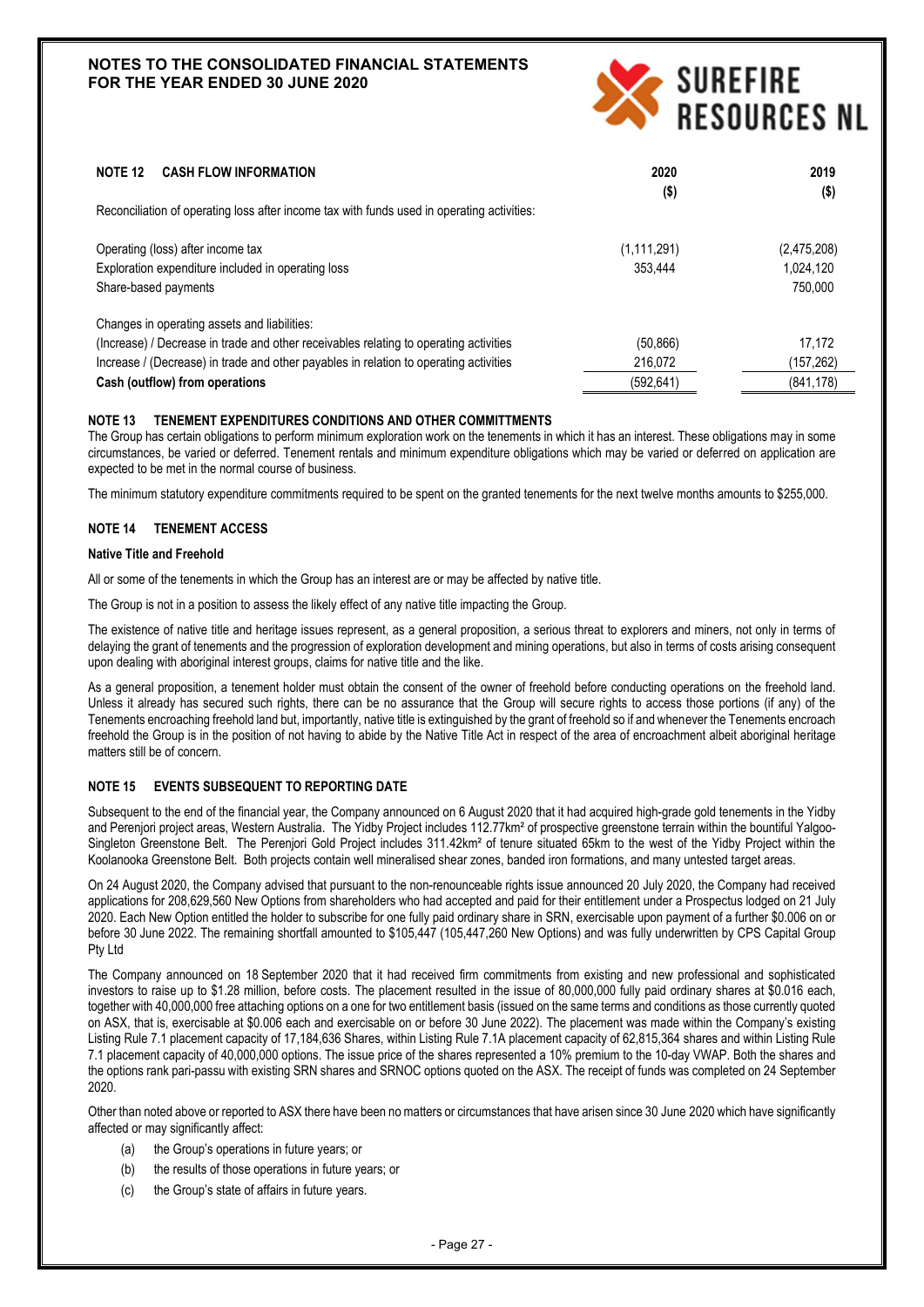

#### **NOTE 16 EQUITY-SETTLED SHARE-BASED PAYMENTS**

On 25 November 2019, the Company issued a total of 55,000,000 options to its brokers to acquire fully paid ordinary shares at an exercise price of \$0.018 each, exercisable on or before 25 May 2021.

A fair value of \$5,500 based upon the share price at the time of issue has been shown as a share raising cost and expensed into Contributed Equity in the Consolidated Statement of Financial Position.

#### **NOTE 17 CONTROLLED ENTITIES**

| <b>Subsidiaries of Surefire Resources NL</b> | Country of Incorporation | 2020                 | 2019                 |
|----------------------------------------------|--------------------------|----------------------|----------------------|
|                                              |                          | Percentage Owned (%) | Percentage Owned (%) |
| Unaly Hill Pty Ltd                           | Australia                | 100%                 | 100%                 |
| <b>Associate of Surefire Resources NL</b>    |                          |                      |                      |
| Oil & Gas SE Pty Ltd                         | Australia                | 49%                  | 49%                  |

All of these companies are dormant and have not operated during the year.

# **NOTE 18 RELATED PARTY AND RELATED ENTITY TRANSACTIONS**

During the year, the following related party transactions were entered into by the company:

| Name of the related entity       | <b>Total amount invoiced</b><br>(Excl GST) | <b>Description of services</b>                                                                            |
|----------------------------------|--------------------------------------------|-----------------------------------------------------------------------------------------------------------|
| Corporate Admin Services Pty Ltd | \$300,000 (2019: \$300,000)                | Executive managing consultants services                                                                   |
| Vargas Holdings Pty Ltd          | \$120,000 (2019: \$135,000)                | Loan advances, unsecured, interest payable at 14%<br>pa, calculated on a daily basis, repayable on demand |
| Minman Pty Ltd                   | \$123,500 (2019: \$112,550)                | Non-executive technical directorial services and<br>geological consultancy                                |
| Halith Pty Ltd                   | \$42,000 (2019: \$42,000)                  | Non-executive directorial services                                                                        |

Particulars of contractual arrangements and financial benefits provided to the key management personnel are detailed in the directors' report.

The total amount owing to both current and past directors and/or director-related parties (including GST) on 30 June 2020 was \$505,893 (2019: \$377,123). Of this amount, \$265,093 is being disputed and subject to legal processes.

#### **NOTE 19 CONTINGENT LIABILITIES AND ASSETS**

The directors have disputed various invoices included in the Group's financial records which were raised by previous directors in relation to services rendered. The total amount of those charges equates to \$265,093 and have been included in expenses incurred prior to 30 June 2018.

#### **Contingent Liability on Acquisition of Victory Bore Tenement**

In an Amendment to the Heads of Agreement for Sale of Tenement executed on 16 August 2018 between High Grade Metals Limited, Acacia Mining Pty Ltd, Mutual Holdings Pty Ltd and Surefire Resources NL, it was agreed (among other terms) that:

- 1. Within 60 days of Surefire announcing to the ASX that it has obtained a pre-feasibility study that confirms that the subject tenement, namely Victory Bore, if developed as a mine, has an internal rate of return of not less than 20%, Surefire will pay an additional sum of \$650,000; and
- 2. Within 60 days of Surefire announcing to the ASX that it has made a decision to mine within the Tenement area, Surefire will pay an additional sum of \$650,000.

Both of these contingencies have NOT been included as an expense in the Financial Report and are subject to the respective conditions being met in due course.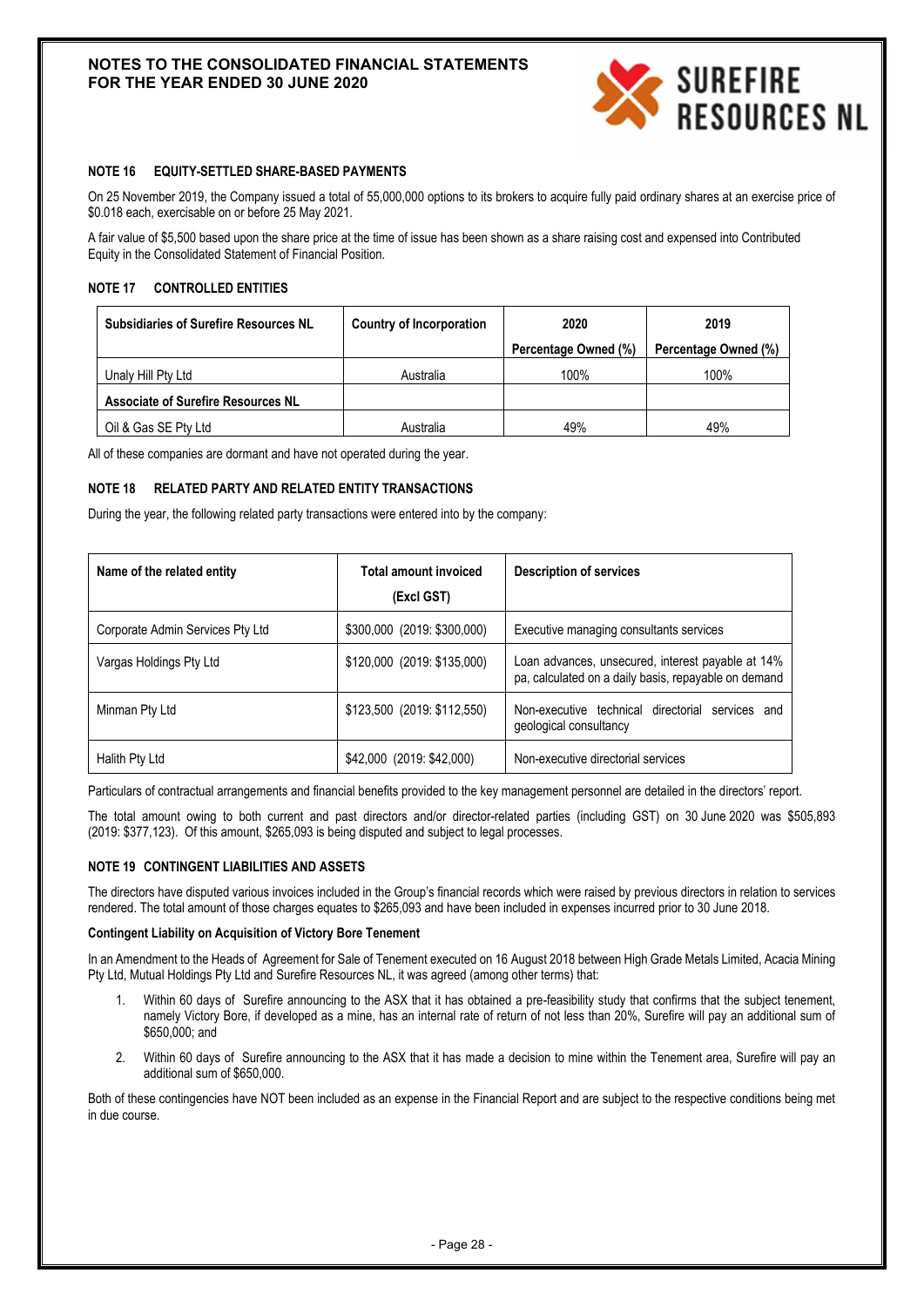

#### **NOTE 19 CONTINGENT LIABILITIES AND ASSETS (Continued)**

#### **Native Title**

Tenements are commonly (but not invariably) affected by native title.

The Group is not in a position to assess the likely effect of any native title impacting the Group.

The existence of native title and heritage issues represent, as a general proposition, a serious threat to explorers and miners, not only in terms of delaying the grant of tenements and the progression of exploration development and mining operations, but also in terms of costs arising consequent upon dealing with aboriginal interest groups, claims for native title and the like.

#### **NOTE 20 FINANCIAL INSTRUMENTS DISCLOSURE**

#### (a) **Financial Risk Management Policies**

The Group's financial instruments consist of deposits with banks, receivables, financial assets and payables.

Risk management policies are approved and reviewed by the Board. The use of hedging derivative instruments is not contemplated at this stage of the Group's development.

#### **Specific Financial Risk Exposure and Management**

The main risks the Group is exposed to through its financial instruments, are interest rate and liquidity risks.

#### *Interest Rate Risk*

Exposure to interest rate risk arises on financial assets and financial liabilities recognised at reporting date whereby a future change in interest rates will affect future cash flows or the fair value of fixed rate financial instruments.

#### *Liquidity Risk*

The Group manages liquidity risk by monitoring forecast cash flows, cash reserves, liquid investments, receivables and payables.

#### *Capital Risk*

The Group's objectives when managing capital are to safeguard their ability to continue as a going concern so that they may continue to provide returns for shareholders and benefits for other stakeholders.

Due to the nature of the Group's activities being mineral exploration, the Group does not have ready access to credit facilities, with the primary source of funding being equity raisings. Therefore, the focus of the Group's capital risk management is the current working capital position against the requirements of the Group to meet exploration programmes and corporate overheads. The Group's strategy is to ensure appropriate liquidity is maintained to meet anticipated operating requirements, with a view to initiating appropriate capital raising as required.

The working capital position of the Group at 30 June 2020 and 30 June 2019 was as follows:

| 2020       | 2019       |
|------------|------------|
| $($ \$)    | (\$)       |
| 193.990    | 135,800    |
| 76.167     | 25.501     |
| (775, 910) | (695,039)  |
| (505, 753) | (533, 738) |
|            |            |

#### *Credit Risk*

The maximum exposure to credit risk, excluding the value of any collateral or other security, at balance date to recognised financial assets, is the carrying amount, net of any provisions for impairment of those assets, as disclosed in the Statement of Financial Position and notes to the consolidated financial statements.

There are no material amounts of collateral held as security at balance date.

The following table provides information regarding the credit risk relating to cash and cash equivalents based on credit ratings:

|           | 2020                     | 2019    |
|-----------|--------------------------|---------|
|           | $($ \$                   | $($ \$) |
| AAA rated | 193,990                  | 135,800 |
| AA rated  | $\overline{\phantom{a}}$ |         |
| A rated   | $\overline{\phantom{0}}$ |         |
|           |                          |         |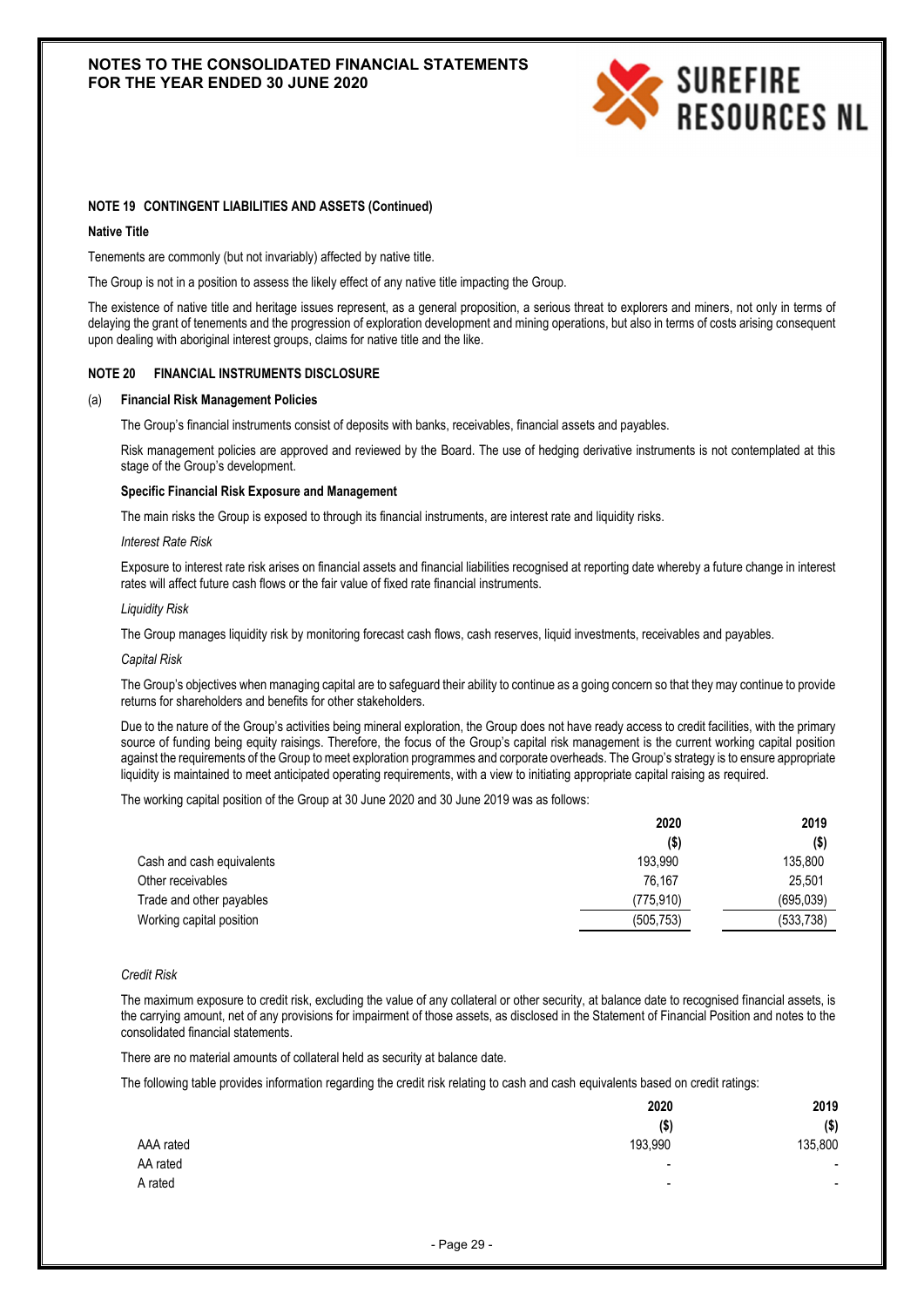

# **NOTE 20 FINANCIAL INSTRUMENTS DISCLOSURE (Continued)**

The credit risk for counterparties included in trade and other receivables at balance date is detailed below.

|                   | 2020    | 2019    |
|-------------------|---------|---------|
| Other receivables | $($ \$) | $($ \$) |
| Other receivables | 76.167  | 25,501  |
|                   | 76,167  | 25,501  |

# (b) **Financial Instruments**

The Group holds no derivative instruments, forward exchange contracts or interest rate swaps.

# **Financial Instrument composition and maturity analysis**

The table below reflects the undiscounted contractual settlement terms for financial instruments.

| 2020                                                                                                                                 | Weighted<br>Average<br><b>Effective</b><br>Interest Rate % | <b>Floating Interest</b><br>Rate | <b>Fixed Interest</b><br>Rate | Non-Interest<br><b>Bearing</b> | Total                    |
|--------------------------------------------------------------------------------------------------------------------------------------|------------------------------------------------------------|----------------------------------|-------------------------------|--------------------------------|--------------------------|
| Financial Assets:                                                                                                                    |                                                            | $($ \$)                          | $($ \$)                       | $($ \$)                        | $($ \$)                  |
|                                                                                                                                      |                                                            |                                  |                               |                                |                          |
| Cash and cash equivalents                                                                                                            |                                                            |                                  |                               | 193,990                        | 193,990                  |
| Trade and other receivables                                                                                                          |                                                            |                                  |                               | 76,167                         | 76,167                   |
| <b>Total Financial Assets</b>                                                                                                        | 0%                                                         |                                  |                               | 270,157                        | 270,157                  |
| Financial Liabilities:<br>Trade and other payables<br>including \$60,000 (Note 10)<br>interest at 14%<br><b>Net Financial Assets</b> |                                                            |                                  | (60,000)<br>(60,000)          | (775, 910)<br>(775, 910)       | (835, 910)<br>(835, 910) |

**2020 (\$)**

Trade and other payables are expected to be paid as follows: Less than 6 months (835,910)

| 2019                                                                                                                                  | Weighted<br>Average<br><b>Effective</b> | <b>Floating Interest</b><br>Rate | <b>Fixed Interest</b><br>Rate | Non-Interest<br><b>Bearing</b> | <b>Total</b>             |
|---------------------------------------------------------------------------------------------------------------------------------------|-----------------------------------------|----------------------------------|-------------------------------|--------------------------------|--------------------------|
|                                                                                                                                       | Interest Rate %                         | $($ \$)                          | $($ \$)                       | $($ \$)                        | $($ \$)                  |
| Financial Assets:                                                                                                                     |                                         |                                  |                               |                                |                          |
| Cash and cash equivalents                                                                                                             |                                         |                                  |                               | 135,800                        | 135,800                  |
| Trade and other receivables                                                                                                           |                                         |                                  |                               | 25,501                         | 25,501                   |
| <b>Total Financial Assets</b>                                                                                                         | $0\%$                                   |                                  |                               | 161,301                        | 161,301                  |
| Financial Liabilities:<br>Trade and other payables<br>including \$135,000 (Note 10)<br>interest at 14%<br><b>Net Financial Assets</b> |                                         | $\overline{\phantom{a}}$         | (135,000)<br>(135,000)        | (560,039)<br>(398,738)         | (695, 039)<br>(533, 738) |

Trade and other payables are expected to be paid as follows: Less than 6 months (695,039)

**2019 (\$)**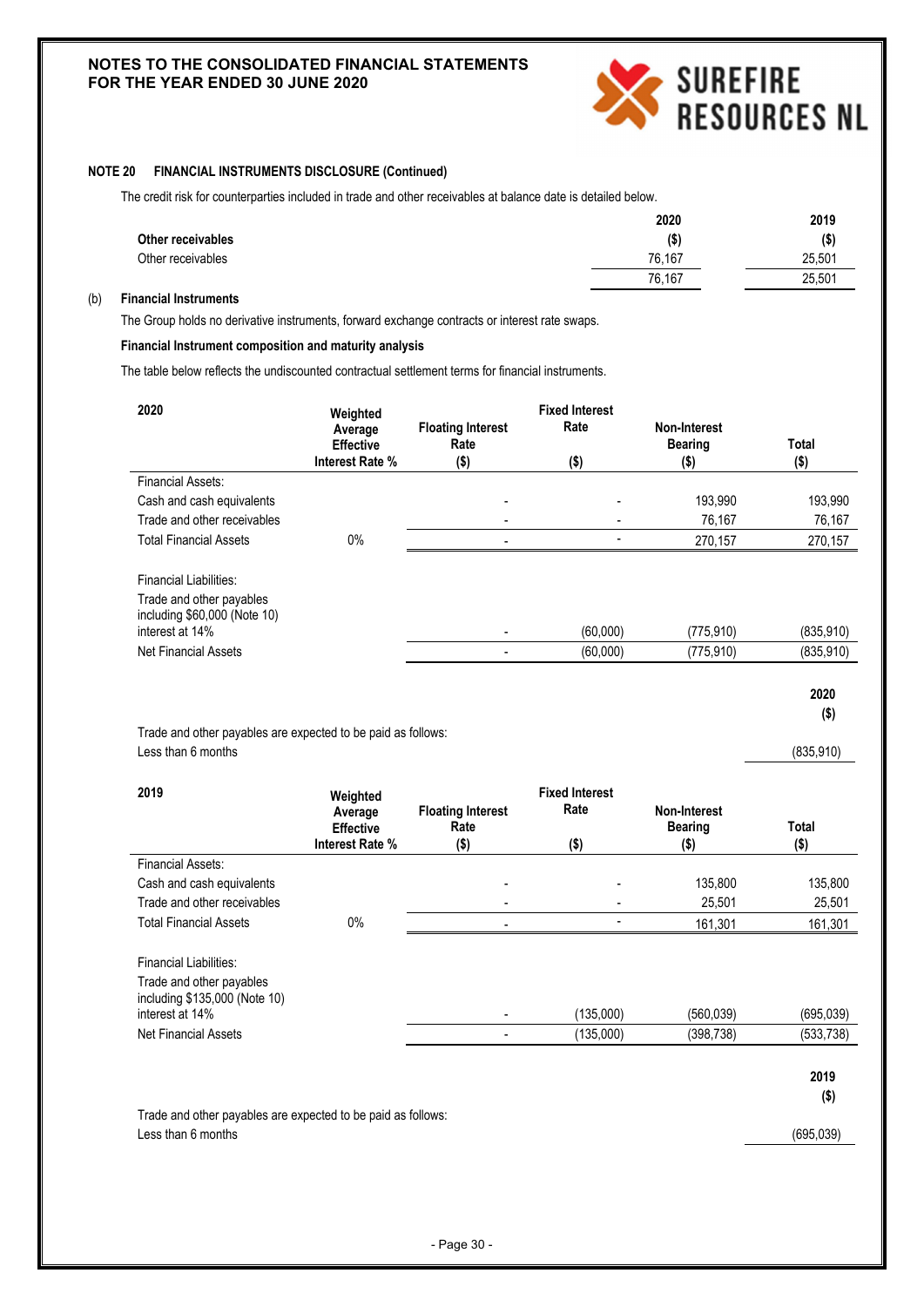

# **NOTE 20 FINANCIAL INSTRUMENTS DISCLOSURE (Continued)**

#### (c) **Sensitivity Analysis – Interest rate risk**

The Group has performed a sensitivity analysis relating to its exposure to interest rate risk at balance date. The sensitivity analysis demonstrates the effect on the current year results and equity which could result from a change in this risk.

As at balance date, the effect on loss and equity as a result of changes in the interest rate, with all other variables remaining constant would be as follows:

|                                                             | 2020    | 2019    |
|-------------------------------------------------------------|---------|---------|
|                                                             | $($ \$) | $($ \$) |
| Change in loss - increase/(decrease):                       |         |         |
| Increase in interest rate by 2%<br>$\overline{\phantom{0}}$ | 1.200   | 2.700   |
| Decrease in interest rate by 2%<br>$\overline{\phantom{a}}$ | (1,200) | (2,700) |
| Change in equity - increase/(decrease):                     |         |         |
| Increase in interest rate by 2%<br>$\overline{\phantom{0}}$ | (1,200) | (2,700) |
| Decrease in interest rate by 2%<br>$\overline{\phantom{0}}$ | 1.200   | 2.700   |
|                                                             |         |         |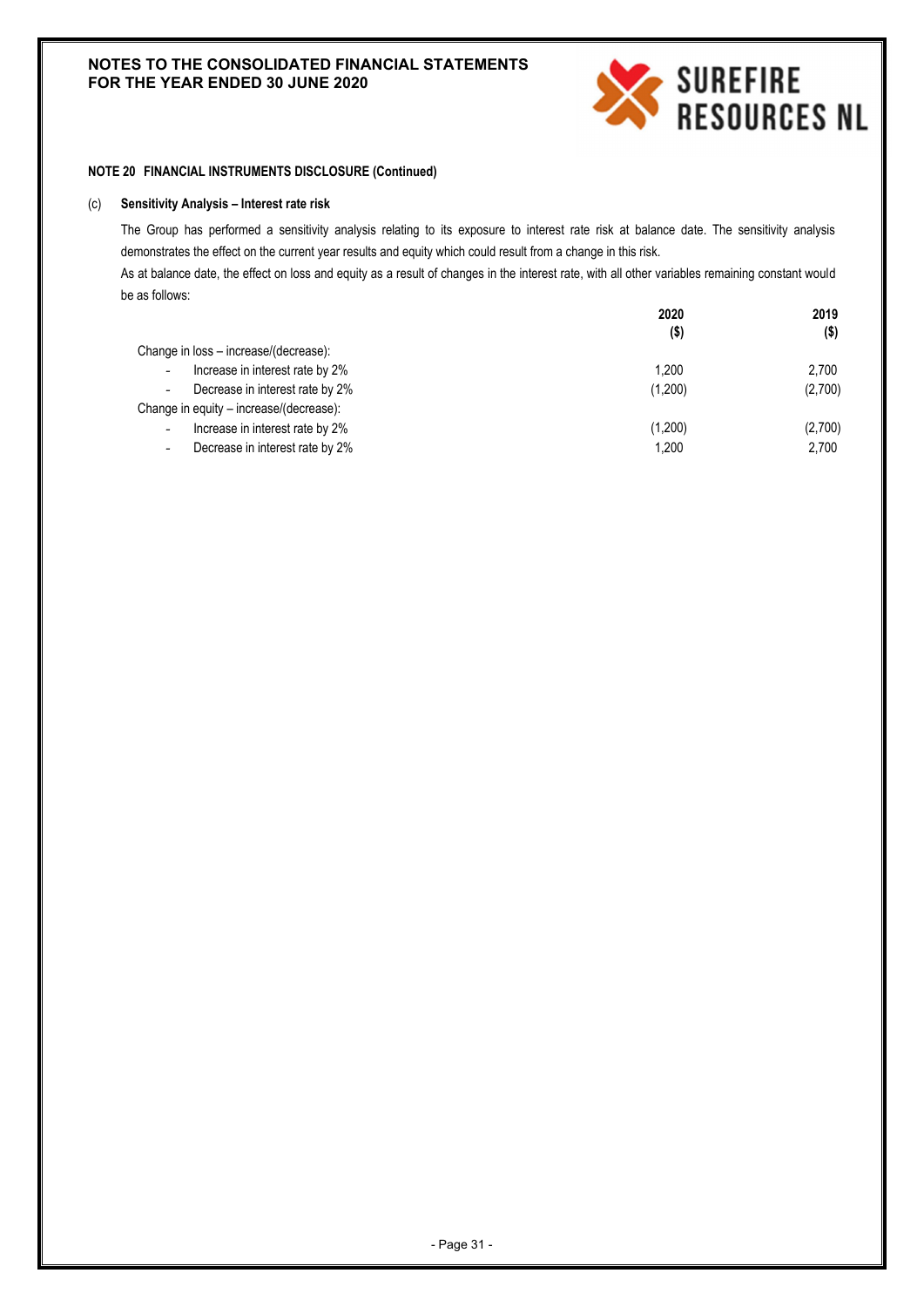# **DIRECTORS' DECLARATION**



The directors of the Group declare that:

- 1. the accompanying consolidated financial statements and notes are in accordance with the *Corporations Act 2001* and:
	- (a) comply with Australian Accounting Standards and the *Corporations Act 2001*;
	- (b) give a true and fair view of the financial position as at 30 June 2020 and performance for the year ended on that date of the Group; and
	- (c) the audited remuneration disclosures set out in the Remuneration Report section of the Directors' Report for the year ended 30 June 2020 complies with section 300A of the *Corporations Act 2001*;
- 2. the Chief Executive Officer has declared pursuant to section 295A(2) of the *Corporations Act 2001* that:
	- (a) the financial records of the company for the financial year have been properly maintained in accordance with section 286 of the *Corporations Act 2001*;
	- (b) the consolidated financial statements and the notes for the financial year comply with Australian Accounting Standards; and
	- (c) the consolidated financial statements and notes for the financial year give a true and fair view;
- 3. in the directors' opinion, there are reasonable grounds to believe that the Group will be able to pay its debts as and when they become due and payable;
- 4. the directors have included in the notes to the consolidated financial statements an explicit and unreserved statement of compliance with International Financial Reporting Standards.

This declaration is made in accordance with a resolution of the Board of Directors.

*Signature of Vladimir Nikolaenko noted as having been affixed with approval*

**Mr Vladimir Nikolaenko** Managing Director

Dated 30 September 2020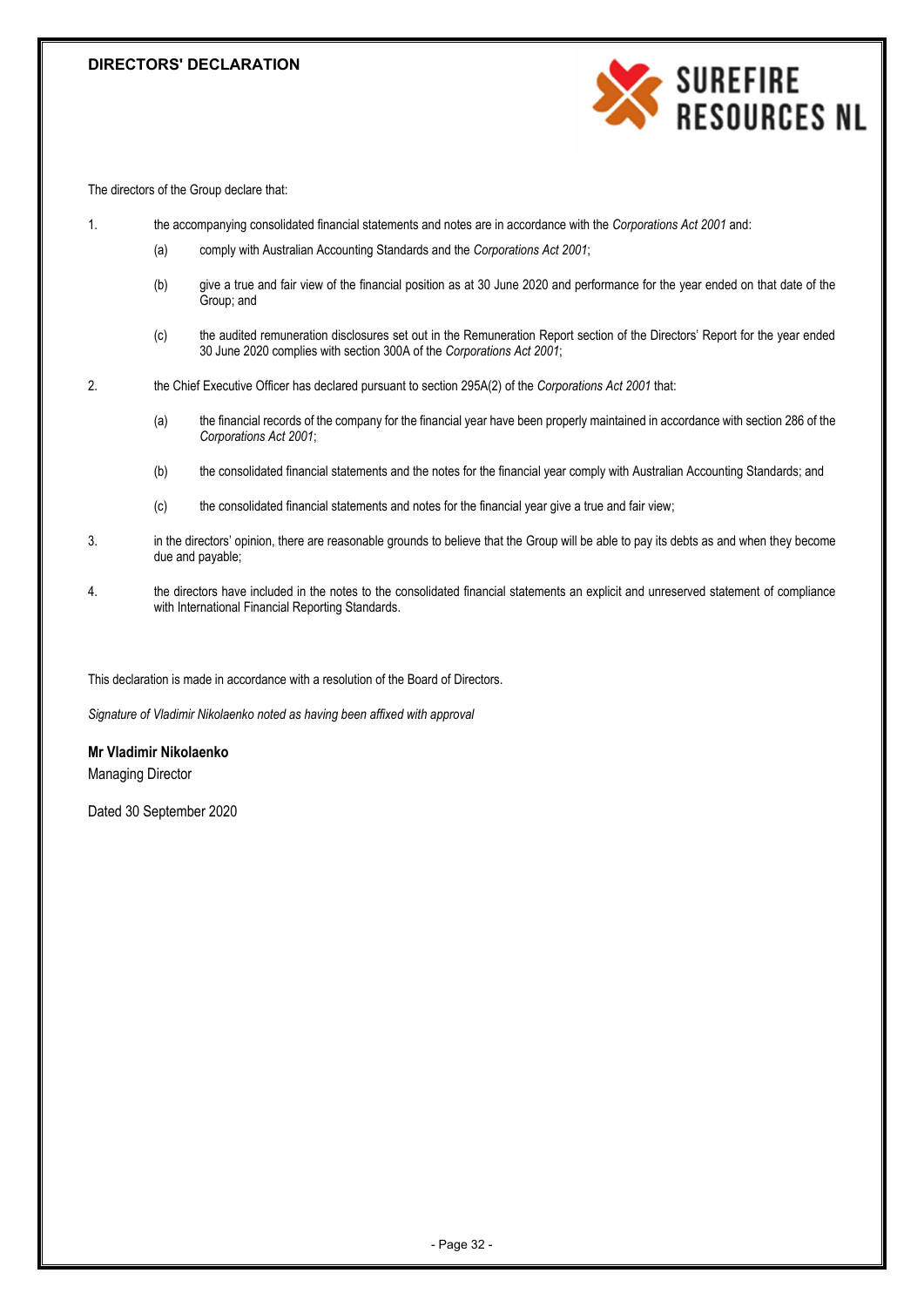

# **Independent Audit Report to the members of Surefire Resources NL**

# **Report on the Audit of the Financial Report**

#### **Opinion**

We have audited the financial report of Surefire Resources NL (the Company) and its subsidiaries (the Group), which comprises the consolidated statement of financial position as at 30 June 2020, the consolidated statement of profit or loss and other comprehensive income, the consolidated statement of changes in equity and the consolidated statement of cash flows for the year then ended, and notes to the consolidated financial statements, including a summary of significant accounting policies, and the directors' declaration.

In our opinion, the accompanying financial report of the Group is in accordance with the *Corporations Act 2001*, including:

- (i) giving a true and fair view of the Group's financial position as at 30 June 2020 and of its financial performance for the year then ended; and
- (ii) complying with Australian Accounting Standards and the *Corporations Regulations 2001*.

#### **Basis for Opinion**

We conducted our audit in accordance with Australian Auditing Standards. Our responsibilities under those standards are further described as in the *Auditor's Responsibilities for the Audit of the Financial Report* section of our report. We are independent of the Group in accordance with the auditor independence requirements of the *Corporations Act 2001* and the ethical requirements of the Accounting Professional and Ethical Standards Board's APES 110 *Code of Ethics for Professional Accountants* (the code) that are relevant to our audit of the financial report in Australia. We have also fulfilled our other ethical responsibilities in accordance with the Code.

We confirm that the independence declaration required by the *Corporations Act 2001*, which has been given to the directors of the Group, would be in the same terms if given to the directors as at the time of this auditor's report.

We believe that the audit evidence we have obtained is sufficient and appropriate to provide a basis for our opinion.

#### *Material uncertainty related to going concern*

We draw attention to Note 1 to the financial report, which describes that the ability of the Group to continue as a going concern is dependent on successful mining and exploration, and further equity issues to the market. As a result, there is material uncertainty related to events or conditions that may cast significant doubt on the Group's ability to continue as a going concern, and therefore whether it will realise its assets and extinguish its liabilities in the normal course of business and at the amounts stated in the financial report. Our opinion is not modified in respect of this matter.

T +61 8 6324 2900 E info@eldertongroup.com A Level 2, 267 St Georges Terrace, Perth WA 6000 **ABN** 51 609 542 458 **W** www.eldertongroup.com **P** PO Box 983 West Perth W 6872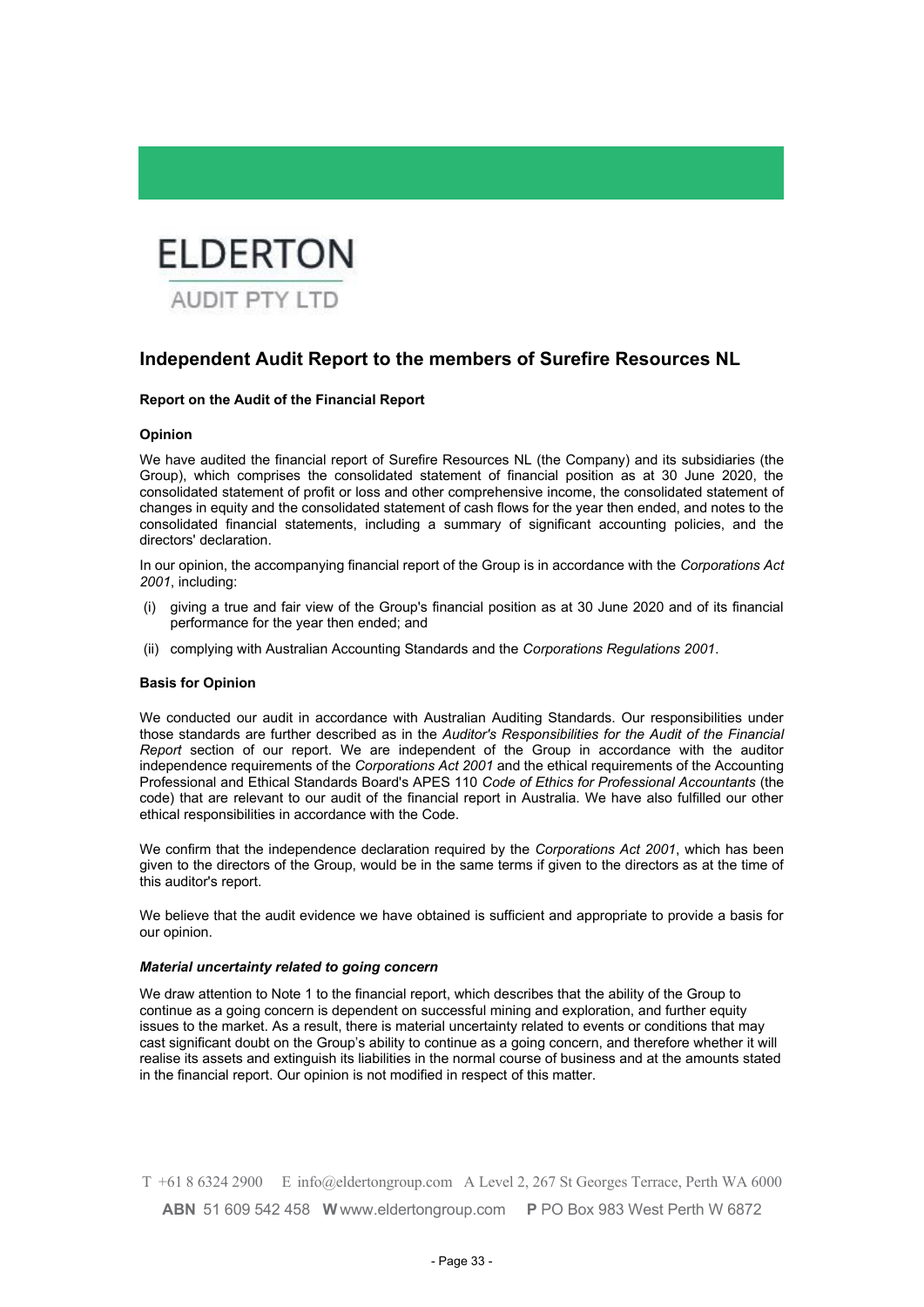#### **Key Audit Matters**

Key audit matters are those matters that, in our professional judgement, were of most significance in our audit of the financial report of the current period. These matters were addressed in the context of our audit of the financial report as a whole, and in forming our opinion thereon, and we do not provide a separate opinion on these matters.

#### **Directors fees, consulting charges, exploration expenses and administration expenses: \$1,111,291**

Refer to Consolidated Statement of Profit or Loss and Other Comprehensive Income and Note 5

| <b>Key Audit Matter</b>                                                                                                                                                  | How our audit addressed the matter                                                                                                                                                                                                                                                                                                                   |
|--------------------------------------------------------------------------------------------------------------------------------------------------------------------------|------------------------------------------------------------------------------------------------------------------------------------------------------------------------------------------------------------------------------------------------------------------------------------------------------------------------------------------------------|
| Director fees, consulting charges,<br>exploration<br>and<br>expenses<br>administration expenses, collectively                                                            | Our audit work included, but was not restricted to, the<br>following:                                                                                                                                                                                                                                                                                |
| are a substantial figure in the<br>financial statements of the Group,<br>representing a significant portion of<br>shareholder equity spent during the<br>financial year. | • We examined the Group's approval processes in relation<br>to making payments to its suppliers and employees.<br>. We selected random sample of expenses, and vouched<br>each item selected to invoices and other supporting<br>documentation.                                                                                                      |
| Given the significance of the above<br>expenses, we considered that the<br>validity and accuracy of the recorded<br>expenditures to be a key audit matter.               | • From those charged with governance of the Group we<br>requested confirmations from all directors and other key<br>management personnel of the Group during the financial<br>year of their remuneration and any other transactions<br>between them, their related parties and the Group.<br>• We reviewed Board minutes of meetings held during the |

#### **Other Information**

The directors are responsible for the other information. The other information comprises the Review of Operations and Directors Report and other information included in the Group's annual report for the year ended 30 June 2020 but does not include the financial report and our auditor's report thereon.

financial year.

The other information obtained at the date of this auditor's report is included in the annual report, (but does not include the financial report and our auditor's report thereon).

Our opinion on the financial report does not cover the other information and accordingly we do not express any form of assurance conclusion thereon.

In connection with our audit of the financial report, our responsibility is to read the other information and, in doing so, consider whether the other information is materially inconsistent with the financial report or our knowledge obtained in the audit or otherwise appears to be materially misstated.

If, based on the work we have performed on the other information obtained prior to the date of this auditor's report, we conclude that there is a material misstatement of this other information, we are required to report that fact. We have nothing to report in this regard.

# **Responsibilities of Directors for the Financial Report**

The directors of the Company are responsible for the preparation of the financial report that gives a true and fair view in accordance with Australian Accounting Standards and the *Corporations Act 2001* and for such internal control as the directors determine is necessary to enable the preparation of the financial report that gives a true and fair view and is free from material misstatement, whether due to fraud or error.

In preparing the financial report, the directors are responsible for assessing the Group's ability to continue as a going concern, disclosing, as applicable, matters related to going concern and using the going concern basis of accounting unless the directors either intend to liquidate the Group or to cease operations, or have no realistic alternative but to do so.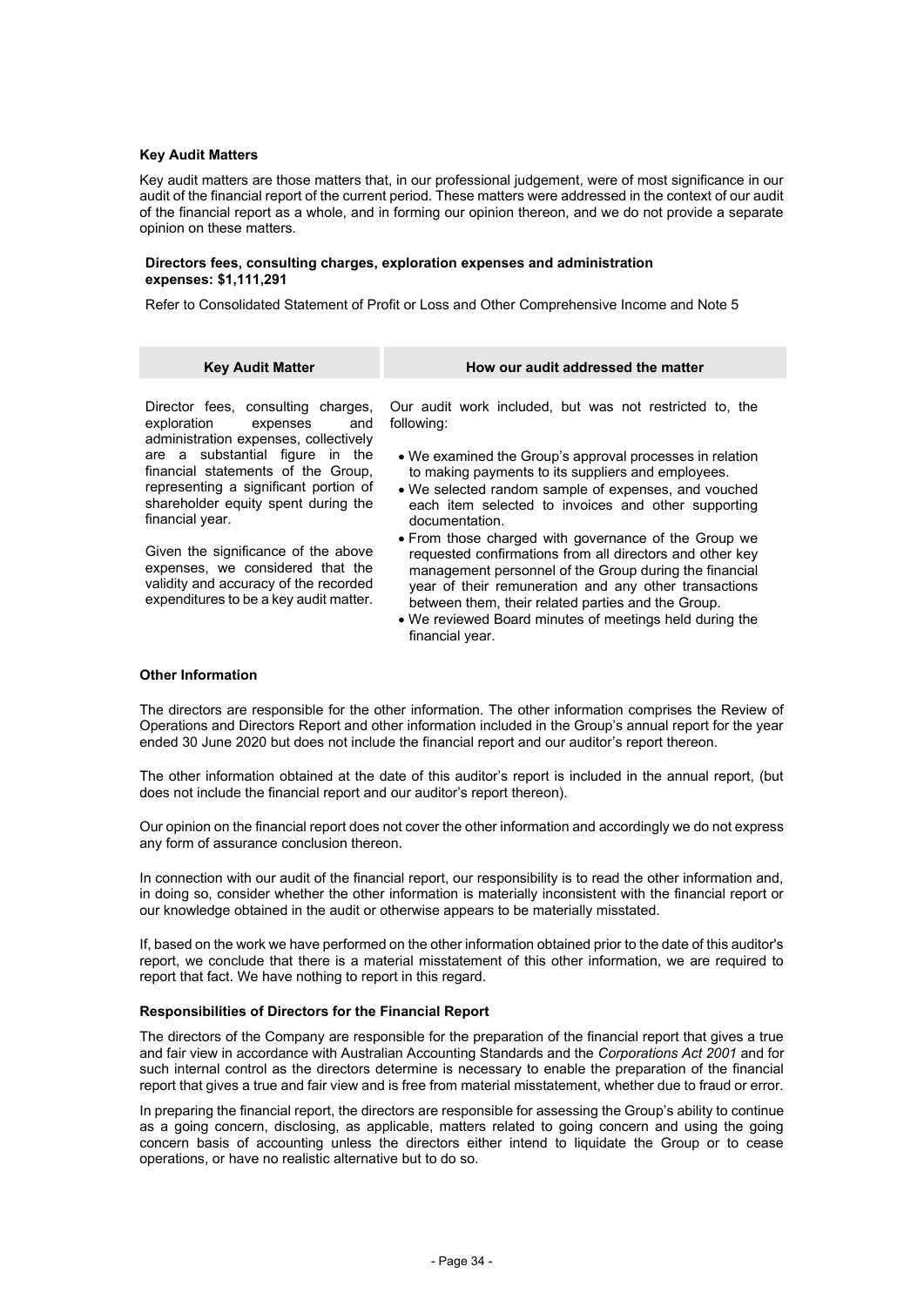#### **Auditor's Responsibilities for the Audit of the Financial Report**

Our objectives are to obtain reasonable assurance about whether the financial report as a whole is free from material misstatement, whether due to fraud or error, and to issue an auditor's report that includes our opinion. Reasonable assurance is a high level of assurance, but is not a guarantee that an audit conducted in accordance with Australian Auditing Standards will always detect a material misstatement when it exists. Misstatements can arise from fraud or error and are considered material if, individually or in the aggregate, they could reasonably be expected to influence the economic decisions of users taken on the basis of the financial report.

As part of an audit in accordance with the Australian Auditing Standards, we exercise professional judgement and maintain professional scepticism throughout the audit. We also:

- Identify and assess the risks of material misstatement of the financial report, whether due to fraud or error, design and perform audit procedures responsive to those risks, and obtain audit evidence that is sufficient and appropriate to provide a basis for our opinion. The risk of not detecting a material misstatement resulting from fraud is higher than for one resulting from error, as fraud may involve collusion, forgery, intentional omissions, misrepresentations, or the override of internal control.
- Obtain an understanding of internal control relevant to the audit in order to design audit procedures that are appropriate in the circumstances, but not for the purpose of expressing an opinion on the effectiveness of the Group's internal control.
- Evaluate the appropriateness of accounting policies used in the reasonableness of accounting estimates and related disclosures made by the directors.
- Conclude on the appropriateness of the directors' use of the going concern basis of accounting and, used on the audit evidence obtained, whether a material uncertainty exists related to events or conditions that may cast significant doubt on the Group's ability to continue as a going concern. If we conclude that a material uncertainty exists, we are required to draw attention in our auditor's report to the related disclosures in the financial report or, if such disclosures are inadequate, to modify our opinion. Our conclusions are based on the audit evidence obtained up to the date of our auditor's report. However, future events or conditions may cause the Group to cease to continue as going concern.
- Evaluate the overall presentation, structure and content of the financial report, including the disclosures, and whether the financial report represents the underlying transactions and events in a manner that achieves fair presentation.

We communicate with the directors regarding, among other matters, the planned scope and timing of the audit and significant audit findings, including any significant deficiencies in internal control that we identify during our audit.

We also provide the directors with a statement that we have complied with relevant ethical requirements regarding independence, and to communicate with them all relationships and other matters that may reasonably be thought to bear on our independence, and where applicable, related safeguards.

From the matters communicated with the directors, we determine those matters that were of most significance in the audit of the financial report of the current period and are therefore the key audit matters. We describe these matters in our auditor's report unless law or regulation precludes public disclosure about the matter or when, in extremely rare circumstances, we determine that a matter should not be communicated in our report because the adverse consequences of doing so would reasonably be expected to outweigh the public interest benefits of such communication.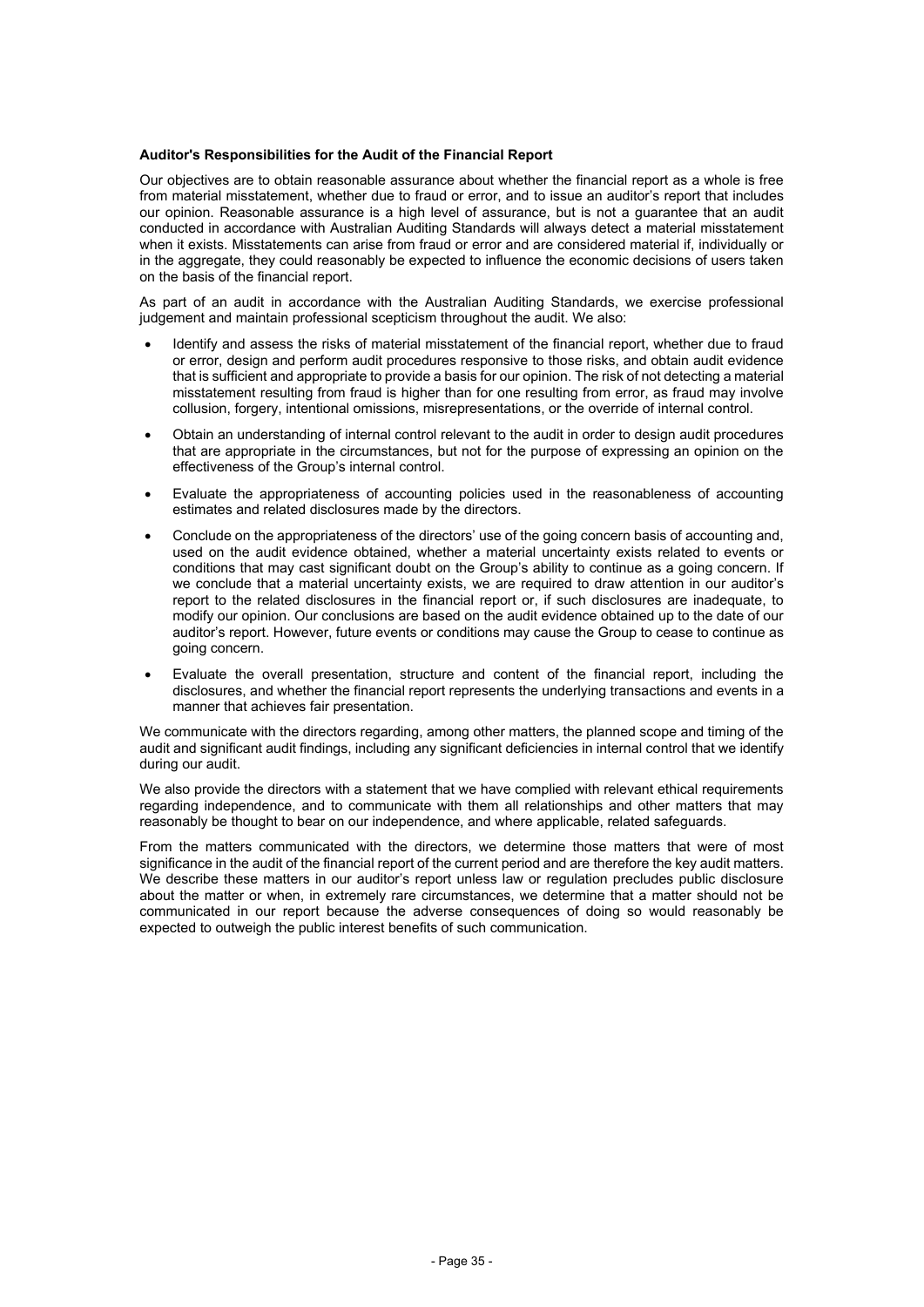# **Report on the Remuneration Report**

#### *Opinion on the Remuneration Report*

We have audited the Remuneration Report included on page 7 to page 10 in the directors' report for the year ended 30 June 2020.

In our opinion, the Remuneration Report of Surefire Resources NL, for the year ended 30 June 2020, complies with section 300A of the *Corporations Act 2001*.

#### *Responsibilities*

The directors of the Company are responsible for the preparation and presentation of the Remuneration Report in accordance with section 300A of the *Corporations Act 2001*. Our responsibility is to express an opinion on the Remuneration Report, based on our audit conducted in accordance with Australian Auditing Standards.

*Signature of Elderton Audit Pty Ltd noted as having been affixed with approval*

### **Elderton Audit Pty Ltd**

*Signature of Rafay Nabeel noted as having been affixed with approval*

#### **Rafay Nabeel** Audit Director

30 September 2020 Perth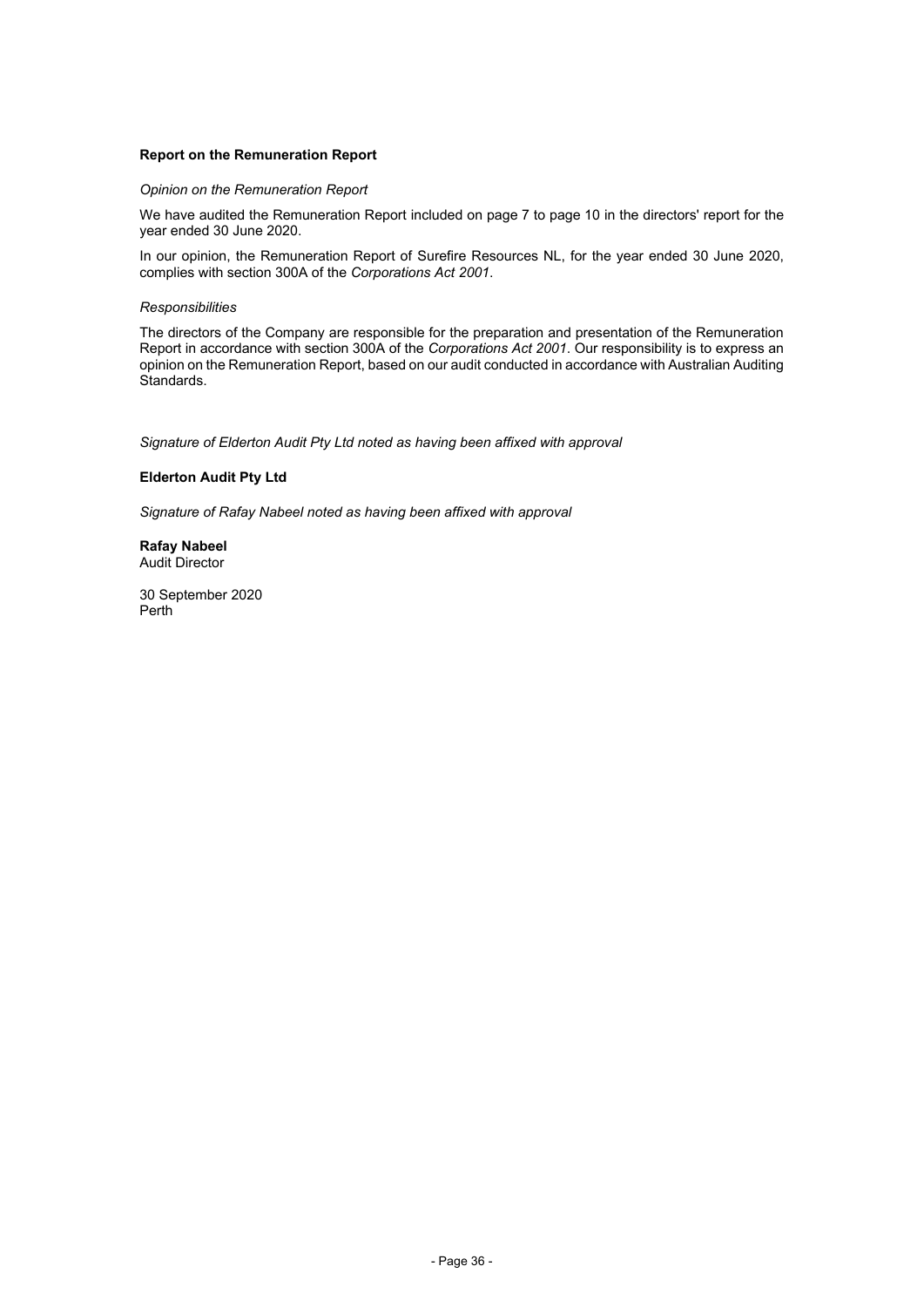# **TENEMENT DETAILS**



| <b>Tenement</b> | <b>Nature of Interest</b> | <b>Project</b>                           | Equity (%) |
|-----------------|---------------------------|------------------------------------------|------------|
| E08/2373        | Granted                   | Kooline-Wyloo Group - Ashburton Region   | 100        |
| E08/2956        | Granted                   | Kooline - Ashburton Region               | 100        |
| E57/1068        | Granted                   | Unaly Hill - Sandstone Region            | 100        |
| E57/1036        | Granted                   | Victory Bore - Sandstone Region          | 100        |
| E57/1112        | Granted                   | Unaly Hill - Sandstone Region            | 100        |
| E57/1139        | Granted                   | Victory Bore - Sandstone Region          | 100        |
| E58/559         | Application               | Lennonville - Murchison Region           | 100        |
| E59/2444        | Granted                   | Yidby - Yalgoo Mineral Field             | 100        |
| E59/2445        | Application               | Perenjori 1 - Yalgoo Mineral Field       | 100        |
| E59/2446        | Application               | Perenjori 2 - Yalgoo Mineral Field       | 100        |
| E70/5572        | Application               | Fitzroy - Southwest Mineral Field        | 100        |
| E70/5573        | Application               | Pinjarrah Hill - Southwest Mineral Field | 100        |
| E70/5575        | Application               | Kadji - Southwest Mineral Field          | 100        |

# **ANNUAL ASX REPORTING REQUIREMENTS**

In compliance with Chapter 5 of the ASX Listing Rules, the directors consider that the Group does not have any ore reserves and mineral resources on which to conduct a review.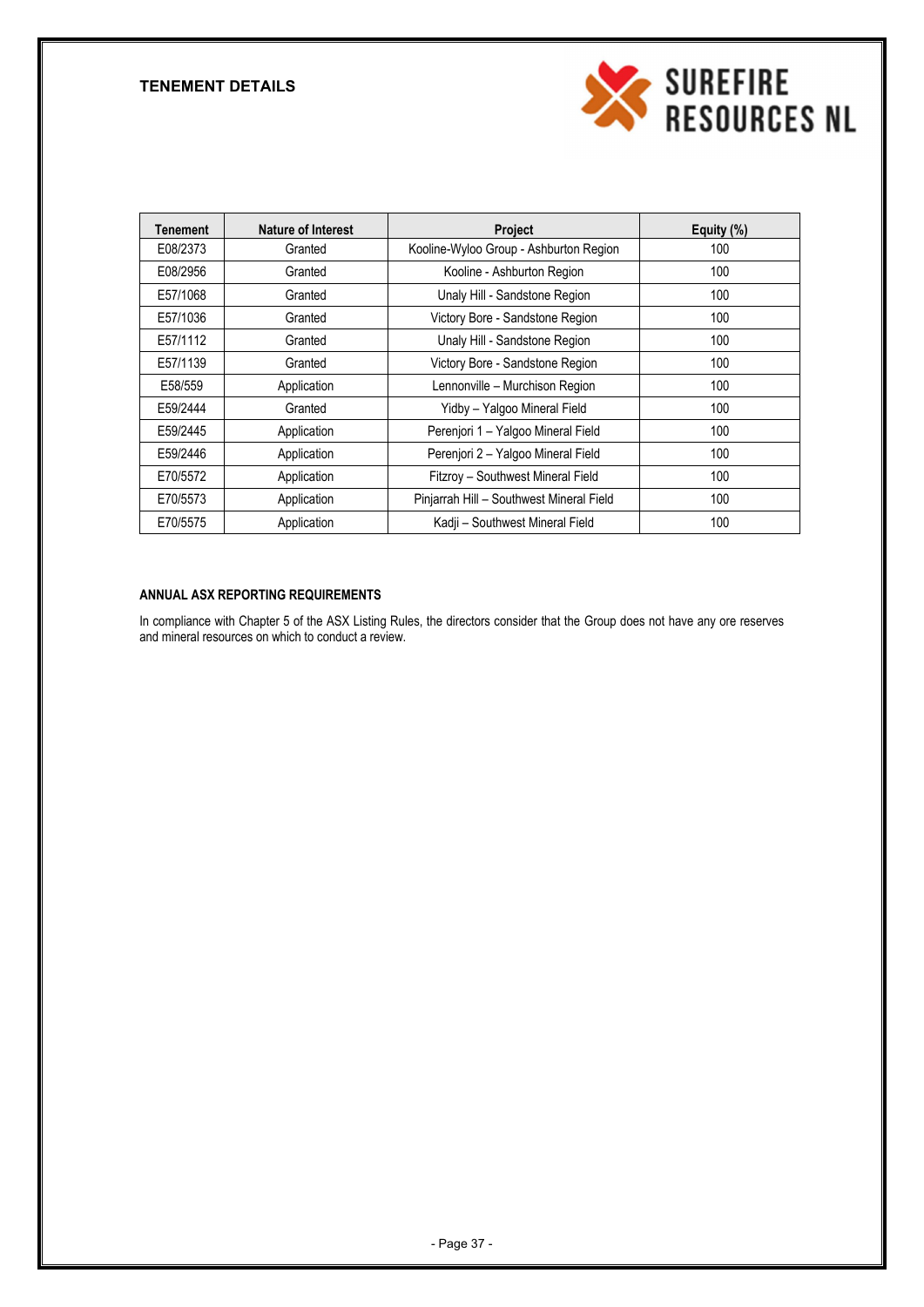# **OTHER INFORMATION**



The following information was applicable as at 25 September 2020.

# **Share and Option holdings:**

| Category (Size of<br>Holding) | <b>Fully Paid</b><br><b>Ordinary Shares</b> | <b>Partly-paid</b><br><b>Ordinary Shares</b> | <b>Options</b><br>30.6.2022 | <b>Options</b><br>25.5.2021 |
|-------------------------------|---------------------------------------------|----------------------------------------------|-----------------------------|-----------------------------|
| 1 to 1,000                    | 45                                          |                                              |                             |                             |
| 1,001 to 5,000                | 33                                          |                                              |                             |                             |
| 5,001 to 10,000               |                                             |                                              |                             |                             |
| 10,001 to 100,000             | 221                                         | 43                                           | 45                          |                             |
| 100,001 and over              | 512                                         | 146                                          | 247                         |                             |
| Total                         | 828                                         | 207                                          | 305                         |                             |

The number of shareholdings held in less than marketable parcels is:

123 holders of fully paid ordinary shares; and

35 holders of options to acquire fully paid shares.

# **Substantial shareholders:**

The names of the substantial shareholders listed in the Group's register as at 25 September 2020.

| l Shareholder Name  | <b>Number of Fully</b><br><b>Paid Shares</b> | % of Issued Fully<br><b>Paid Share Capital</b> |
|---------------------|----------------------------------------------|------------------------------------------------|
| Vladimir Nikolaenko | 121.953.917                                  | 17.22                                          |
| Kyle Haynes         | 39,750,000                                   | 5.61                                           |
| <b>Total</b>        | 161,703,917                                  | 22.83                                          |

#### **Twenty largest shareholders – Quoted fully paid ordinary shares (ASX:SRN):**

|     | <b>Shareholder Name</b>                                                                         | <b>Number of Shares</b> | % of Issued Share<br>Capital |
|-----|-------------------------------------------------------------------------------------------------|-------------------------|------------------------------|
| 1.  | Plato Mining Pty Ltd                                                                            | 91,179,608              | 12.88                        |
| 2.  | Celtic Capital Pty Ltd <the a="" c="" capital="" celtic=""></the>                               | 30,000,000              | 4.24                         |
| 3.  | Nicole Gallin + Kyle Haynes < GH Super Fund A/c>                                                | 29,750,000              | 4.20                         |
| 4.  | Poznik, Viktor                                                                                  | 24,000,000              | 3.39                         |
| 5.  | Acuity Capital Investment Management Pty Ltd <acuity a="" c="" capital="" holdings=""></acuity> | 20,000,000              | 2.82                         |
| 6.  | Mercury Investments Pty Ltd                                                                     | 15,411,809              | 2.18                         |
| 7.  | Kalaria Nominees Pty Ltd <the a="" c="" speculator=""></the>                                    | 15,030,000              | 2.12                         |
| 8.  | Halith Pty Ltd                                                                                  | 11,947,851              | 1.69                         |
| 9.  | Haynes, Kyle Bradley                                                                            | 10,000,000              | 1.41                         |
| 10. | Seeto, Jordan Gei Yip                                                                           | 10,000,000              | 1.41                         |
| 11. | Chembank Pty Ltd <rt a="" c="" unit=""></rt>                                                    | 8,500,000               | 1.20                         |
| 12. | JAPL Nominees Pty Ltd <japl a="" c="" investment=""></japl>                                     | 7,944,913               | 1.12                         |
| 13. | Gaks Investment Holdings Pty Ltd <gaks a="" c="" investment=""></gaks>                          | 7,500,000               | 1.06                         |
| 14. | Ltd Carter Super Funds Pty Ltd <living a="" c="" dream="" f="" s="" the=""></living>            | 7,000,000               | 0.99                         |
| 15. | Sunset Capital Management Pty Ltd <sunset a="" c="" superfund=""></sunset>                      | 6,250,000               | 0.88                         |
| 16. | No Bull Health Pty Ltd                                                                          | 6,000,000               | 0.85                         |
| 17. | AJ Loo Investments Pty Ltd <al a="" c="" family="" loo=""></al>                                 | 5,500,000               | 0.78                         |
| 18. | Champagne Capital Pty Ltd < Oyster Super Fund A/c>                                              | 5,000,000               | 0.71                         |
| 19. | Scanlon, Peter Francis                                                                          | 5,000,000               | 0.71                         |
| 20. | Ardglen Holdings Pty Ltd <matthew a="" c="" family="" smith=""></matthew>                       | 4,812,500               | 0.68                         |
|     | <b>Total</b>                                                                                    | 320,826,681             | 45.30                        |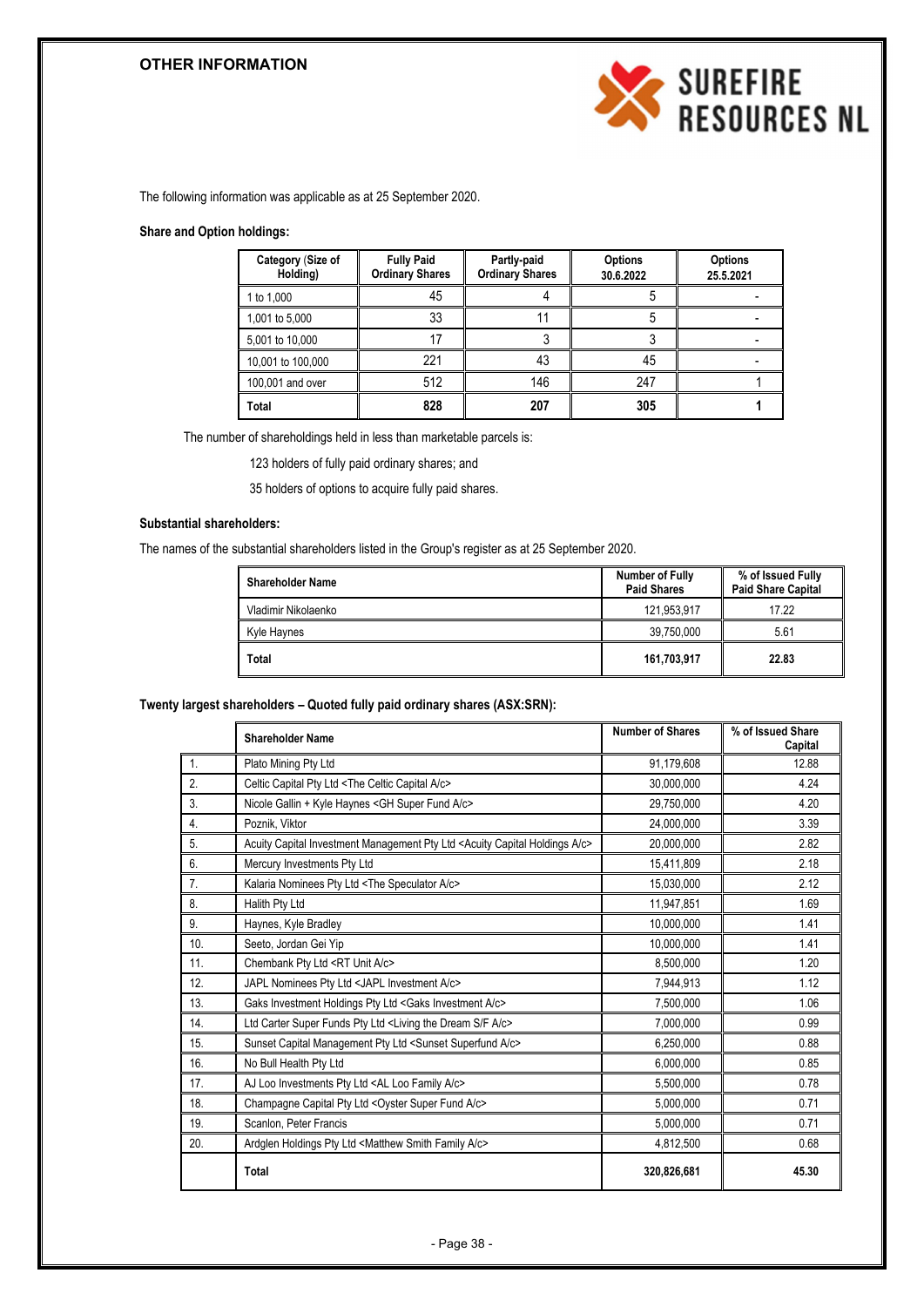# **OTHER INFORMATION**



**Twenty largest shareholders – Unquoted partly paid ordinary shares:**

|     | <b>Shareholder Name</b>                                                      | <b>Number of Shares</b> | % of Issued Share<br>Capital |
|-----|------------------------------------------------------------------------------|-------------------------|------------------------------|
| 1.  | Plato Mining Pty Ltd                                                         | 55,942,832              | 18.63                        |
| 2.  | Celtic Capital Pty Ltd <the a="" c="" capital="" celtic=""></the>            | 21,000,000              | 6.99                         |
| 3.  | Stevsand Holdings Pty Ltd <formica a="" c="" horticultural=""></formica>     | 15,000,000              | 5.00                         |
| 4.  | First Investment Partners Pty Ltd                                            | 14,875,000              | 4.95                         |
| 5.  | Mercury Investments Pty Ltd                                                  | 11,008,435              | 3.67                         |
| 6.  | Mungala Investments Pty Ltd                                                  | 10,000,000              | 3.33                         |
| 7.  | Ranchland Holdings Pty Ltd                                                   | 8,333,335               | 2.78                         |
| 8.  | Citicorp Nominees Pty Ltd                                                    | 5,005,000               | 1.67                         |
| 9.  | One Managed Investment Funds Ltd (Technical Investing Absolute Return<br>A/c | 5,000,000               | 1.67                         |
| 10. | Social Investments Pty Ltd                                                   | 5,000,000               | 1.67                         |
| 11. | Nicole J Gallin                                                              | 4,500,000               | 1.67                         |
| 12. | Sunshore Holdings Pty Ltd                                                    | 4,166,665               | 1.50                         |
| 13. | Princeton Capital (WA) Pty Ltd <the a="" c="" princeton=""></the>            | 4,150,000               | 1.39                         |
| 14. | Group Seventy Three Pty Ltd                                                  | 4,000,000               | 1.38                         |
| 15. | Silverknight Holdings Pty Ltd                                                | 4,000,000               | 1.33                         |
| 16. | Agens Pty Ltd < The Mark Collins S/F A/c>                                    | 4,000,000               | 1.33                         |
| 17. | Pheakes Pty Ltd (Senate A/c>                                                 | 3,545,793               | 1.33                         |
| 18. | Nicole Gallin and Kyle Haynes < GH Super Fund A/c>                           | 3,500,000               | 1.18                         |
| 19. | Ardglen Holdings Pty Ltd <matthew a="" c="" family="" smith=""></matthew>    | 3,437,500               | 1.17                         |
| 20. | Roncio Nominees Pty Ltd <super a="" c="" fund=""></super>                    | 3,000,000               | 1.14                         |
|     | Total                                                                        | 189,464,560             | 63.10                        |

# **Twenty largest shareholders – Quoted option holders (ASX:SRNOC):**

|     | <b>Option Holder Name</b>                                                       | <b>Number of Options</b> | % of Options on<br><b>Issue</b> |
|-----|---------------------------------------------------------------------------------|--------------------------|---------------------------------|
| 1.  | Plato Mining Pty Ltd                                                            | 45,589,804               | 12.88                           |
| 2.  | Celtic Capital Pty Ltd <the a="" c="" capital="" celtic=""></the>               | 20,000,000               | 5.65                            |
| 3.  | Rapcorp Pty Ltd                                                                 | 11,687,499               | 3.30                            |
| 4.  | <b>Comsec Nominees Pty Ltd</b>                                                  | 11,412,501               | 3.22                            |
| 5.  | Nicole Gallin + Kyle Haynes < GH Super Fund A/c>                                | 11,250,000               | 3.18                            |
| 6.  | Leuchter Enterpirses Pty Ltd <leuchter a="" c="" superannuation=""></leuchter>  | 10,835,322               | 3.06                            |
| 7.  | Perth Heat Pty Ltd                                                              | 10,000,000               | 2.82                            |
| 8.  | Mercury Investments Pty Ltd                                                     | 7,708,905                | 2.18                            |
| 9.  | Kalaria Nominees Pty Ltd <the a="" c="" speculator=""></the>                    | 7,265,000                | 2.05                            |
| 10. | Carter, John Stanley                                                            | 7,000,000                | 1.98                            |
| 11. | Poznik, Viktor                                                                  | 7,000,000                | 1.98                            |
| 12. | McMeikan, Kelwyn Roy                                                            | 5,200,000                | 1.47                            |
| 13. | Beemuh Holdings Pty Ltd < GH Family A/c>                                        | 5,000,000                | 1.41                            |
| 14. | Yuen, Soon Jeung                                                                | 5,000,000                | 1.41                            |
| 15. | M & K Korkidas Pty Ltd <m&k a="" c="" fund="" korkidas="" l="" p="" s=""></m&k> | 4,802,082                | 1.36                            |
| 16. | Halith Pty Ltd                                                                  | 4,752,571                | 1.34                            |
| 17. | Nath, Darren Anil Narayan                                                       | 4,650,979                | 1.31                            |
| 18. | GAKS Investment Holdings Pty Ltd Pty Ltd <gaks a="" c="" investment=""></gaks>  | 3,750,000                | 1.06                            |
| 19. | Sunset Capital Management Pty Ltd <sunset a="" c="" superfund=""></sunset>      | 3,125,000                | 0.88                            |
| 20. | Kondas, Viktor                                                                  | 3,000,000                | 0.85                            |
|     | Total                                                                           | 189,029,663              | 53.39                           |